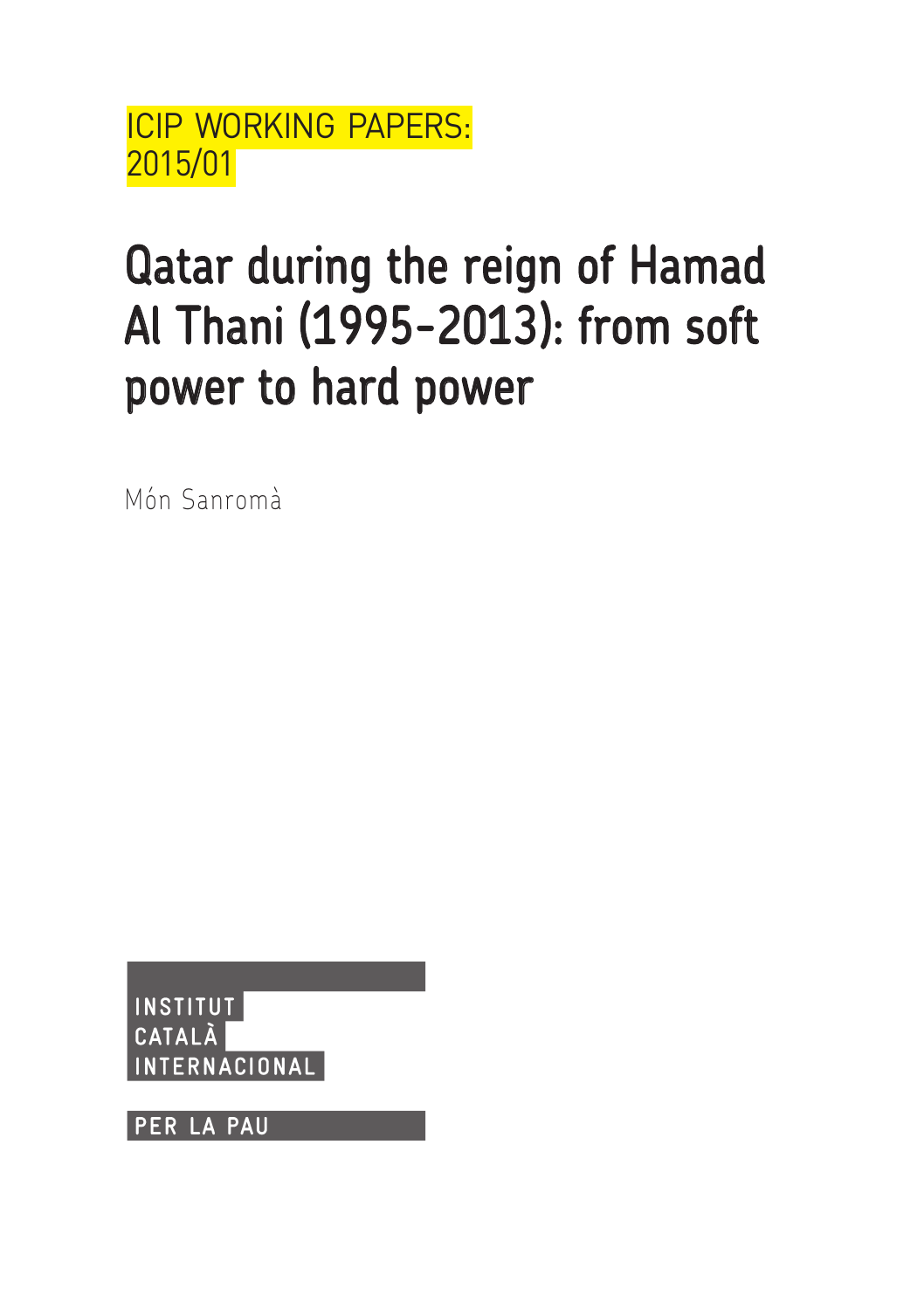## Qatar during the reign of Hamad Al Thani (1995-2013): from soft power to hard power

Món Sanromà

**Institut Català Internacional per la Pau Barcelona, març de 2015**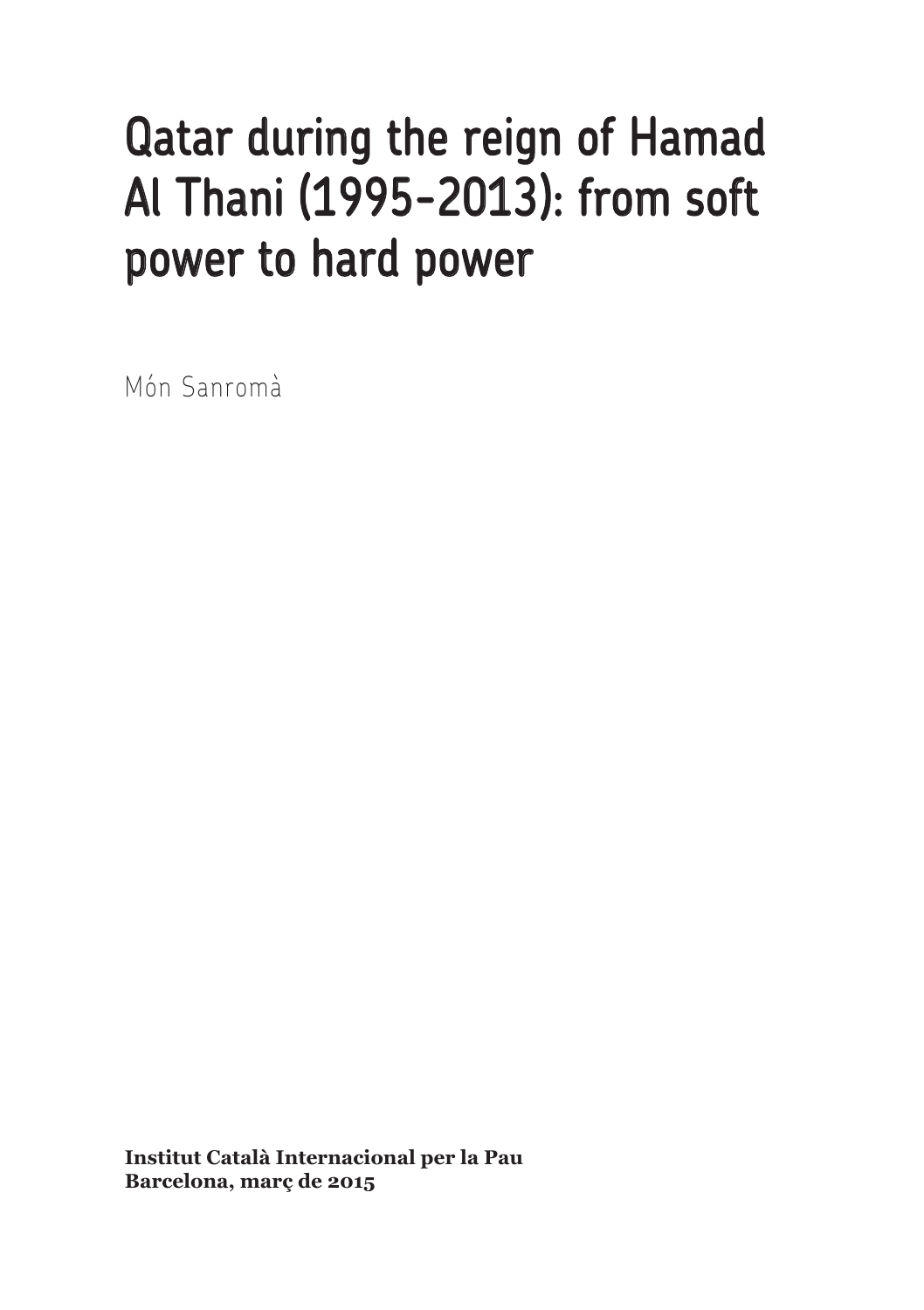#### **Institut Català Internacional per la Pau**

Gran Via de les Corts Catalanes 658, baixos · 08010 Barcelona T. +34 93 554 42 70 | F. +34 93 554 42 80 recerca.icip@gencat.cat | http://www.icip.cat

#### **Editors**

Xavier Alcalde and Rafael Grasa

#### **Editorial Board**

Pablo Aguiar, Laia Balcells, Alfons Barceló, Gema Collantes-Celador, Caterina Garcia, Abel Escribà, Tica Font, Antoni Pigrau, Xavier Pons, Mònica Sabata, Jaume Saura, Josep Maria Terricabras and Léonie Van Tongeren

#### **Typesseting**

Atona Víctor Igual, S. L.

**ISSN** 2014-5793 (online edition)

#### **DL**  B. 2658-2015

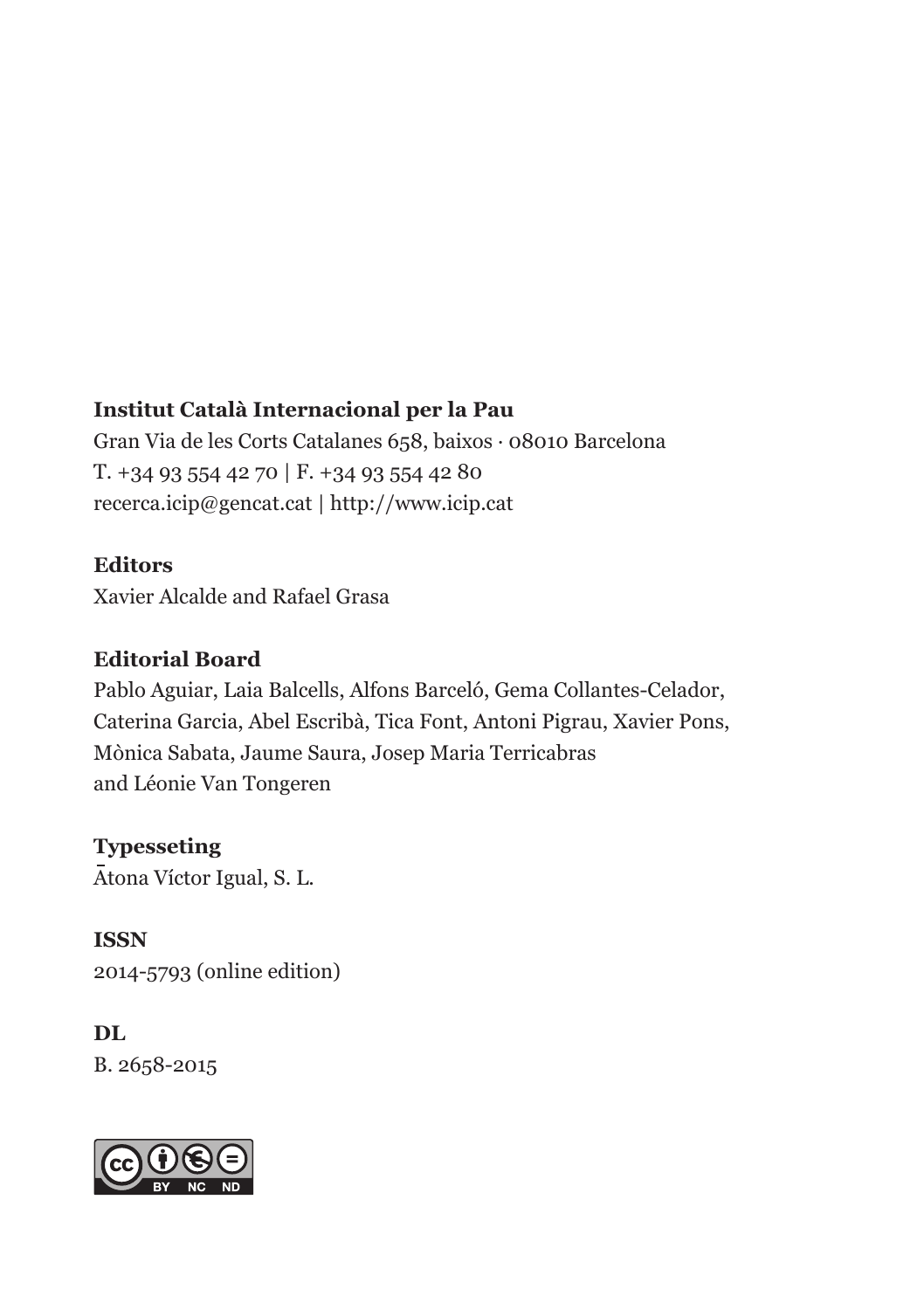#### A UTHOR

Món Sanromà is a journalist and holds a Master's degree in International Relations, Security and Development from the Autonomous University of Barcelona (UAB). He has worked as a technical specialist in media and communication at the International Catalan Institute for Peace (ICIP) and as a journalist in different media in Catalonia. He was also assistant director of the London Academy of Diplomacy, edited and translated texts on peace and conflict issues and investigated the Arab world. Between 2009 and 2011 he lived in Qatar, where he conducted a study that the book *Qatar, el país més ric del món* (Qatar, the richest country in the world, Edicions 1984, 2013).

#### ABSTRACT

Qatar made a sudden appearance on the International stage. During the reign of Hamad Al Thani (1995-2013) the country went from a tiny state that few people could locate on a map to a regional power with economic and political interests in different parts of the world. Despite its small size, Qatar has established its very own international agenda that has left politicians and academics baffled and this has not been achieved through building a strong military army but instead through more subtle instruments such as diplomatic initiatives, economic aid and the Al Jazeera television network. This Working Paper examines the emergence of Qatari influence, which has brought about this change, utilizing the concepts of soft power and hard power, a theory pioneered by Joseph Nye. In order to do this, the paper analyses the resources included in each power and uses four of the so-called Arab revolutions in which Qatar, in one way or another, played a role —Tunisia, Egypt, Libya and Syria— to examine how the varying powers were used.

**Key Words:** Qatar, soft power, hard power, Arab revolts, Hamad Al Thani.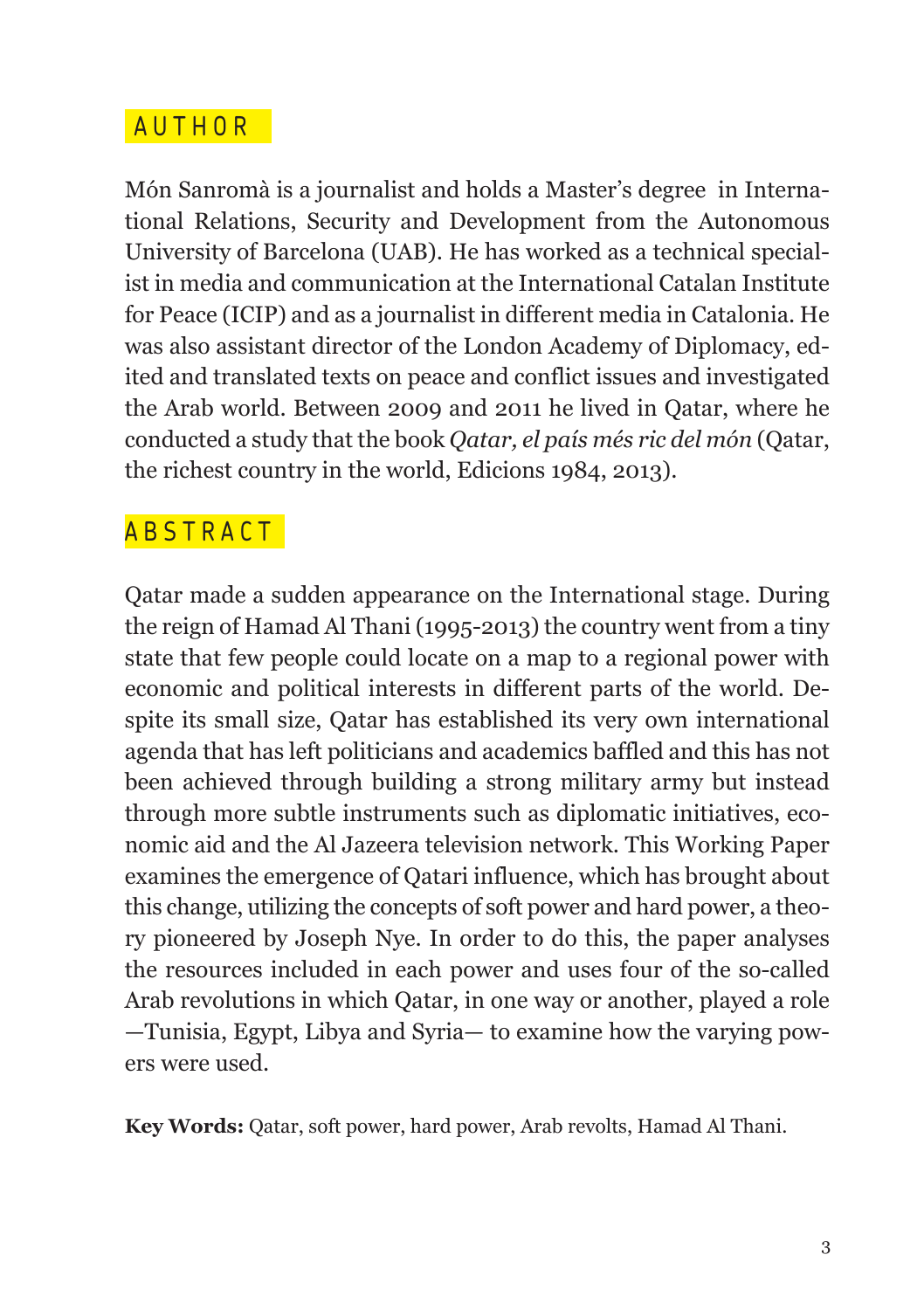#### A UTOR

Món Sanromà és periodista i té un Màster en Relacions Internacionals, Seguretat i Desenvolupament per la Universitat Autònoma de Barcelona (UAB). Ha treballat com a tècnic especialista en premsa i comunicació a l'Institut Català Internacional per la Pau (ICIP) i ha exercit de periodista en diferents mitjans de comunicació de Catalunya. També ha fet d'editor i traductor de textos sobre pau i conflictes, i d'investigador en temes de món àrab. Entre els anys 2009 i 2011 va viure i treballar a Qatar, on va realitzar una estudi que va plasmar al llibre *Qatar, el país més ric del món* (Edicions 1984, 2013).

#### **RESUM**

Qatar ha aparegut sobtadament a l'escena internacional. Durant el mandat de Hamad Al Thani (1995-2013) el país ha passat de ser un minúscul estat que poca gent sabia situar al mapa a una potència regional amb interessos econòmics i polítics a diferents parts del món. Tot i les seves petites dimensions, Qatar ha establert una agenda internacional pròpia que ha desconcertat a polítics i acadèmics, i no ho ha fet a través d'un exèrcit fort sinó amb altres instruments més subtils com la diplomàcia, l'ajuda econòmica o la televisió Al Jazeera. Aquest Working Paper observa com apareix la influència qatariana que ha propiciat aquest canvi d'estatus utilitzant els conceptes de soft power i de hard power que va idear Joseph Nye. Per fer-ho, analitza els recursos que engloba cada poder i utilitza quatre de les anomenades revoltes àrabs en les quals Qatar, d'alguna manera, hi va jugar un paper —Tunísia, Egipte, Líbia i Síria— per observar com va utilitzar els diferents poders.

**Paraules Clau:** Qatar, soft power, hard power, revoltes àrabs, Hamad Al Thani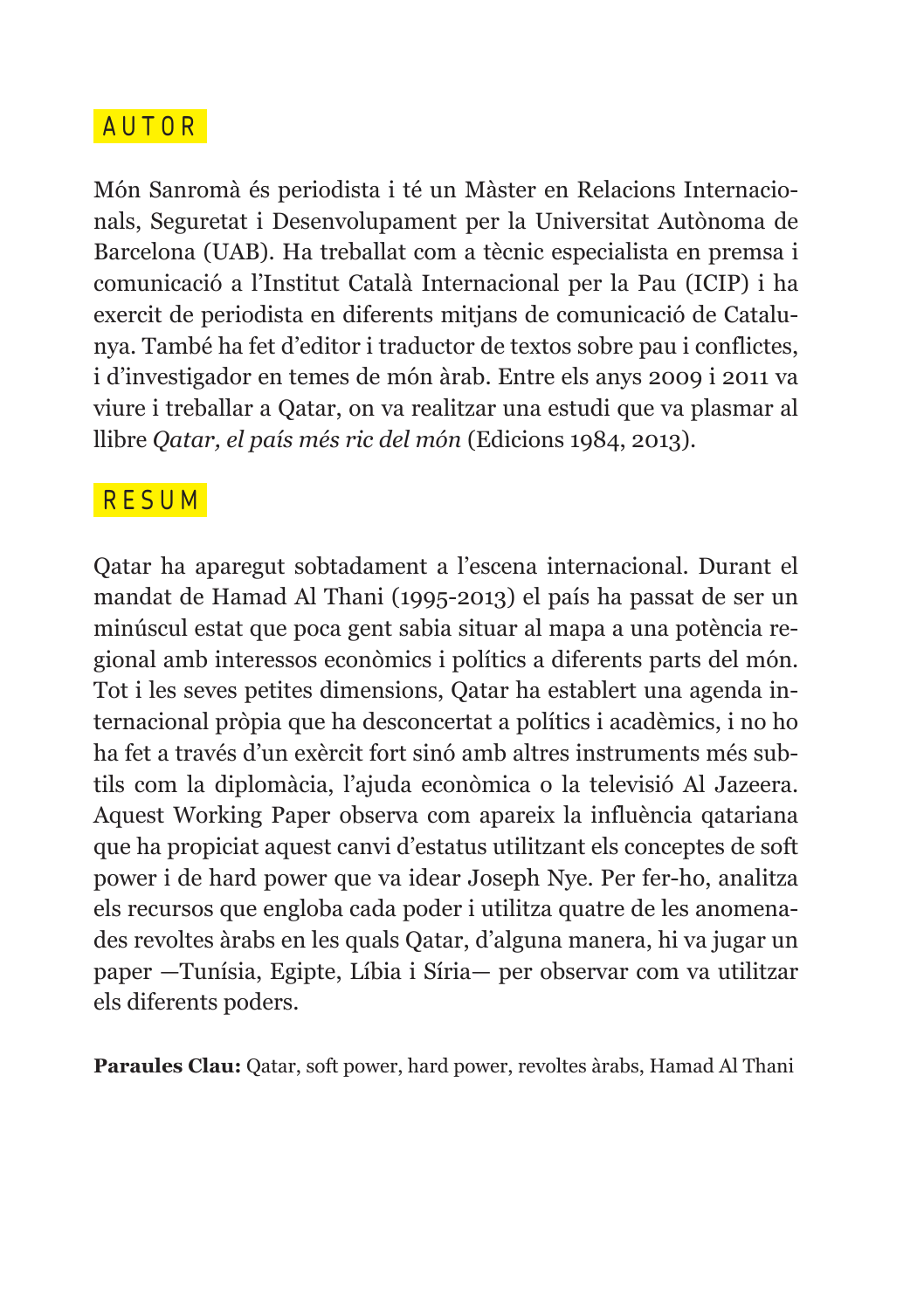#### A UTOR

Món Sanromà es periodista y tiene un Master en Relaciones Internacionales, Seguridad y Desarrollo por la Universidad Autónoma de Barcelona (UAB). Ha trabajado como técnico especialista en prensa y comunicación en el Instituto Catalán Internacional por la Paz (ICIP) y ha ejercido de periodista en diferentes medios de comunicación de Cataluña. También ha sido asistente de dirección de la London Academy of Diplomacy, ha editado y traducido textos sobre paz y conflictos y ha investigado en temas de mundo árabe. Entre los años 2009 y 2011 vivió en Qatar, donde realizó un estudio que plasmó en el libro *Qatar, el país més ric del món* (Edicions 1984, 2013).

#### R ESUMEN

Catar ha aparecido súbitamente en la escena internacional. Durante el mandato de Hamad Al Thani (1995-2013) el país ha pasado de ser un minúsculo estado que poca gente sabía situar en el mapa a una potencia regional con intereses económicos y políticos en diferentes partes del mundo. A pesar de sus pequeñas dimensiones, Catar ha establecido una agenda internacional propia que ha desconcertado a políticos y académicos, y no lo ha hecho a través de un ejército fuerte sino con otros instrumentos más sutiles como la diplomacia, la ayuda económica o la televisión Al Jazeera. Este Working Paper observa como aparece la influencia catarí que ha propiciado este cambio de estatus utilizando los conceptos de soft power y de hard power que ideó Joseph Nye. Para hacerlo, analiza los recursos que engloba cada poder y utiliza cuatro de las llamadas revueltas árabes en las que Catar, de alguna manera, jugó un papel —Túnez, Egipto, Libia y Siria— para observar como utilizó los diferentes poderes.

**Palabras clave:** Catar, soft power, hard power, revueltas árabes, Hamad Al Thani.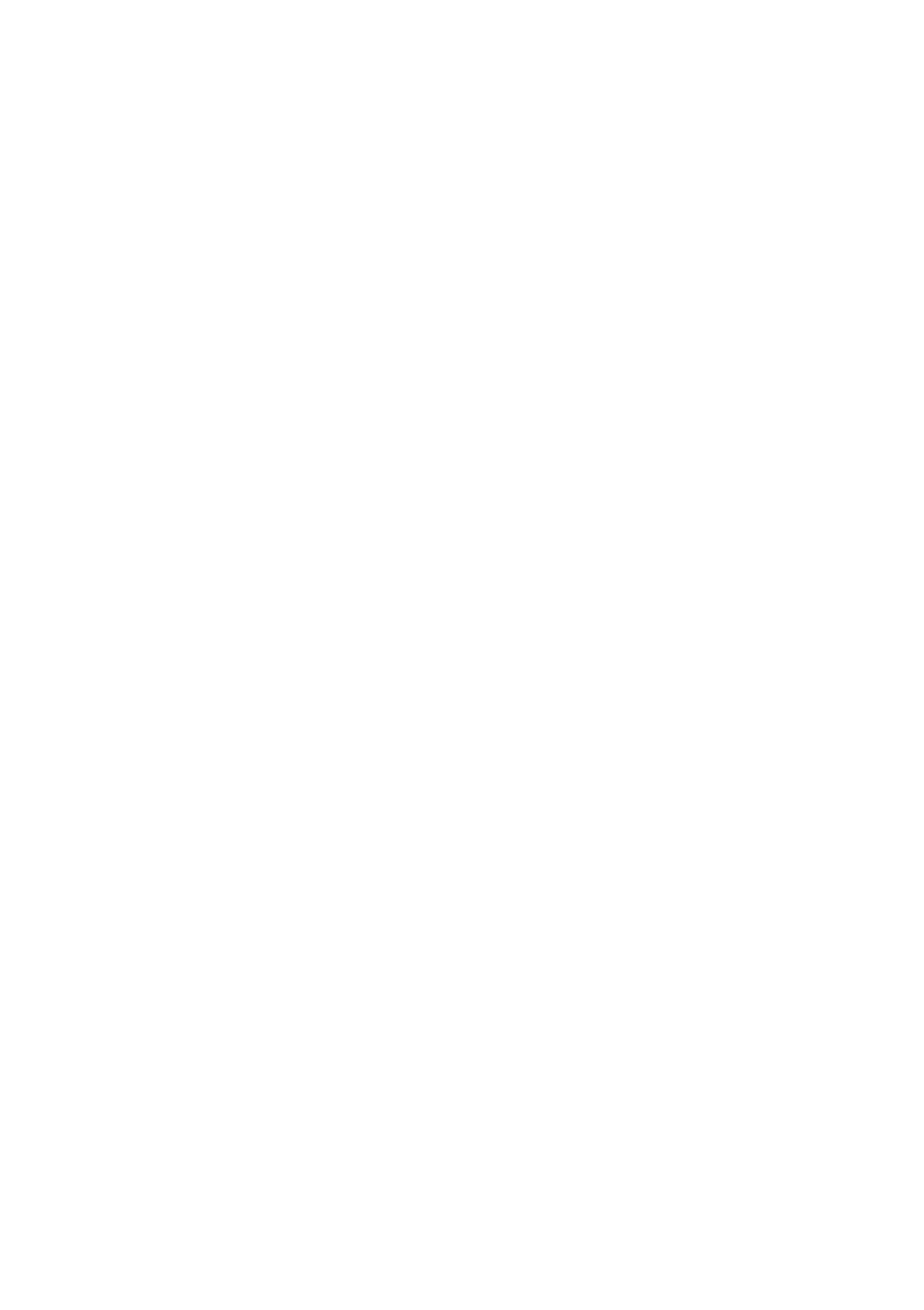## CONTENTS

| 1. INTRODUCTION                                                                                                               | $\overline{7}$             |
|-------------------------------------------------------------------------------------------------------------------------------|----------------------------|
| 2. CONCEPTS OF POWER                                                                                                          | 9                          |
| 3. QATARI SOFT POWER<br>3.1 CULTURE<br>3.2 NATIONAL AND INTERNATIONAL GOVERNMENT POLICY<br>3.3 VALUES                         | 16<br>18<br>26<br>32       |
| 4. QATARI HARD POWER                                                                                                          | 37                         |
| 5. USE OF SOFT POWER AND HARD POWER BY QATAR DURING<br>THE ARAB REVOLTS<br>5.1 TUNISIA<br>5.2 EGYPT<br>5.3 LIBYA<br>5.4 SYRIA | 42<br>44<br>45<br>48<br>50 |
| 6. CONCLUSIONS                                                                                                                | 53                         |
| <b>BIBLIOGRAPHY</b>                                                                                                           | 55                         |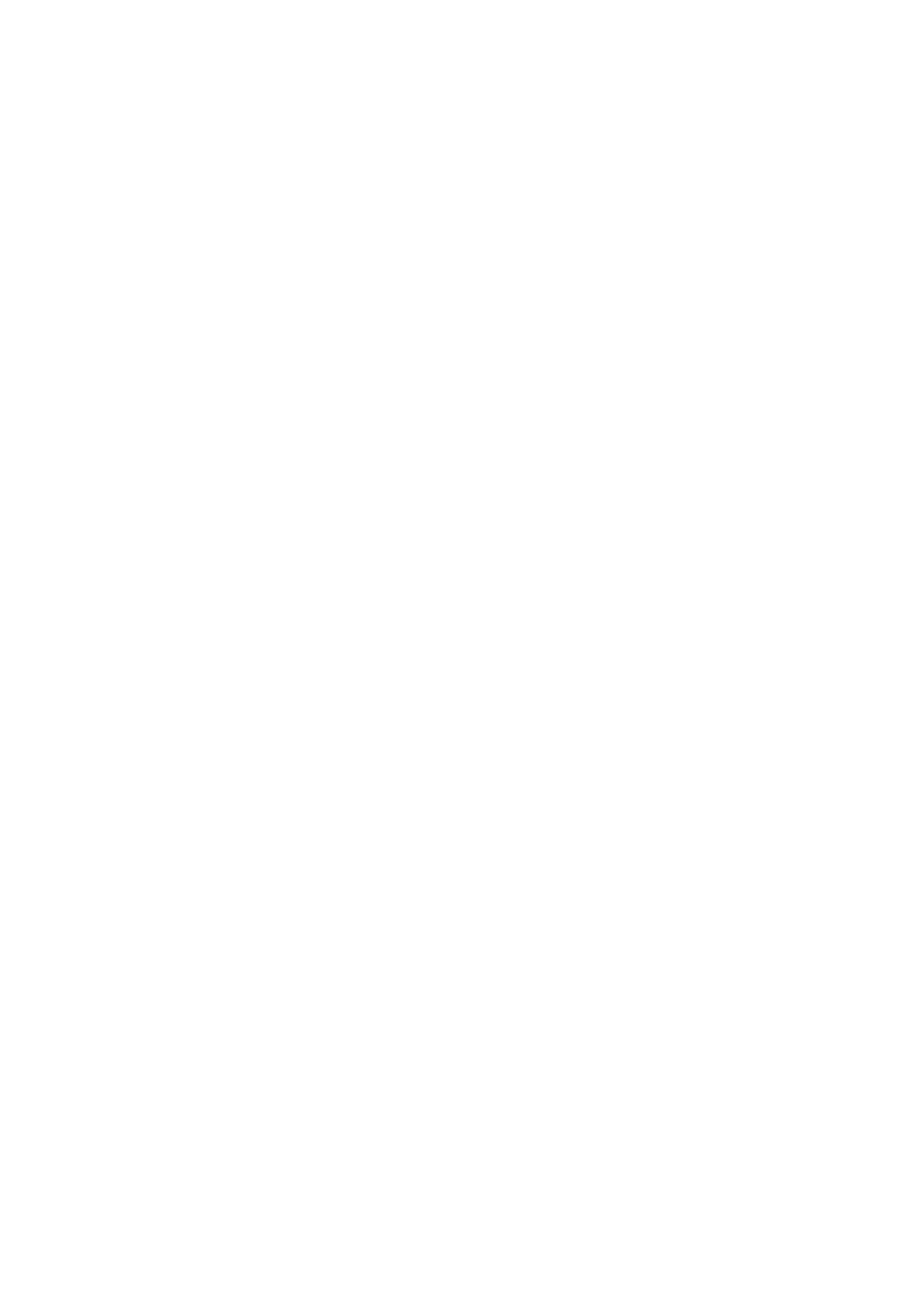## 1 . INTRODUCTION

Qatar's international profile gained importance under the rule of Hamad Al Thani: the country is set to host the 2022 Football World Cup, the Al Jazeera television network has changed the Arab media outlook and in certain conflicts, such as the Arab revolts<sup>1</sup>, Qatar has played an extremely important role. The tiny emirate has become a regional actor in just a few years, with the support of the profits coming from oil and gas exports but also thanks to its actions.

This international progression has been brought about due to several reasons and we will outline four of these in the lines below. In the first place, after coming to power, Hamad Al Thani initiated a campaign of political liberalization designed to improve his image in the eyes of the majority of Qataris and the international community, thereby consolidating his power faced with adversaries from within his very own family. In the second place, the invasion of Kuwait and the subsequent Gulf War 1990-91 demonstrated that Saudi Arabia, which assumed the protectionist role of the other countries in the Persian Gulf, in reality, was incapable of protecting them. In third place, Qatar had to ensure its independence faced with potential interference from neighbouring countries, such as Saudi Arabia or Iran. And, finally, in fourth place, with the Al Jazeera television network, the Qatari elite was not prepared to let the opportunity of being at the forefront of Arab public opinion and to defend the other Arabs from the dangers of disgraced dictators slip through its hands (an extremely valuable resource both nationally and internationally). (Kamrava 2009; Roberts 2011; Roberts 2012)

Even though the country has economic strength and diplomatic influence, Qatar remains a tiny country in an extremely volatile region. Western observers see it as an example of diplomatic influence with-

<sup>1.</sup> The term «Arab revolts» is used to refer to the revolutionary wave of demonstrations and protests (both violent and non-violent), riots, revolts and civil wars which began in Tunisia on December 18, 2010 and quickly swept through other countries in the region.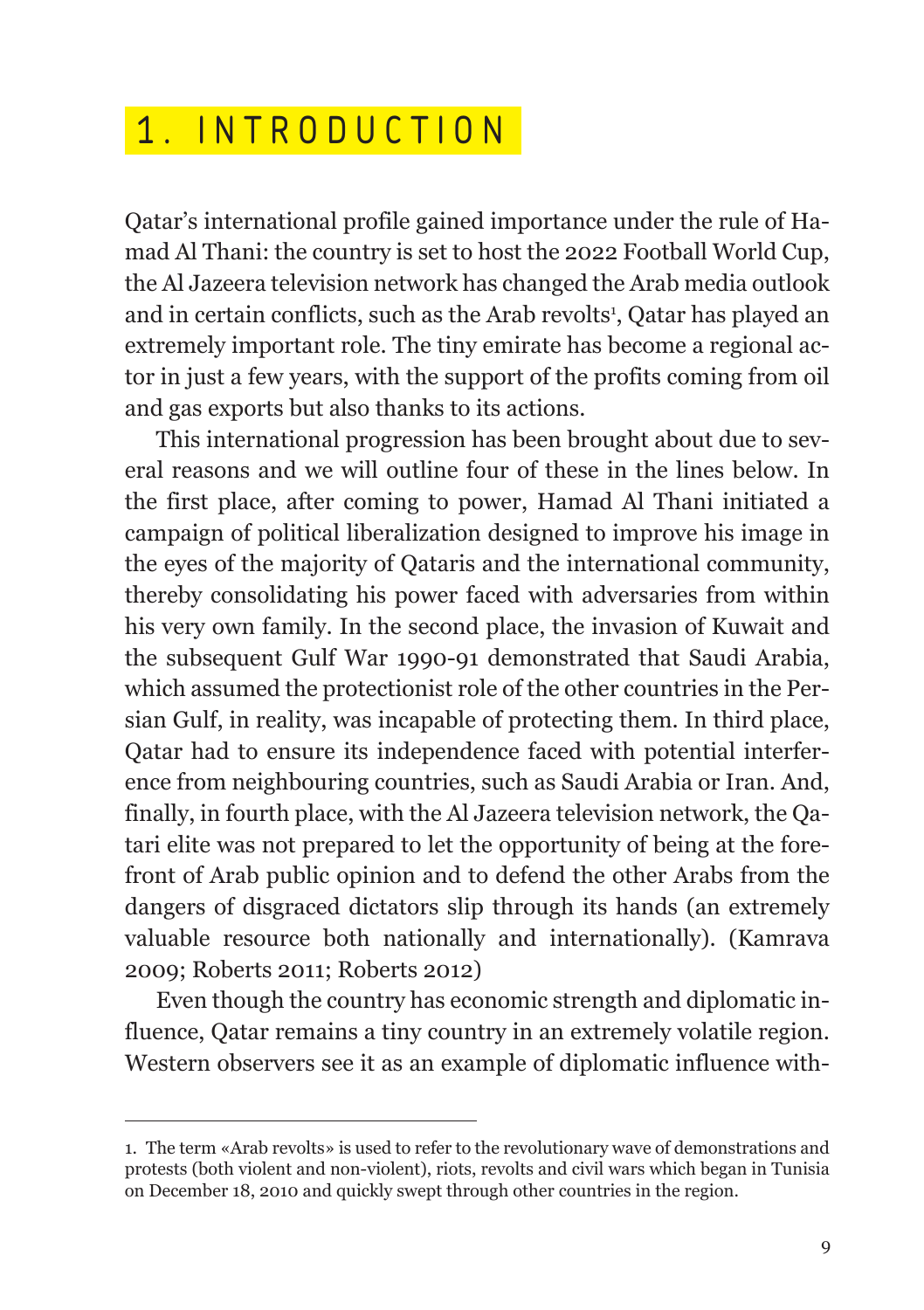out the hard power or soft power normally present and associated with implementing these kinds of international politics (Abraham 2008). In order to see whether Qatar really does possess the power it appears to wield, this Working Paper studies the operationalization of Qatari powers based on the following questions:

- What kind of powers did Qatar employ under the reign of Hamad Al Thani? (1995-2013)
- How were these powers used?

The following section will briefly discuss the different concepts of power before focusing on two useful dimensions to explain which kinds of power have been employed: hard power or soft power. The third section looks at soft power applied to Qatar, focusing on the players who have implemented this and the resources that generate greater international attraction in accordance with the framework laid out by Joseph Nye in 2004 when he coined the phrase «soft power»: separating these resources into the areas of culture, national and international policy and values. The fourth section analyses the country's economic and military resources, something generally associated with hard power. The fifth section studies the actions of Qatar in four Arab revolts: Tunisia, Egypt, Libya and Syria, to look at how it has utilized both soft power and hard power. The sixth and final chapter presents the conclusions from this analysis.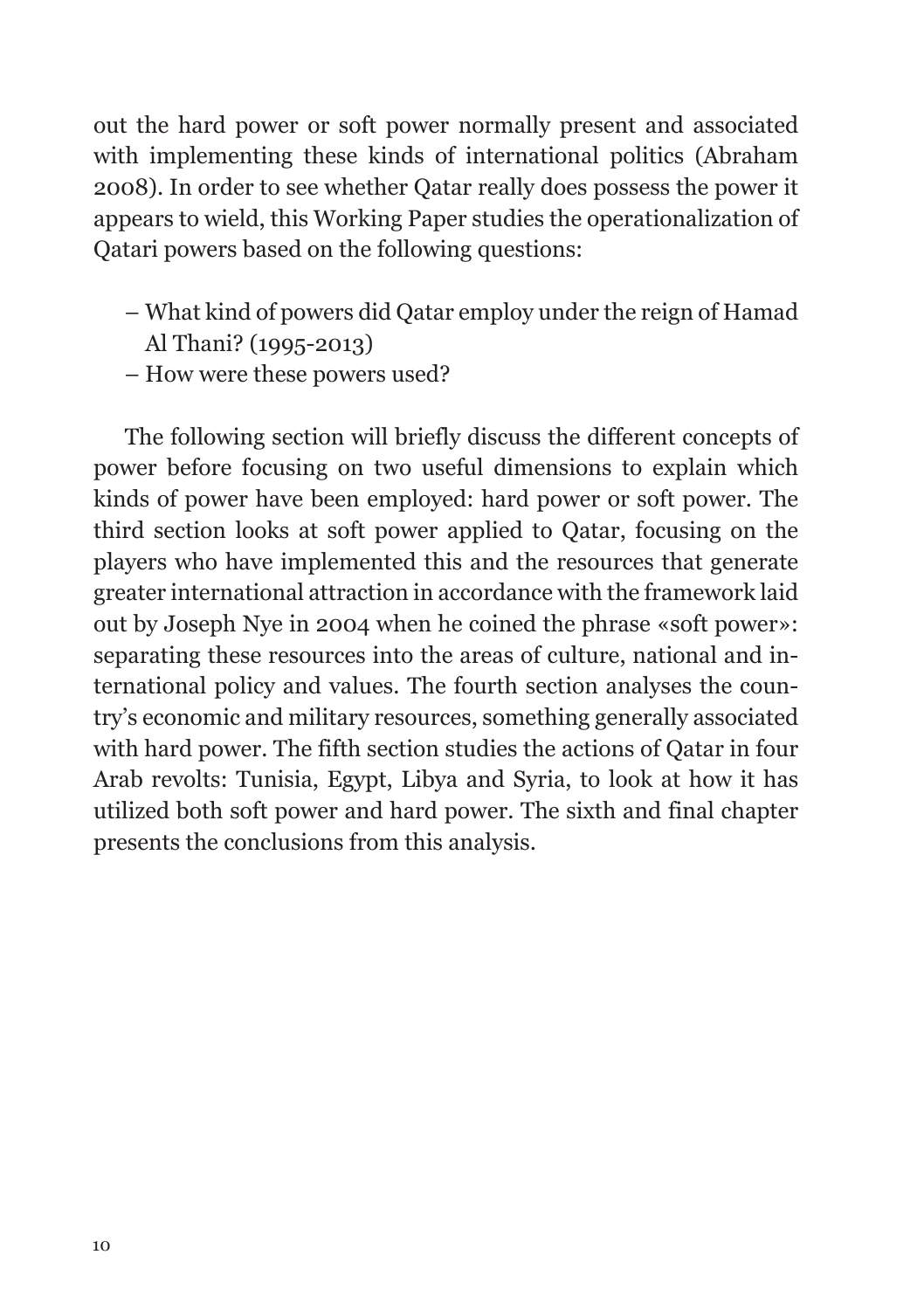## 2 . CONCEPTS OF POWER

Power is a multidimensional and complex notion. Chris Brown (2001) presents a general framework for the idea and analyses three meanings of the term which are closely linked: power as an attribute, as a relation and as a structure.

The first meaning of the term, power as an attribute, refers to power as something which people, groups or states possess, have access to and can make use of. This refers to a traditional idea of power in international relations, to the point where many books provide us with lists of components of national power, in other words, characteristics which place a state in the ranking of countries in the world, from the strongest (superpowers) to the weakest. These attributes might include: size and quality of armed forces, natural resources, geographic position, productive base, infrastructures, etc. These characteristics can be permanent or variable and allow us to distinguish between current and potential, or latent powers. (Brown 2001)

There are several things that should be taken into account in this idea of power. On the one hand, the population or geographic extension only furnishes the state with greater powers if the infrastructures, administration, communications and transport allow this to happen. For example, the vast extent of Russia, prior to the building of the Trans-Siberian Railway, could hardly have been considered an asset. Therefore, a relatively small country with a productive economy might be more powerful than a larger country with a less productive economy. However, this is not always the case: If a country does not have a sufficiently large population base, like for example, Singapore, it cannot become a military power, regardless of how successful it is economically. The same can be said for Qatar, with a population of little more than two million, of which less than 300,000 hold Qatari passports. On the other hand, the attributes have to be measured according to a concept of relations: a country has a large or small population depending on whom it is compared with. (Brown 2001)

The second meaning of the term, power as a relation, refers to the ability which people, groups or states have to exercise influence over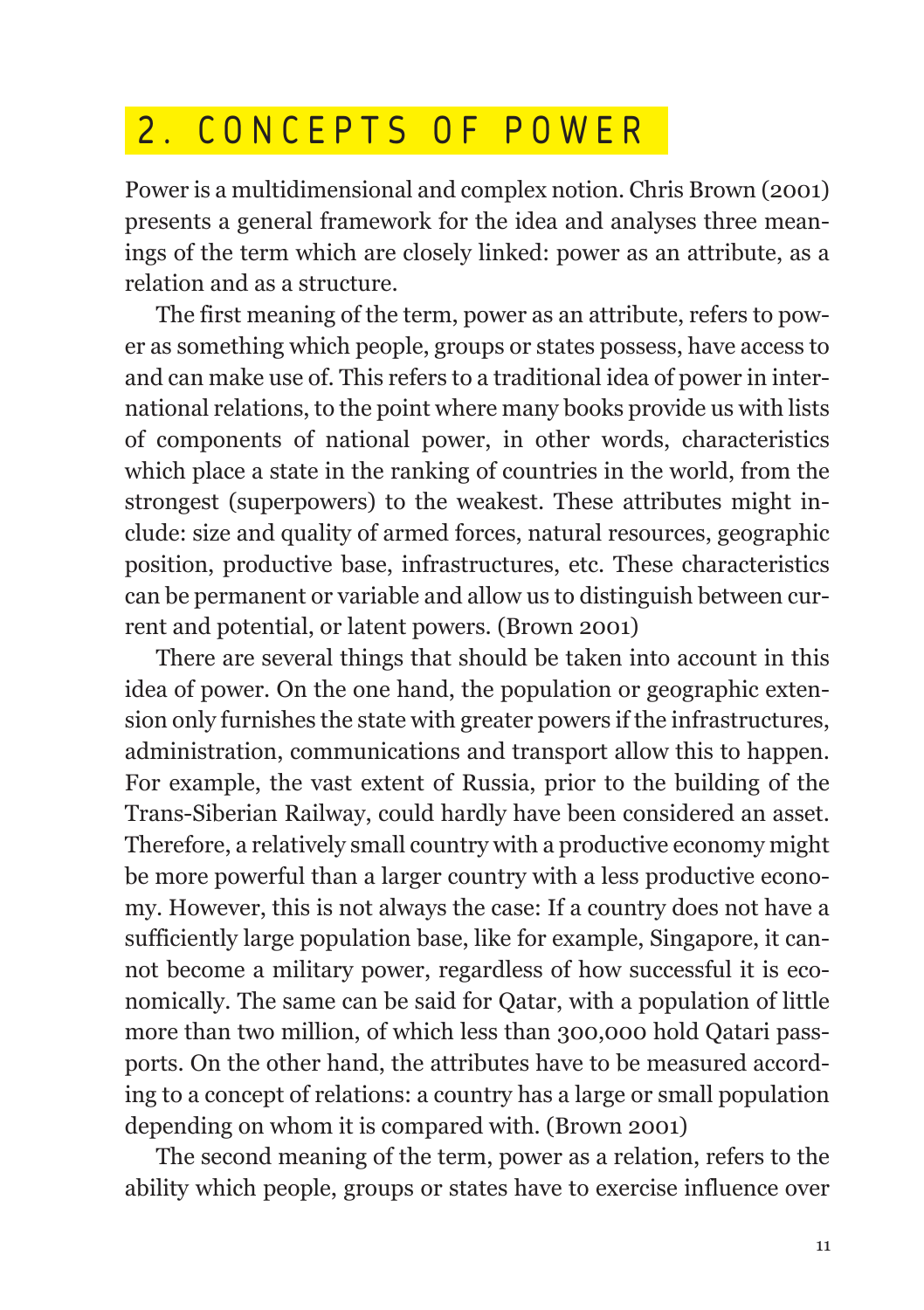others, in order to obtain what they desire in the world. For Robert Dahl (1970), power is the ability to get another actor to do what, otherwise, they would not have done (persuasion) or to convince them not to do what they, otherwise, would have done (deterrence). Therefore, power is not measured by the attributes of a state but by its actions: the effect that one country has over one another. This understanding takes into account the context in which power is exercised, as well as the asymmetry of the relations.

And the third meaning of the term, power as a structure, refers to the possibility of forming and determining the structure of the global political economy within which the other states, their political institutions, their companies, scientists and their professionals must operate. The power to determine the agenda or to design the rules and customs that international systems have to adhere to in economic relations is only an aspect of structural power, and not the full picture. Structural power consists of being able to decide how things have to be done, designing the frameworks within which states relate to one another, with people and with the companies. (Strange 1988)

Several authors have identified different power structures. According to Susan Strange (1988) there is the political structure (those who can control —threaten or preserve— the security of people, above all those who control violence), productivity (those who can decide and control the way in which products and services are produced), financial (those who can control the supply and distribution of credit) and knowledge (those with know-how that can limit, either partially or in whole, who has access to this knowledge). Michael Mann (1993), on the other hand, classifies these structures into ideological, economic, military and political.

Joseph Nye (2004), for his part, defines power in a similar way to that of Dahl which is situated around the idea of relations. For Nye, power is the ability to influence the behaviour of others in order to obtain the outcome you desire. However, there are several different ways to influence the behaviour of others and the author classifies these into three categories: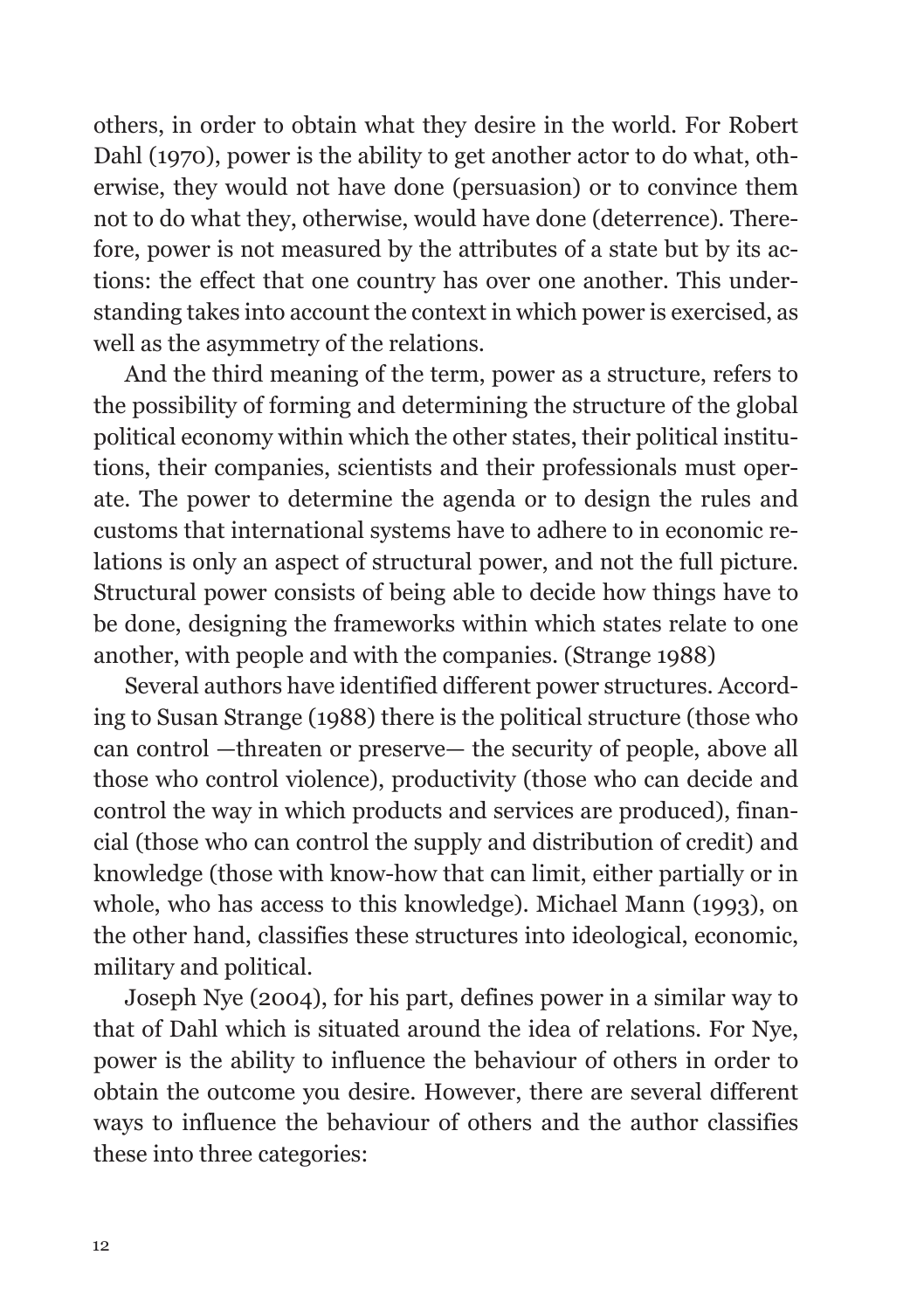- 1) Coerce them using threats (sticks).
- 2) Induce them with payments (carrots).
- 3) Attract or co-opt them to want what you want.

The former two points belong to the category of hard power and are normally carried out by the economic and military bodies which depend on states. The third is soft power and, unlike the other two, can hardly be under the complete control of the governments. For example, the cinema industry of Hollywood is an important private source of soft power which is very difficult for the government of the United States to control.

In other words, command power —the ability to influence and change what others do— is based on behaviours of coercion and induction and can be found in the realms of hard power, while co-optive power —the ability to shape what other want— can rest on the attractiveness of one's culture and values or the ability to manipulate the agenda of political choices in a manner that makes others fail to express some preferences because they seem to be too unrealistic, and can be found in the realms of soft power.

Joseph Nye (2004) operationalizes his idea of powers in the following table:

|                       | Behaviour                            | <b>Instruments</b>                            | Government policy                                            |
|-----------------------|--------------------------------------|-----------------------------------------------|--------------------------------------------------------------|
| <b>Military Power</b> | Coercion<br>Deterrence<br>Protection | <b>Threats</b><br>Force                       | Corrective diplomacy<br>War<br>Alliance                      |
| Economic<br>Power     | Inducement<br>Coercion               | Payments<br>Sanctions                         | Aid<br><b>Bribes</b><br><b>Sanctions</b>                     |
| Soft Power            | Attraction<br>Agenda<br>Setting      | Values<br>Culture<br>Policies<br>Institutions | Public diplomacy<br>Bilateral $\&$<br>multilateral diplomacy |

**Table 1:** Hard power & soft power according to Joseph Nye

*Source:* (Nye 2004).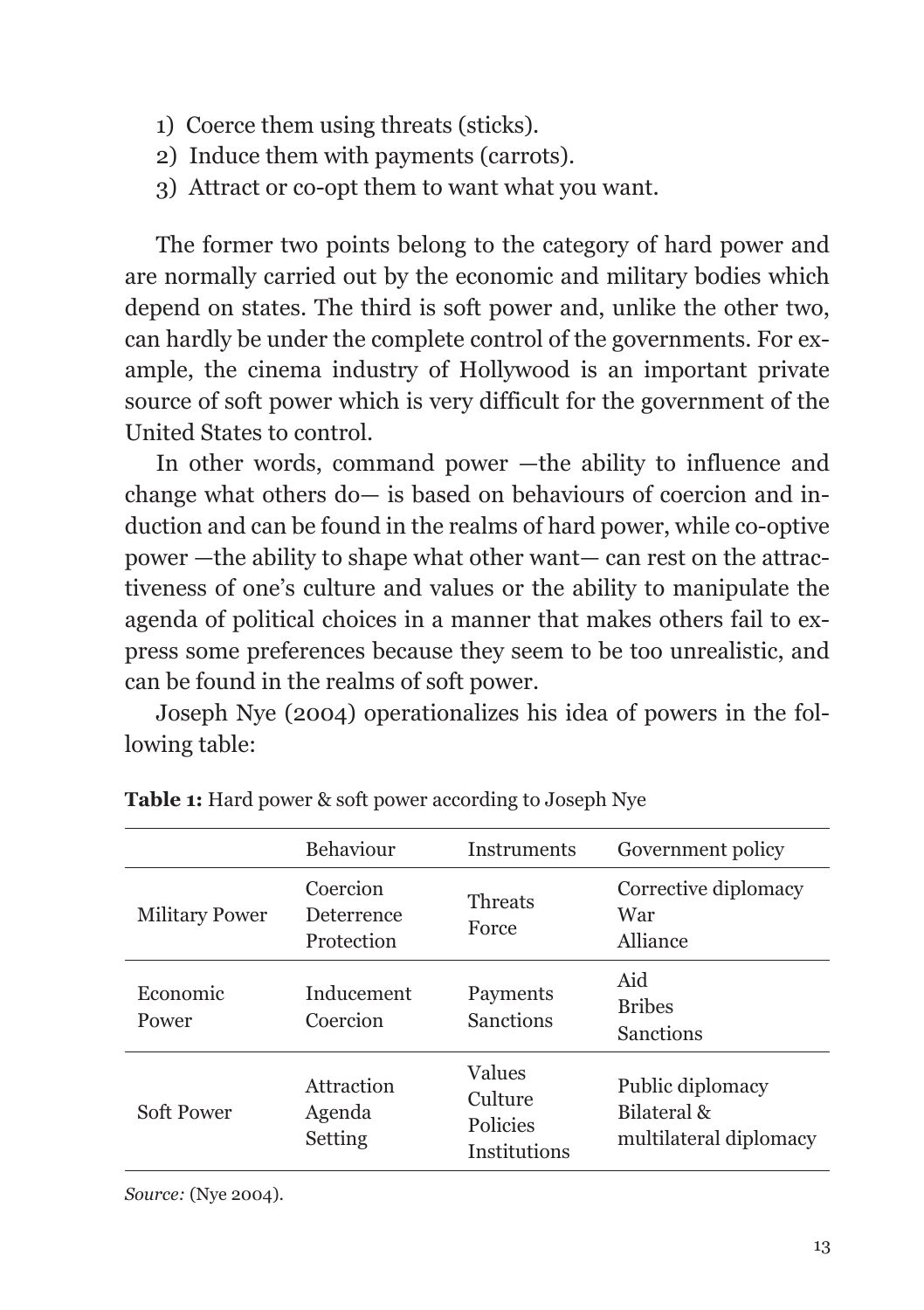Therefore, soft power resides in the ability to shape the preference of others. It is the power that comes from attraction, so that as others want what the actor wants, without the need to use either «sticks» or «carrots». Through soft power, the actor obtains the desired outcome without forcing others to change their behaviour through threats or prizes.

Soft power resources are assets that produce attraction. These assets, as opposed to hard power, are usually intangible: a personality, a culture, attractive political values and instructions, policies that are seen as legitimate or moral authority, etc.

According to Nye (2004), there are three resources of soft power:

The first resource of power is culture, i.e., the set of values and practices that give meaning to society. Culture manifests itself in different ways and there is a general distinction between high culture that is aimed primarily at the elite (literature, art, education, etc.); and popular culture aimed at the masses (football, cricket, etc.). When a culture includes universal values and policies that promote values and interests shared by others, the probability of obtaining the desired results increases because of the relationships of attraction and duty it creates. Some ways of transmitting culture is through trade, personal contacts, visits and exchanges.

The second power resources are government policies, both domestic and international because these make governments popular or unpopular in the eyes of others. Policies in favour of human rights or promoting democracy, for example, improve the soft power of states. However, it is essential to lead by example: policies that are perceived as hypocritical, arrogant, indifferent to the opinion of others or an approximation based on limited national interests can damage the soft power.

The third power resource Nye argues are the values used by government, either nationally (for example, democracy), in international institutions (e.g. demonstrating its ability to work with others) or in its foreign policy (for example by promoting peace and human rights). These values significantly affect the preferences of others.

In all the resources of power, however, the context must be taken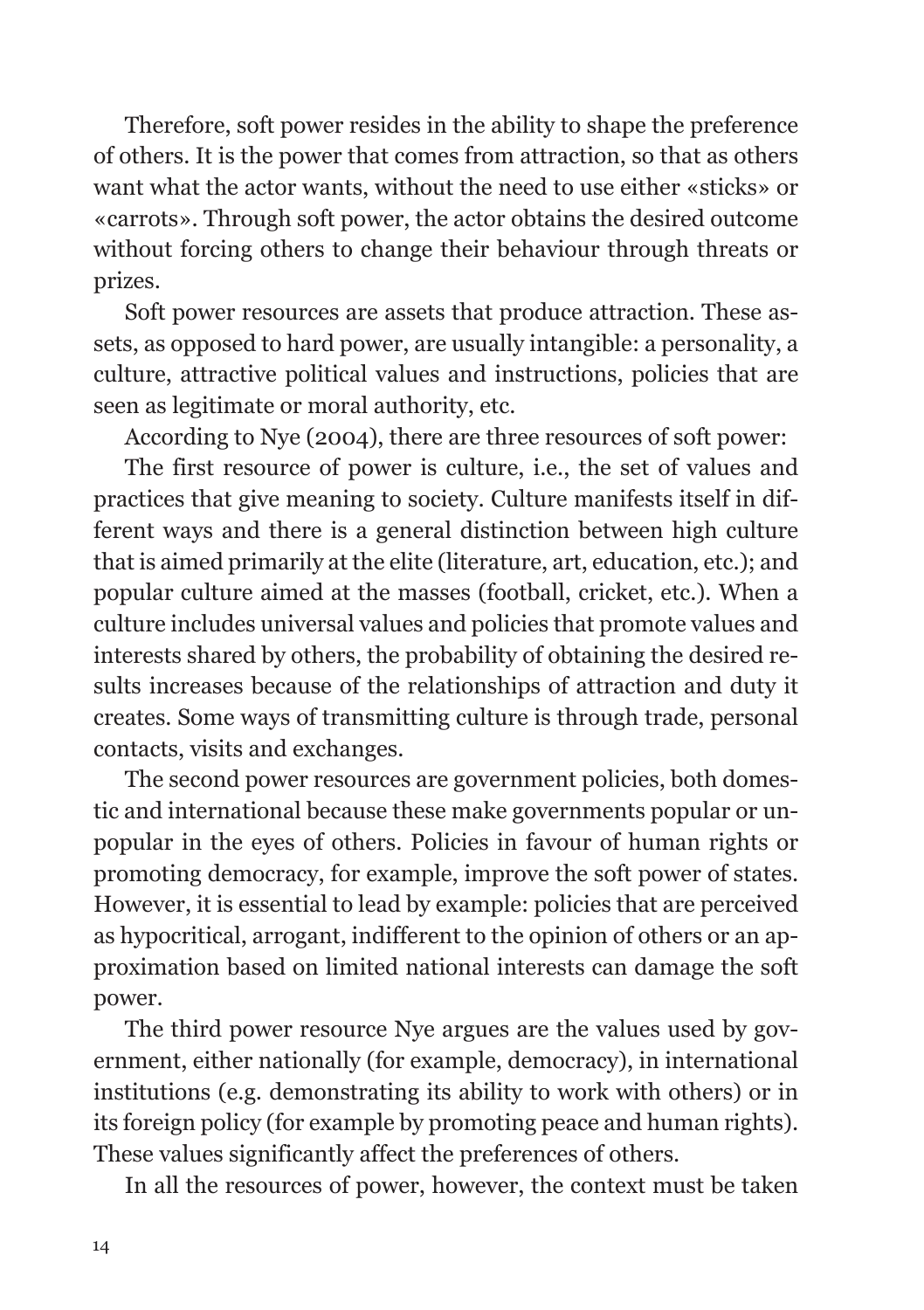into account. Culture, for example, attracts people and produces soft power in situations where the culture of origin and destination are rather similar. If they are different, this might produce the opposite effect. For example, the American university established in Doha can improve the image of Qatar in the eyes of a westerner but worsens it in the eyes of a member of Al Qaeda.

With regard to hard power, its exercise has traditionally been associated with the behaviour of established and emerging great powers (unlike soft power, which is considered a more recent attribute of powers that can compensate for some shortcomings of hard power but not replace it completely). (Leiteritz 2012; Akaha 2011).

Military force seems to be the resource that defines hard power, but the same resource can also contribute to soft power because, for example, many people are attracted by a strong army and a successful military operation. In addition, command power can be used to establish institutions which at a later date take on an appearance of legitimacy. (Nye 2007a)

The same can be said for economic resources, which can produce both soft power and hard power behaviour given that both can be used for coercion as well as attraction.

On the one hand, economic resources can be transformed into soft power in three ways: Firstly, economic power may influence the desire of other states to cooperate and work with an actor to increase their own material prosperity. Secondly, economic success of a nation can influence how other countries see it as a model and seek to imitate it. And thirdly, economic resources may allow a state other activities of soft power, such as engaging in more international actions (Berger 2010). For example, Chinese economic success has been its main source of contemporary soft power. The fact that it has achieved an economic transformation of these characteristics while maintaining political stability and an authoritarian regime has attracted many governments of developing countries. Therefore, China's apparent ability to tackle the crisis in a better way than other advanced economies has become an attractive model abroad. (deLisle 2010)

On the other hand, economic resources can also be used for induc-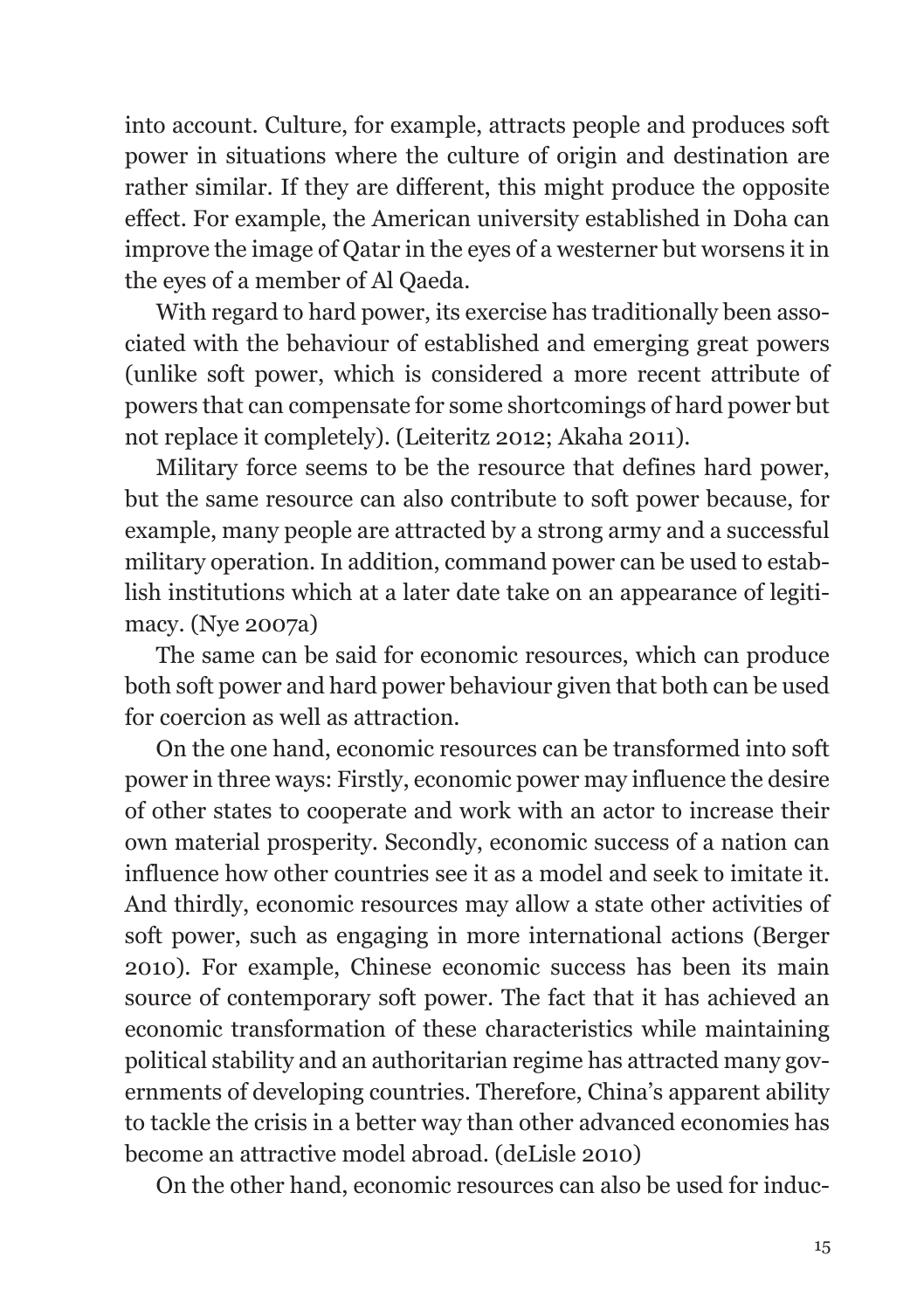tion of hard power, either through payments or sanctions. Keohane and Nye (1977) argue that in economic exchange, there is an asymmetry between the dependence of the buyers and the sellers, and the more dependent party is more vulnerable to the disruption of the market relations, which can be used as a source of coercive power by the less dependent party. This is what Leiteritz (2012) calls the context of conditioned economic assistance.

Sometimes it is difficult to distinguish which part of the economic relationship is comprised of hard power and which is made up of soft power. For example, to what extent is Morocco's desire to enter the Gulf Cooperation Council due to the political attraction of this Council and how much can be attributed to the induction of a stronger market? To determine whether military force or economic resources are soft or hard power, we have to look at the context. (Nye 2007)

Nye also created, in 2003, the concept of smart power: the ability to combine hard power and soft power into a successful strategy. The idea is to adopt intelligent policies that combine in a harmonious and often subtle way, elements of hard power with initiatives that are typical of soft power, thereby obtaining better results. (Nye 2007c)

This idea values the importance of acting in an intelligent manner and determines the action to be taken based on specific needs, taking into account national and international context, cultural characteristics, the political system of the time and economic influences. This model includes a strategic dimension, since it leads to an action that involves everyone and brings about the creation of alliances at the different levels of intervention, bearing in mind the concept of global partnership and evaluating different kinds of participation. (Brito 2010)

In order to obtain smart power it is necessary to impeccably combine conceptual, institutional and political elements into a reform movement capable of sustaining innovations in foreign policy in the future, and implies knowing the strengths and weaknesses of all the instruments of governance, whether these are soft power or hard power. (Wilson 2008; Whitney and Shambaugh 2009)

Mehran Kamrava, in a conference at the University of Georgetown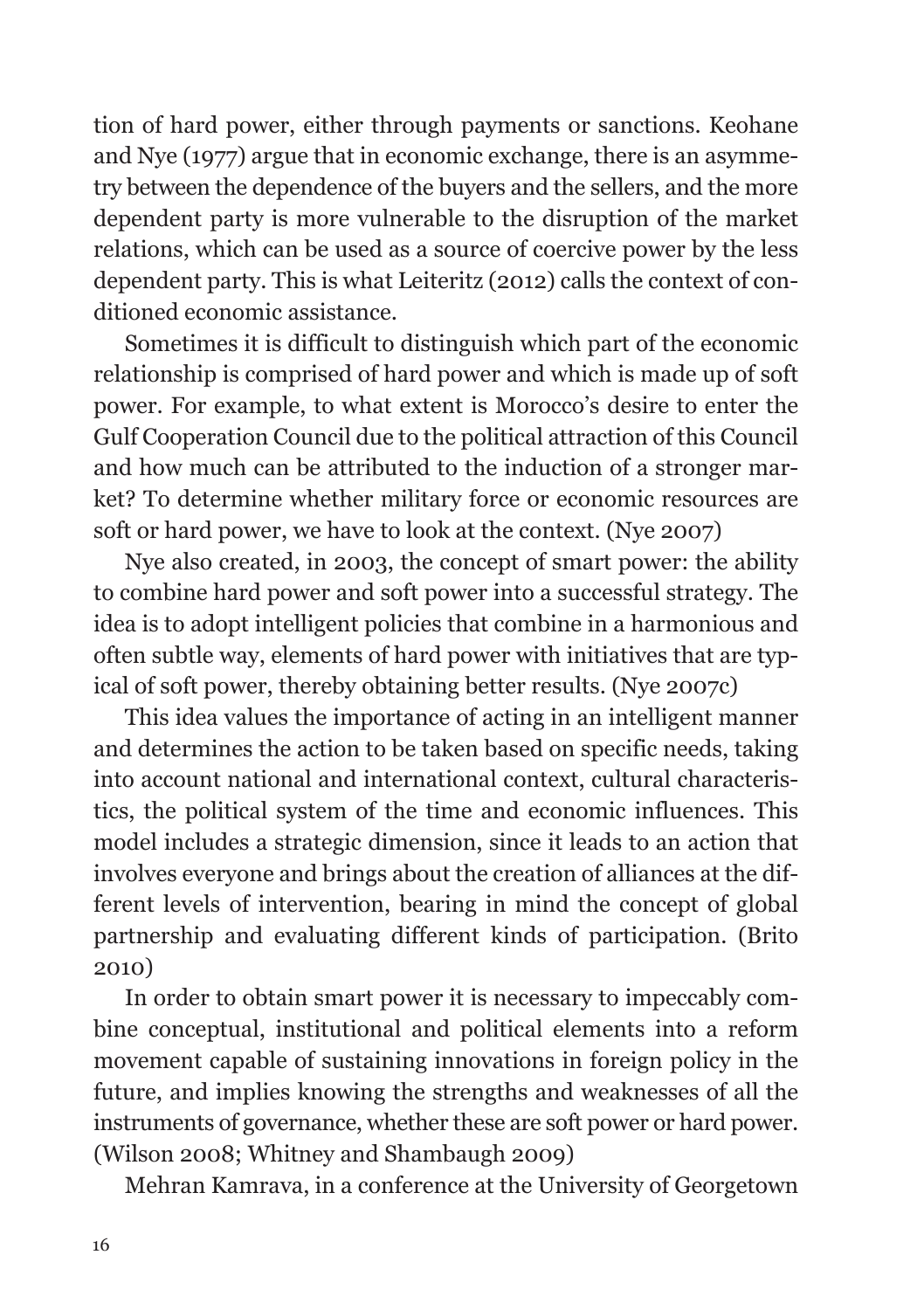on March 10, 2009, argued that states like Qatar not only change the power dynamics in the region but, above all, are instrumental for changing the conception of what constitutes power. The author concluded that Qatar does not display soft power or hard power, but rather it has «civilian power»: a combination of personal and national wealth, stability and intelligent use of these assets.

The concepts of hard power and soft power have given rise to several discussions among the academic community. Different authors (Nye, Bailly Mattern, Grunstein, Parmar and Cox, Li and Hong...) have studied the terms and analysed different examples. While the concept was initially conceived with the United States in mind and its place in the world after the Cold War, as a prescription for international policy after September 11, and much of the academic discussion maintained this view, the terms have also been applied to other states and non-state actors. For example, many researchers (Nye, Kurlantzick, Chey, Gil, Ding, Starr...) have used them to analyse the Confucius Institutes in China. In addition, the concepts have crossed the academic sphere and have been used by other actors, such as journalists or political leaders of countries like the US and China.

This working paper applies the concepts of hard and soft power to Qatar to observe the power which Hamad Al Thani has utilized during his reign, because, according to Leiteritz (2012), these terms assist us in explaining the different strategies adopted by developing nations in international politics.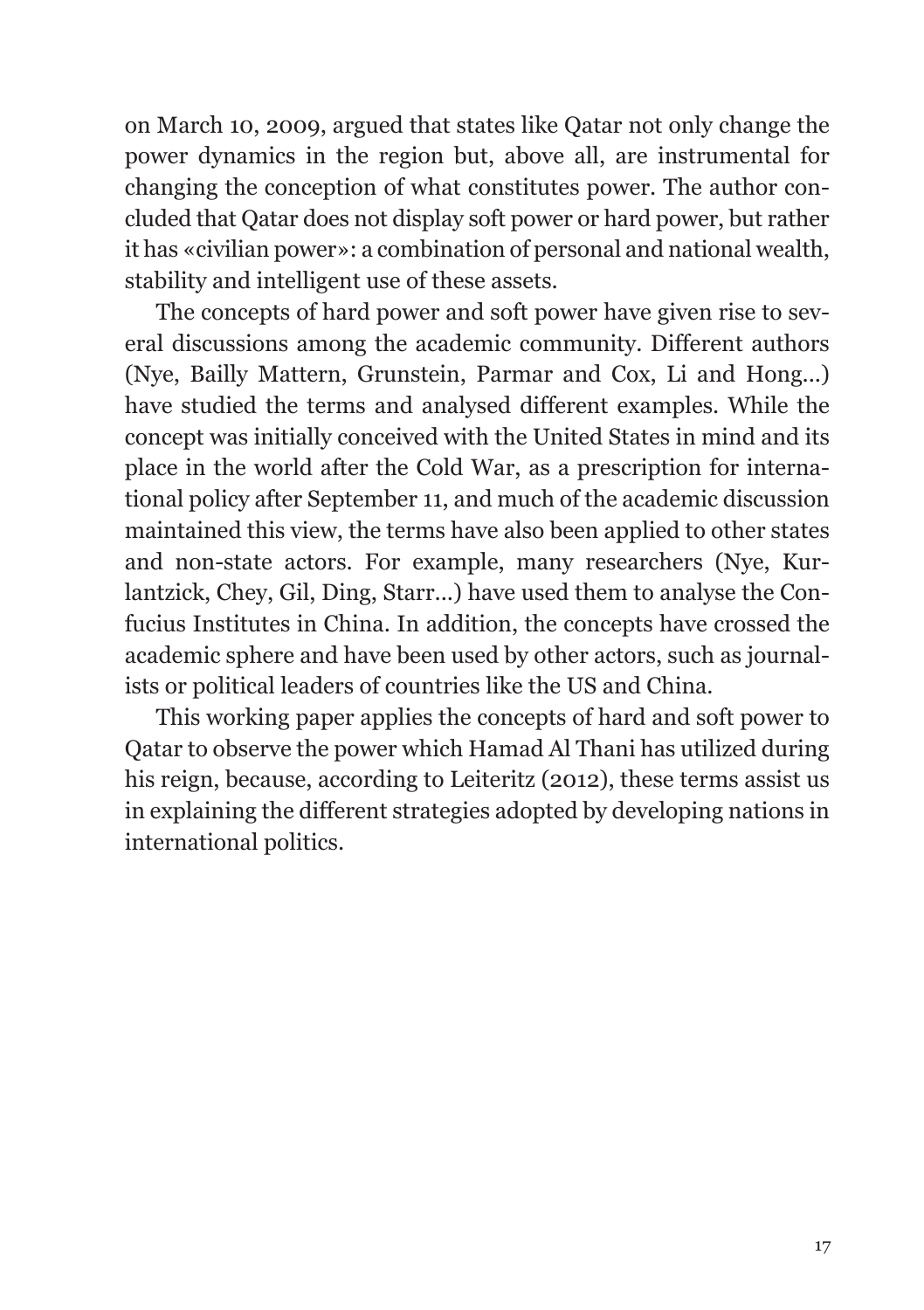## 3 . QATARI SOFT POWER

Hamad Al Thani made outstanding and progressive use of soft power in the years he ruled Qatar. In this model you can find two references. On the one hand, the country followed the strategy of the United Arab Emirates, especially in the city of Dubai, which applied significant economic investment to diversify an economy dependent on oil and gas. This strategy, however, does not seem sustainable in the long term. On the other hand, at an educational level, the soft power model of Qatar has followed that of China, this course is designed for the long-term, as Confucius said: «If you think in terms of a year, plant a seed; if in terms of ten years, plant trees; if in terms of 100 years, teach the people». (Yang 2010)

Unlike what has taken place in other countries, Qatari soft power has the peculiarity that it was carried out by the government through the institutions it controls, i.e., there have been few private sources of soft power. Thus, the vast majority of players who have exercised soft power are companies, foundations, institutions and organizations funded by the government. This feature occurs because the state has penetrated the social domain effectively, leaving civil society in an irrelevant position: Qatar has created semi-governmental, semi-private, well-funded organizations which engage in cooperation and assistance operations and other international efforts and which, in turn, prevent the emergence of politically independent bodies of a similar orientation. These non-governmental organizations claim to be funded by the government but are staffed by prominent members of the Emir's family. (Kamrava 2009)

Many sectors have engaged in soft power during the reign of Hamad Al Thani, but the most prominent of these are the following:

– The State/Government of Hamad Al Thani: In which significant roles were played by the Emir, Hamad Al Thani<sup>2</sup>; the Foreign

<sup>2.</sup> Hamad bin Khalifa Al Thani.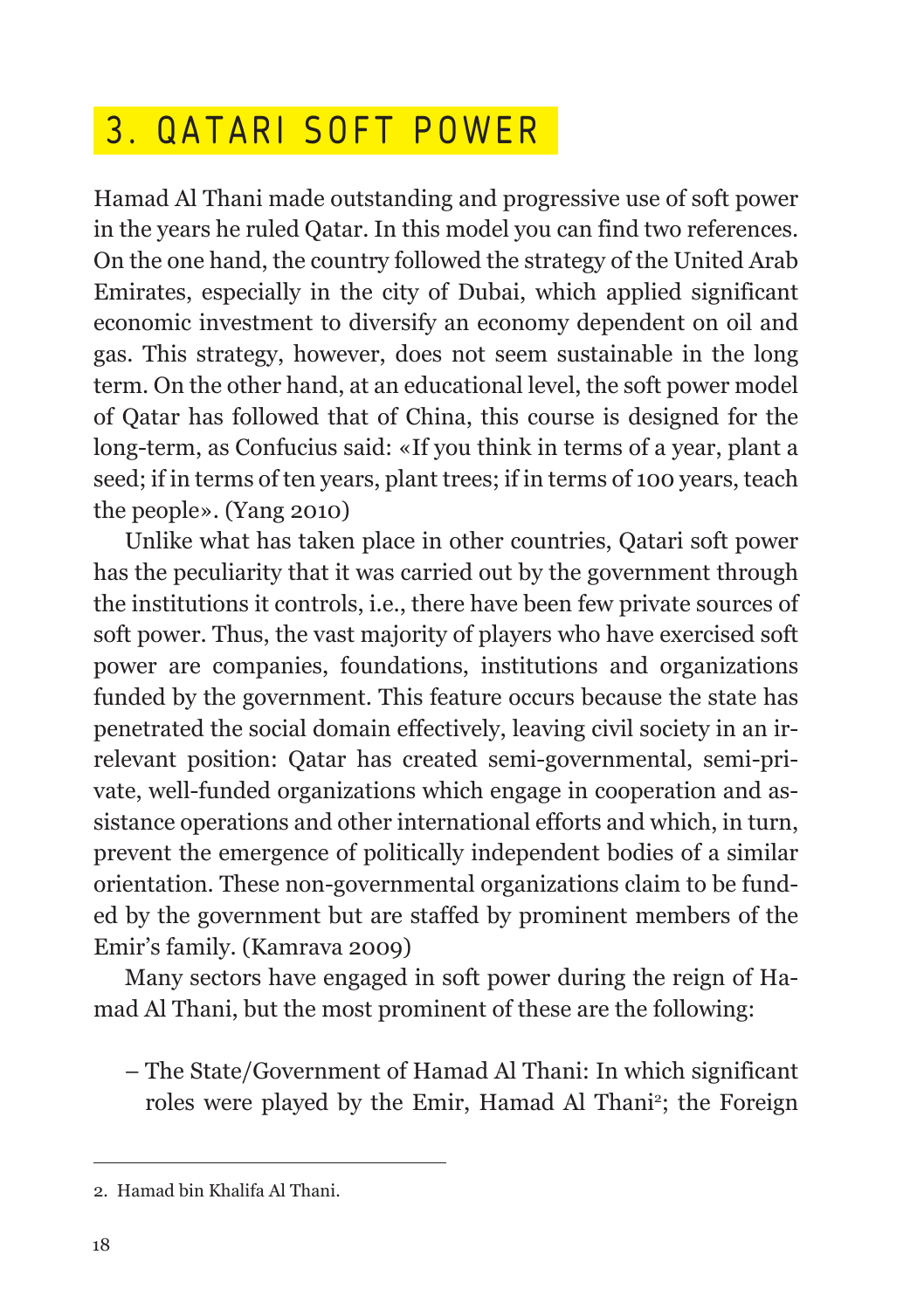Minister and the Emir's second cousin, Hamad bin Jassim Al Thani<sup>3</sup> ; the director of the Qatar Foundation and wife of the Emir, Sheikha Mozah<sup>4</sup>; and the Emir's son and heir, Tamim Al Thani<sup>5</sup>.

- Qatar Foundation: The organisation directed by Sheikha Mozah focusing on education, science and community development. This includes the Centre for Social Development, which looks after the less well-off families in Qatar; the programme Reach Out To Asia (ROTA), headed up by Sheikha Al Mayassa Al Thani 6 (daughter of Hamad Al Thani), primarily dedicated to humanitarian projects outside Qatar; and the Qatar National Research Fund, which focuses on investigation at different levels.
- Qatar Museums Authority: Organisation directed by Sheikha Al Mayassa Al Thani responsible for museums and works of art of Qatar.
- Qatar Investment Authority: The sovereign investment fund of Qatar. In 2012 the funds' assets were estimated at around 170 billion dollars, making it the ninth largest investment fund in the world in terms of assets. The fund is managed by the Minister for Foreign Affairs, Hamad bin Jassim Al Thani.
- Al Jazeera: Television network financed primarily by the Government of Qatar. Firstly under the direction of Palestinian Wadah Khanfar and, from 2011, by Sheikh Hamad bin Thamer Al Thani<sup>7</sup> , member of the Emirs family.
- Qatar Petroleum, Qatar Gas and RasGas: Hydrocarbon companies controlled by the Government.
- Qatar Airways: The national airline financed above all by the Government and managed by Akbar Al Baker.
- Qatar Charity: A charity organisation based in Qatar, which although it does not have any members of the Emir's family on its

<sup>3.</sup> Hamad bin Jassim bin Jaber bin Muhammad Al Thani.

<sup>4.</sup> Mozah bin Nasser Al Missned.

<sup>5.</sup> Tamim bint Hamad bin Khalifa Al Thani.

<sup>6.</sup> Al Mayassa bint Hamad bin Khalifa Al Thani.

<sup>7.</sup> Hamad bin Thamer bin Mohammed Al Thani.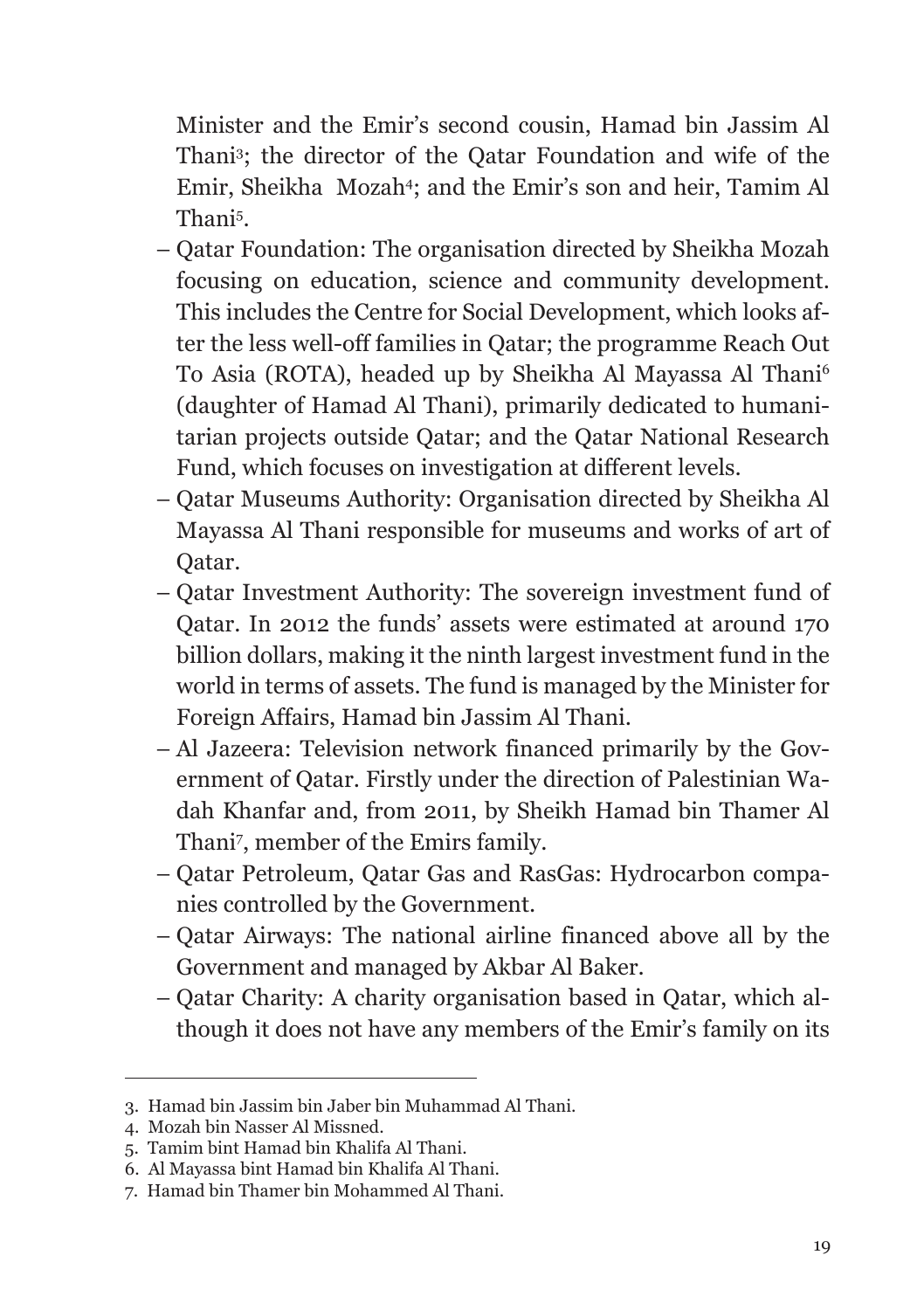management board, it does have many ties with different government bodies and cooperates with several government agencies. According to Kamrava (2009), over time, the programmes of the Qatar Charity have been developed in association with the state's political objectives.

– Qatar Red Crescent Society: The Qatari affiliate of the Red Cross and the International Red Crescent Society.

From the original idea, the concept of soft power has evolved to include a variety of dimensions, from media to military or economic. The first attempt to measure soft power in an index created and published jointly by the UK Institute for Government and the Monocle media group in 2007 combined a number of statistical calculations and subjective panels' results to measure soft power resources from 26 countries. The calculations were organized into a framework of five sub-indices: culture, diplomacy, education, business/innovation and government. In other editions, these sub-indices and concepts to be evaluated were extended as the components of soft power are still a matter of debate.

However, this chapter is not intended to measure the soft power of Qatar in an index or scale, nor does it use opinion polls to discover the degree of attraction of Qatar, but rather it explains how Hamad Al Thani has used soft power resources. To do so, it draws on three resources which Nye identified in his book *Soft Power: The Means to Success in World Politics:* culture, national and international policy, and values.

#### 3 .1 CULTURE

Hamad Al Thani's government invested in high culture, in that they purchased works of art, as well as in the culture of masses, for example in its organization of the 2022 FIFA World Cup.

In 2010, the Government together with Qatar Foundation, in collaboration with private companies, began construction on the Katara cultural village, defined on its website as «an exceptional project of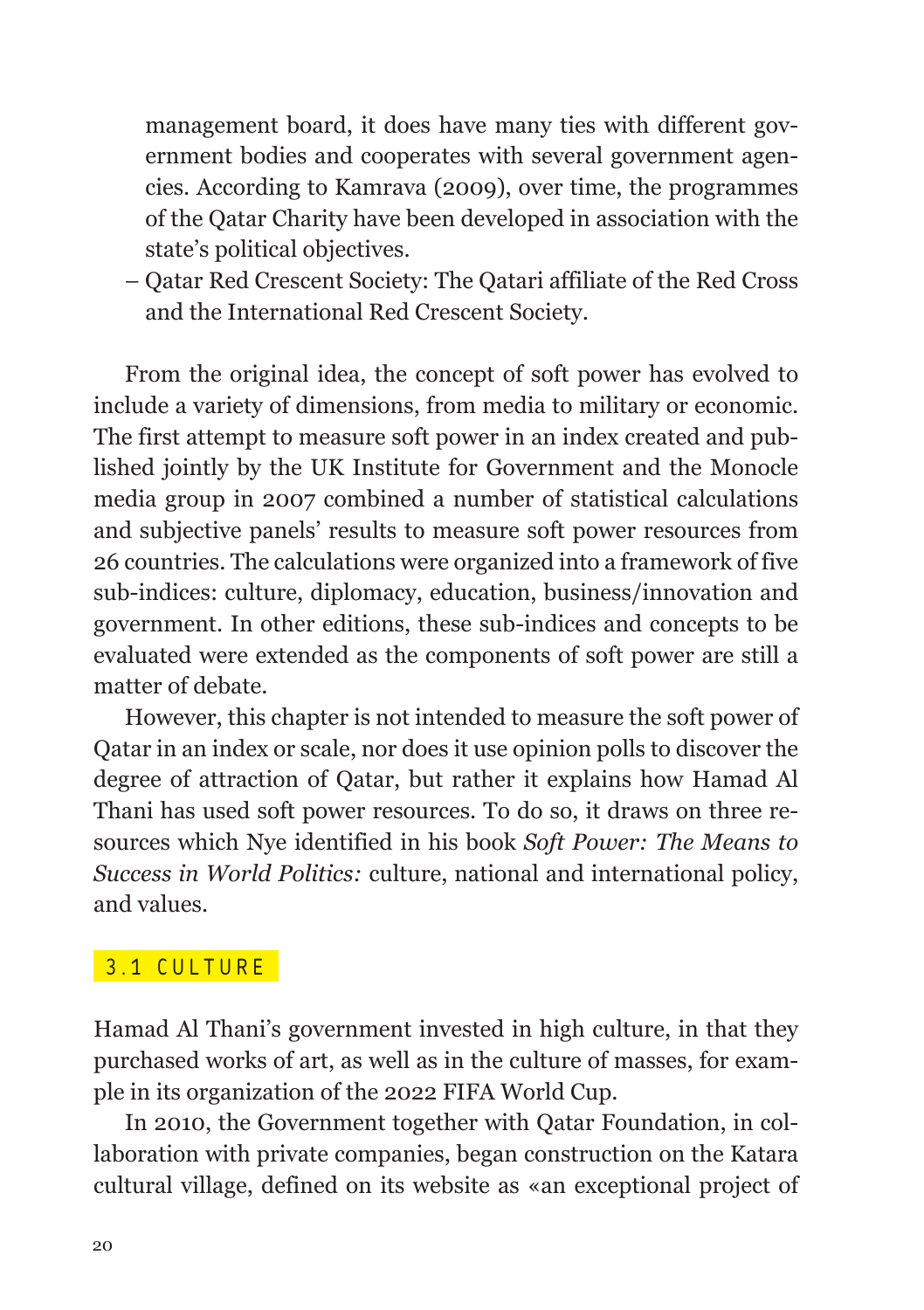hope for human interaction through art and cultural exchange». This cultural foundation houses theatres, concert halls, art galleries, a large amphitheatre and other facilities, offering high quality and value cultural products (often coming from abroad) and gives visibility to the large number of corporate cultural initiatives, especially by the Qatar Foundation in recent years.

As far as the world of music is concerned, in 2008, the Qatar Foundation set up the Qatari Philharmonic Orchestra (the first symphonic orchestra in the entire Persian Gulf) composed of 101 musicians from over 30 different nationalities. Along with the orchestra, a musical academy was created for educational purposes. As far as the artistic realm goes, the Qatar Foundation and the Qatar Museums Authority have built huge museums around the country, such as the Arab Modern Art Museum and the Islamic Art Museum. The latter, inaugurated in 2008, was designed by the winner of the prestigious Pritzker Architecture Prize, I.M. Pei and in 2013, the museum reached the one million visitor benchmark. The website of the Qatar Museums Authority explains that the «Emir of Qatar's, Hamad Al Thani, vision, is to transform Qatar into a cultural capital (...) which brings the world to Doha but at the same time connects Doha to the world». In addition, Qatar Museums Authority, or the Al Thani family directly, undertook an international campaign to purchase extremely valuable works of art. It is calculated that between 2005 and 2012, the emir's family spent a minimum of a billion dollars on paintings, sculptures and other pieces of art, including *The Card Players*, by Paul Cezanne, or other works by Francis Bacon, Mark Rothko, Andy Warhol and Damien Hirst («Qatar's Culture Queen» 2012). As for the film industry, Qatari leaders created the Doha Film Institute, through which it subsequently organised international film festivals. Between 2009 and 2012, the institute organized the Doha Tribecca Film Festival, which saw renowned actors such as Robert De Niro and Salma Hayek visiting the country. In literary circles, the Qatar Foundation has been commissioned to create a new National Library of Qatar and has associated with the British publisher Bloomsbury to publish books on a range of different topics.

Another sector that has generated more international attraction,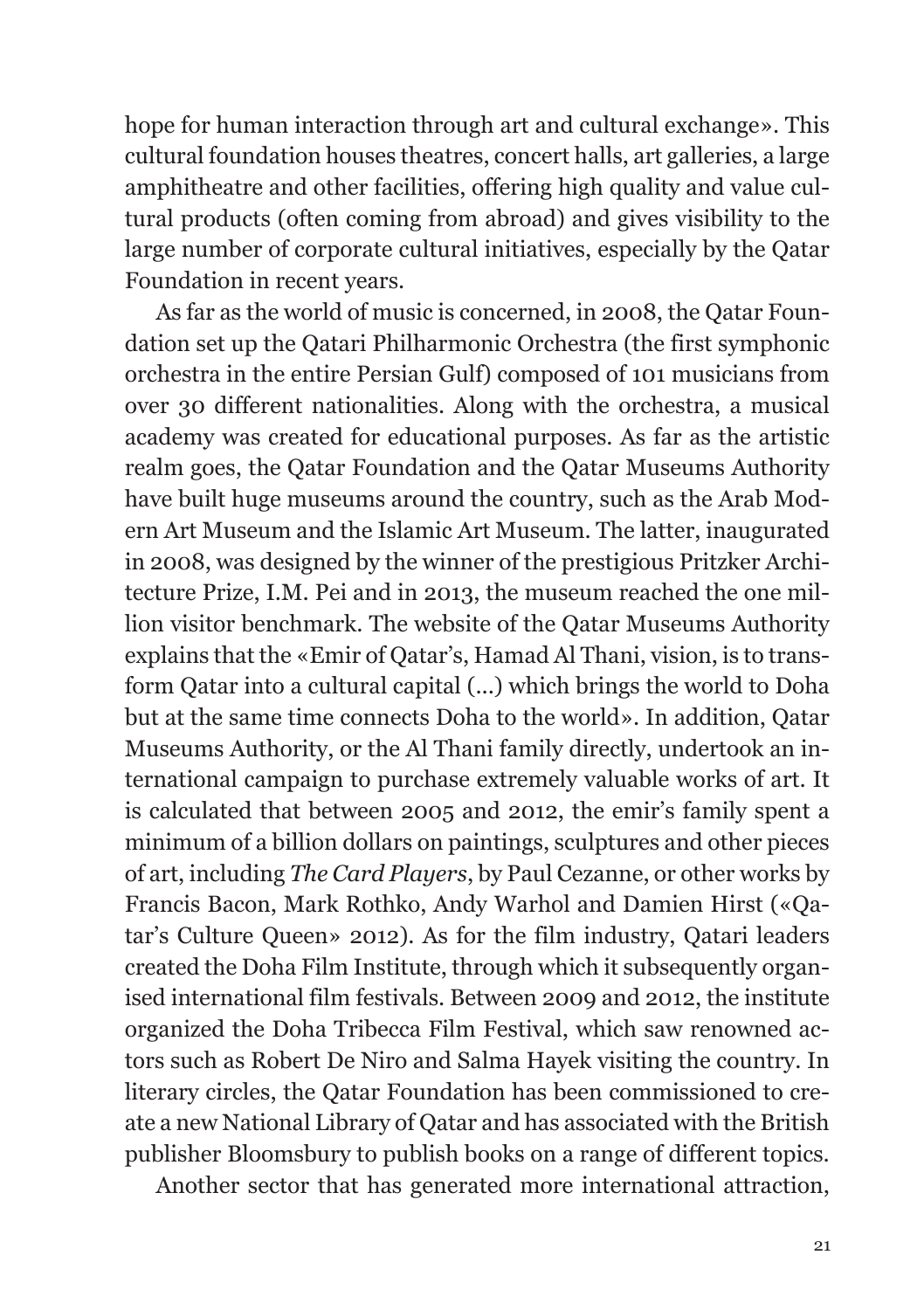especially regional, and has helped define the cultural outline of the country has been education. In the late 1990s, the Qatar Foundation began to build a new «Education City» which, as the foundation website says, «is bringing quality education and work experience opportunities in Qatar». Education City hosts several primary and secondary schools, which offer a wide range of international educational programs as well as faculties of prestigious Western universities. The Qatar Foundation chose universities to be established in the City in view of the sector in which each stood out in order to cover the maximum range of disciplines. The Education City is host to faculties from the Virginia Commonwealth University, Weill Cornell Medical College, Texas A&M University, Carnegie Mellon University, Georgetown School of Foreign Service, Northwestern University, HEC Paris and University College London.

It is important to remember that international educational exchanges and visits are valuable tools in order to convey the culture of the country. As Colin Powell said: «I cannot think of a more valuable asset for our country than the friendship of future world leaders who have been educated here» (Nye 2004). China is the country that has been characterized for using international exchanges and cooperation in higher education as a soft power. The Asian giant's model of exchanges, as well as the expansion of Confucius Institutes, is unprecedented and goes well beyond the comfort zone of international theory (Yang 2010). As mentioned previously, Qatar seems to have noticed the importance that China has given the soft power of education and organized a system of grants to encourage Qatari national to study abroad. At the same time, the country has grown as a magnet for attracting international students. The following table shows the flow of international students moving to Qatar at university stage from 2001.

Qatari university education has generated significant regional attraction. The following graph shows where the mobile international students were from, whom in 2012, registered in Qatari universities.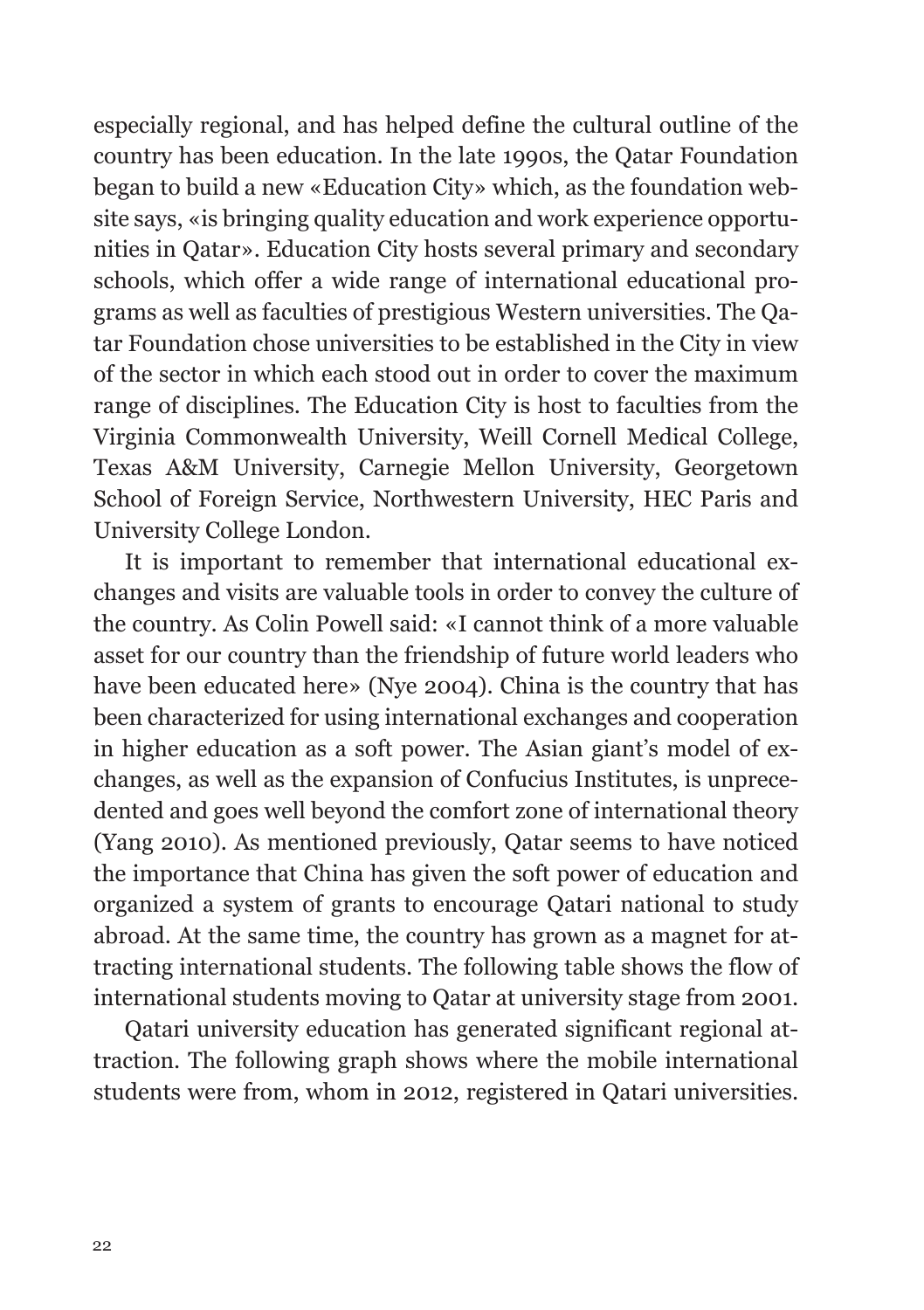

**Table 2:** Number of mobile international students studying in Qatar at university level per year

*Source:* UNESCO Institute for Statistics.





*Source:* UNESCO Institute for Statistics.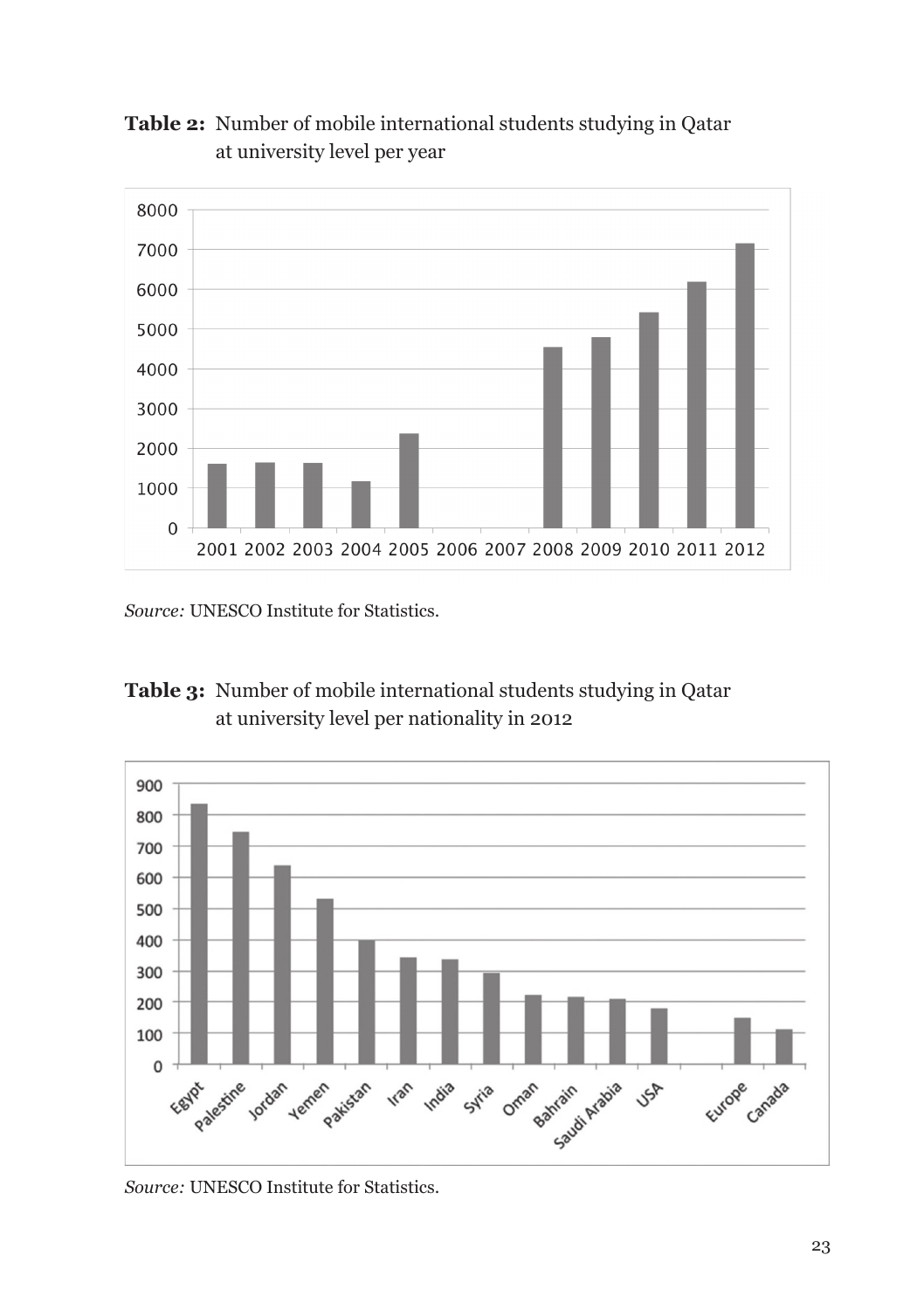In a similar manner, the number of Qatari nationals studying abroad has also increased progressively, above all during the final years of the reign of Hamad Al Thani, as the following table shows:



**Table 4:** Number of Qatari nationals studying in third-level education abroad per year

Apart from education, investigation is another area where Qatar has shown increased interest and which, at the same time has increased attraction. Since 2009, the country has invested 2.9% of its Gross Domestic Product in research («Qatar's Economy Grows 6.9%; Research Spending up» 2012) through the vehicle of the Qatar Foundation which, in 2006, set up the Qatar National Research Fund (QNRF). The QNRF organization runs a variety of research programs structured around four areas: energy and the environment, telecommunications and IT, medicine, and social sciences, arts and humanities. Along similar lines, the presence of think tanks in the country was another of Hamad Al Thani's main objectives, who has led prestigious international research organizations like Brookings, RUSI or CIRS to open research centres in Qatar. The Rand Corporation, an-

*Source:* UNESCO Institute for Statistics.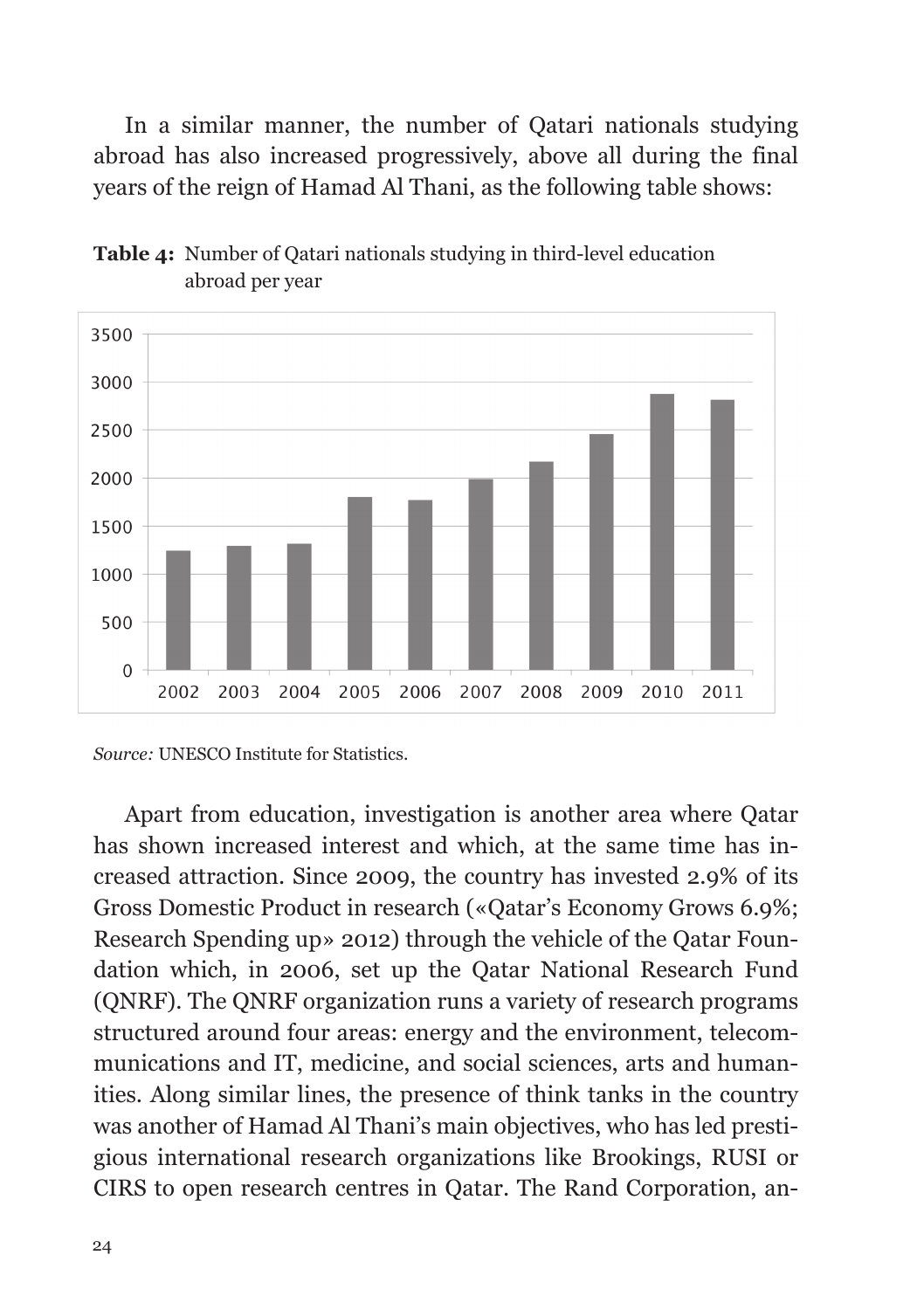other influential think tank, despite not having been officially established in the country, has been working closely with the Qatar Foundation and the Government since 2000

Sports are also part of the culture of a country and have been one of the most internationally visible areas of Qatar's soft power strategy. The country will host the 2022 FIFA World Cup, a sporting event that draws millions of fans and spectators from all over the world. This will be the first time ever that it will be held in an Arab country. During the closing weeks of the tournament, Qatar will be the information centre of all major media newsrooms worldwide.

In fact, the country has sought to consolidate its position as a major sporting events centre and has tried unsuccessfully to host the 2016 and 2020 Olympic Games. Qatar, however, has managed to organize the final of the 2011 Asian Cup, the 2006 Asian Games, is the host venue for the 2015 World Men's Handball Championship and regularly organizes the Qatar ExxonMobil Open men's tennis tournaments, the Qatar Total Open women's tennis tournament, the FIM Motocross World Championship, the Qatar Gran Prix, the Tour of Qatar cycling race, the Qatar International Regatta sailing event as well as many other sporting events. The Persian Gulf nation is not outstanding in the number of Olympic medal winners it boasts but in the 2012 London Games, the country beat its own record by picking up two bronze medals.

Qatar has also invested heavily in becoming an International conference centre at every level, thereby boosting visitor and tourist numbers. The Qatar Foundation set up the Qatar MICE Development Institute, a body that, according to its website, is designed to «promote the conference sector, meetings, conferences and exhibitions in Qatar.» It has hosted several international conferences on several issues, such as the 2001 World Trade Organisation Conference, the 2012 international conference on climate change, meetings to discuss the wars in Libya and Syria, meetings of the International Gas Union, and many other events.

Qatari culture is also being transported to several countries through their companies. The oil companies, Qatargas, RasGas and Qatar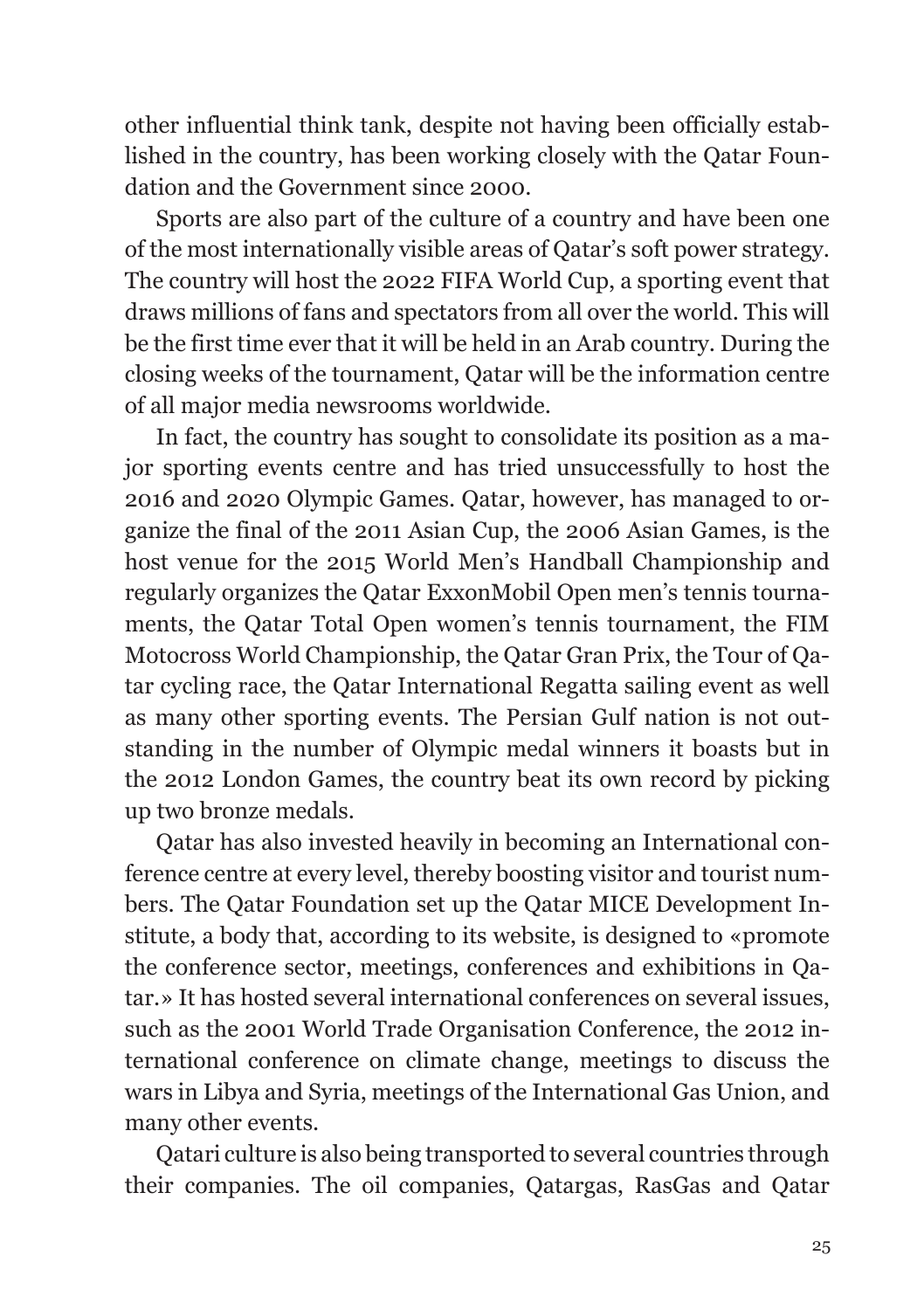Petrolium are engaged in business dealings with several companies and governments in different countries, presenting and promoting the country once again through visits and exchanges. Another Qatari company with a strong international presence is the national airline, Qatar Airways. Since it underwent restructuring in 1997, the company has embarked on a process of rapid expansion, and in 2014, the airline was flying to over 100 destinations. The company has been named «Airline of the Year» for 2011 and 2012 by the Skytrax airline rating agency and its slogan is «The world's five-star airline». The company is very focused on customer service and marketing, organizing campaigns in the mainstream media (we should highlight the sponsorship of the weather section of various international channels) and by having entered into a sponsorship deal in 2013 with Football Club Barcelona, one of the most famous teams in the world.

Another way to expand and disseminate Qatari culture, especially in the information age is through the media. In 1996, Hamad Al Thani founded the Al Jazeera television network, a channel that began life as an Arabic news channel and was only on air for a six-hour programming slot each day. Initially, the channel made a name for itself broadcasting talk show programs, a completely fresh idea and never seen before on screens in the Persian Gulf, often dealing with sensitive issues of religion and morality. Topics included polygamy or the different visions of Islam. Little by little, Al Jazeera grew and diversified: it created a sports channel, a children's channel, another international channel in English, special divisions for Egypt, Turkey and the Balkans, and in 2013, a specific channel for broadcasting in the United States. According to its website, Al Jazeera is broadcast to over 220 million homes in more than 100 countries. Already in 2004, the same Joseph Nye emphasized the effect of Al Jazeera, explaining that: «When other television networks go beyond the reach of the BBC or CNN, covering events and explaining different points of view, US soft power decreases». To illustrate this point, the researcher observed the difference between the headlines that CNN ran during the war in Iraq in 2003: «Coalition forces advance» and the header from Al Jazeera referring to the exact same news story, «Invading forces are advanc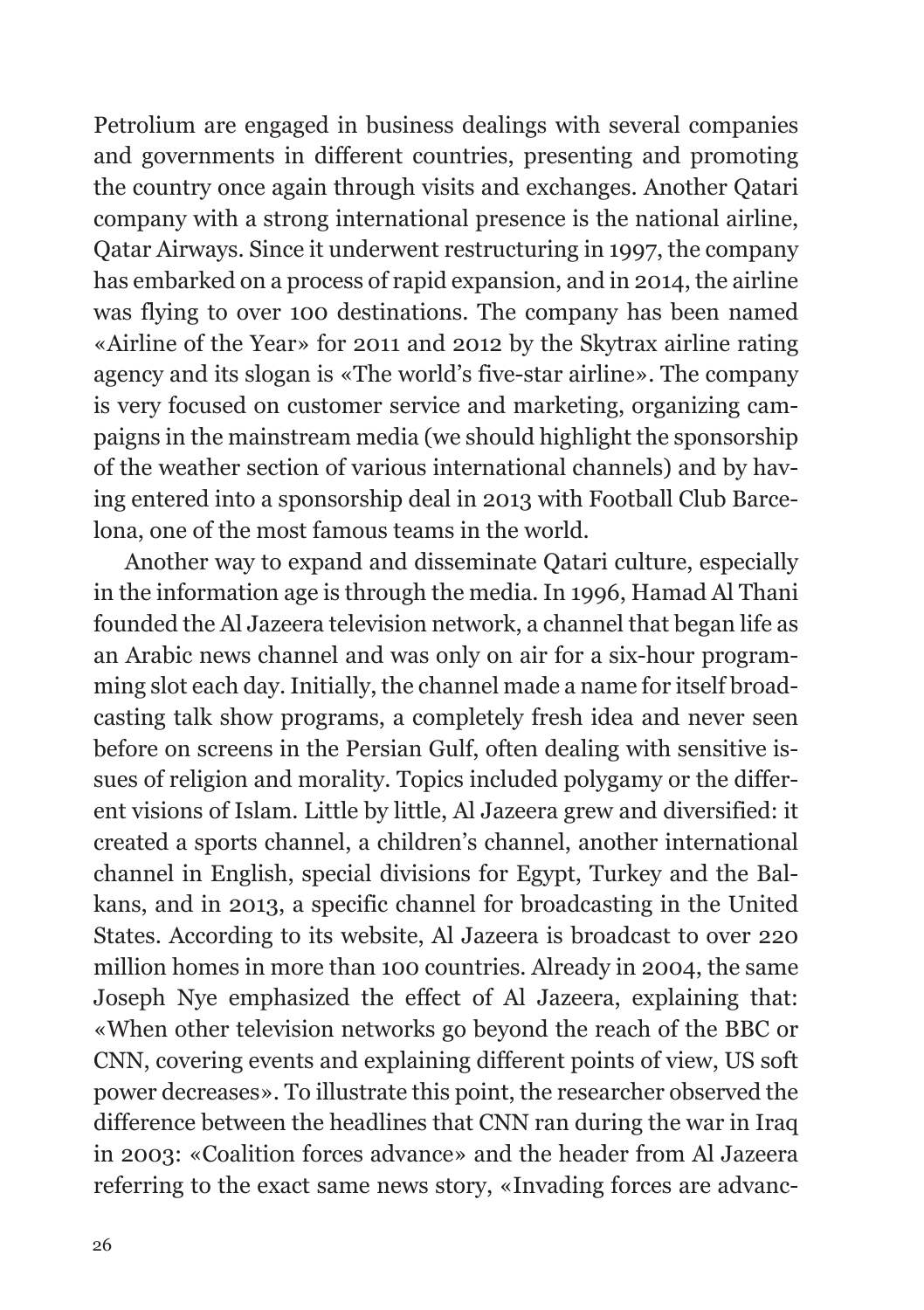ing». Due to its regional implementation, Al Jazeera was able to cover conflicts such as the wars in Afghanistan and Iraq, using correspondents located in the very countries being attacked and also did in-depth and controversial following of the Arab revolts (as explained in chapter 5). In 2011, Hillary Clinton, then US Secretary of State, said that the Americans were losing the information war:

«Al Jazeera has been the leader in that they are literally changing people's minds and attitudes. And like it or hate it, it is really effective (...) In fact viewership of al Jazeera is going up in the United States because it's real news. You may not agree with it, but you feel like you're getting real news around the clock instead of a million commercials and, you know, arguments between talking heads and the kind of stuff that we do on our news which, you know, is not particularly informative to us, let alone foreigners» (Radia 2011)

However, using media influence as a power is not a new practice. The transformation of television has altered the ability of states to control the political agenda as satellites and internet have given governments the capacity to address people directly. In order to understand the role of Qatari television, we must take into account the so-called «CNN effect», which took place during the Gulf War of 1990, when political leaders information about what was happening in the region did not come through sources and staff on the ground, but instead via the American television network, CNN. (Price 2009)

At this point we should mention a study carried out by El-Nawawy and Powers (2009) which compares the cognitive, cultural and political provisions of the Al Jazeera English audience with the audience of CNN International and BBC World. The authors conclude that the more time spent by the audience watching Al Jazeera English makes them less dogmatic in their thinking and more prone to consider alternatives and opposing opinions.

But the conversion of media influence on political power is a complex process that, in the case of Al Jazeera and the Qatari diplomacy, is explained by a series of linguistic, cultural and political characteristics of the Arab world. The transnational or pan-Arab nature of the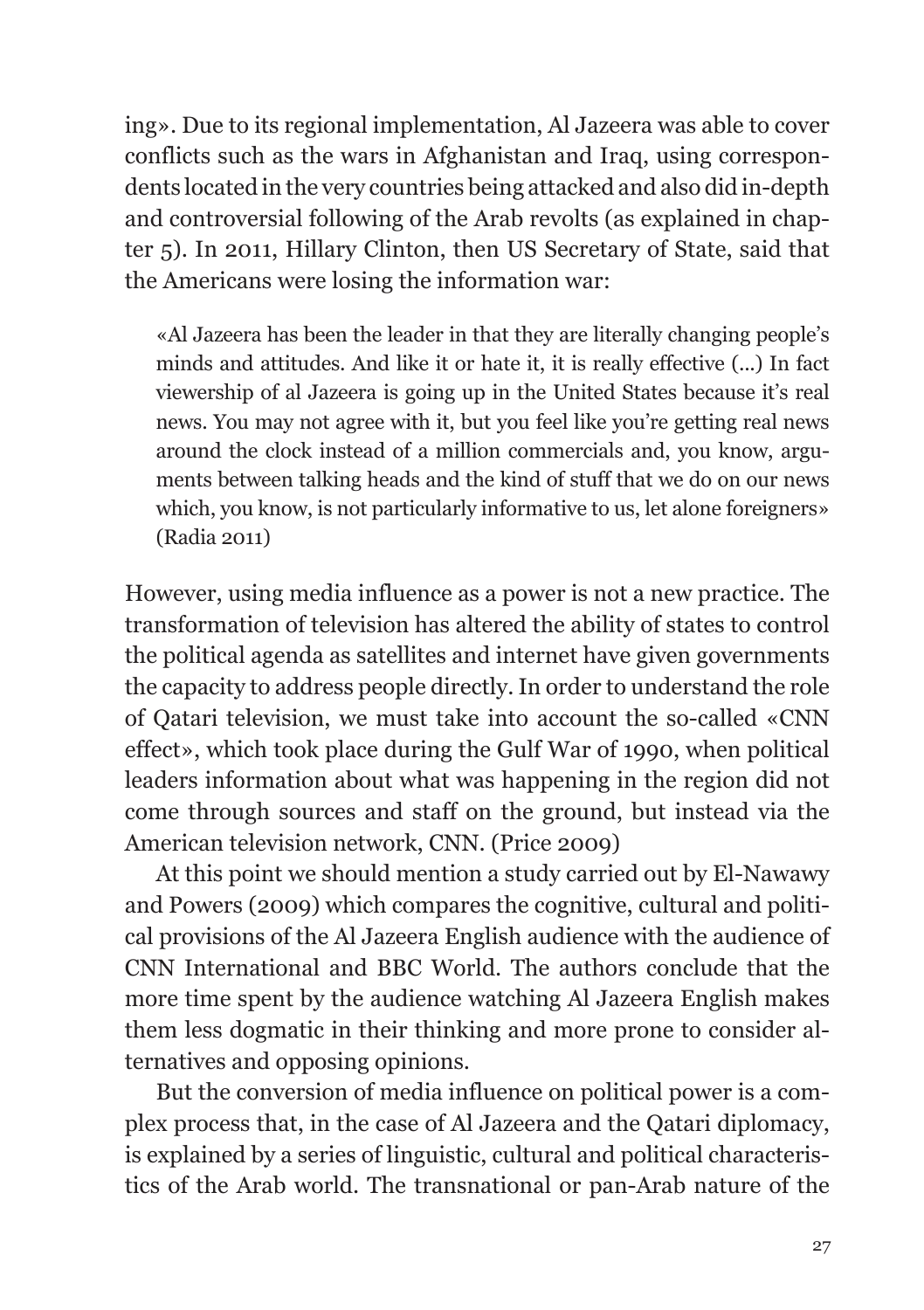television network challenges the logic of nation-states and the formula adopted by Al Jazeera is a game-changer in the area of Arab media, imposing new rules that guarantee its hegemony. Thus, to differentiate themselves from Saudi-Lebanese hegemony, Al Jazeera diversified the process used in the recruitment of journalists, incorporating Egyptian, Jordanian, Palestinian and North Africans journalists to its team, which has given rise to an identification phenomenon among its viewers, reinforcing the network's legitimacy. In addition, profound social changes linked to the processes of modernization among Arab societies that have taken place during the twentieth century have contributed to empowerment of Arab public opinion. The Qatari example, therefore, illustrates the possibilities and what skilful use of the media can offer, creating a true «media diplomacy» and linking the country's image to that of Al Jazeera. (El Oifi 2013)

On the other hand, Qatar media influence is not limited to Al Jazeera but has also aimed to influence other media networks. For example, in 2005 the Qatar Foundation began organizing a debating program broadcast by BBC World News television, as well as other international networks, known as *The Doha Debates*. According to their website, it reaches more than 400 million homes worldwide. The program deals with sensitive issues affecting the Arab world, for example, women's role in society, religious minorities or censorship.

#### 3 .2 NATIONAL AND INTERNATIONAL G OVERNMENT POLICY

As we have already explained in the section covering culture above, the majority of Qatari domestic policies, especially policy aimed at transforming the model of development through culture and knowledge, employed soft power resources. However, the country's international policy has generated just as much if not more than domestic soft power. Qatar has established itself as a diplomatic maverick actor, hybrid and fearless, with a mainly regional focus but also global. Despite its small size, 4,473 mi² (11,571 km²) a little smaller than the Falkland Islands, it is differentiated from other small states which engage in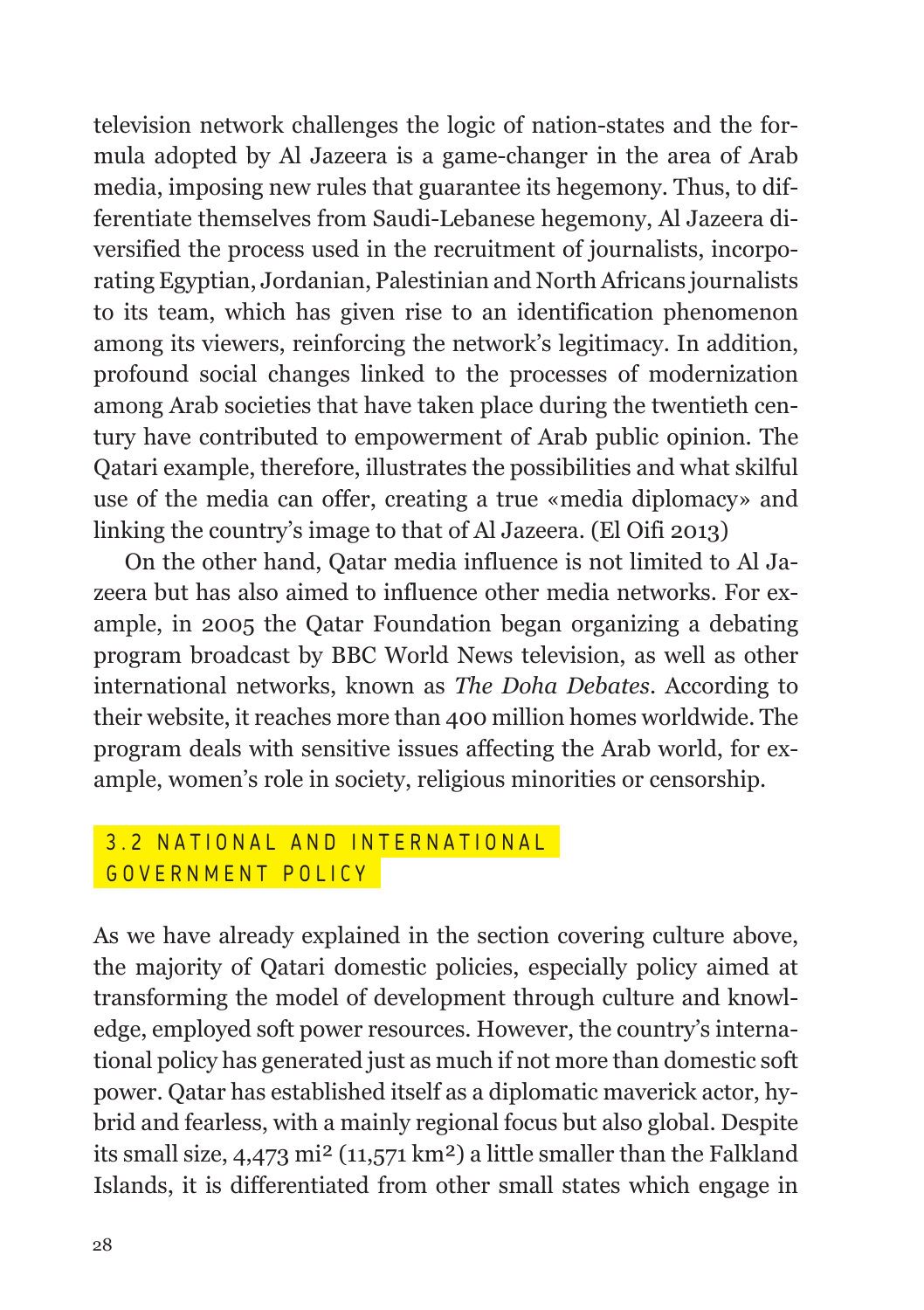diplomatic activity through the United Nations because it has not aligned itself diplomatically with another stronger, adversarial power, a practice known as «bandwagoning» in international relations. Nor has it adopted a balancing approach; making diplomatic decisions based on balancing power between two major powers. Instead, Qatar practises its own foreign policy (Cooper and Momani 2011) with controversial initiatives such as Hamad Al Thani and Shiekah Mozah's visit to Gaza in 2012, becoming the first Head of State to visit the Strip since Israel imposed an international boycott in 2006. Qatari diplomacy has been defined as «carrot diplomacy» given that the country uses its economic strength to mediate with promises of economic assistance, generally in the form of infrastructure construction after a peace agreement has been reached. At the same time, the country's diplomatic style has also been categorised as «niche diplomacy» given that it selects the resources from specific areas which can give the most profitable return. (Ungerer 2007; Antwi-Boateng 2013)

The International policies that have contributed more to increasing Qatari soft power are those associated with investment, aid and mediation.

As far as investment is concerned, the country's investment funds have undertaken very active transnational procurement policy. The Qatar Investment Authority, together with its subsidiaries, Qatari Diar, Qatar Holding, Qatar Sports Investments, Katara Hospitality, among others, have made million dollar investments in both developing and developed countries, and in many different sectors within these countries: financial, hydrocarbon, real estate, tourism, sports, food and beverages, entertainment, logistics, among others. The communication strategy adopted by the Qatar Investment Authority is open and investments are generally a public affair, although it is possible that it has made more investments that are not known about, due to the standard operation of confidentially clauses and NDAs typical with these sorts of transactions (Balding and Shakeel 2013). During Hamad Al Thani's reign, Qatari investment funds invested in Germany (Volkswagen Group), Belgium (KAS Eupen), Brazil (Santander Brazil), Spain (Football Club Barcelona, Iberdrola), the USA (Fisker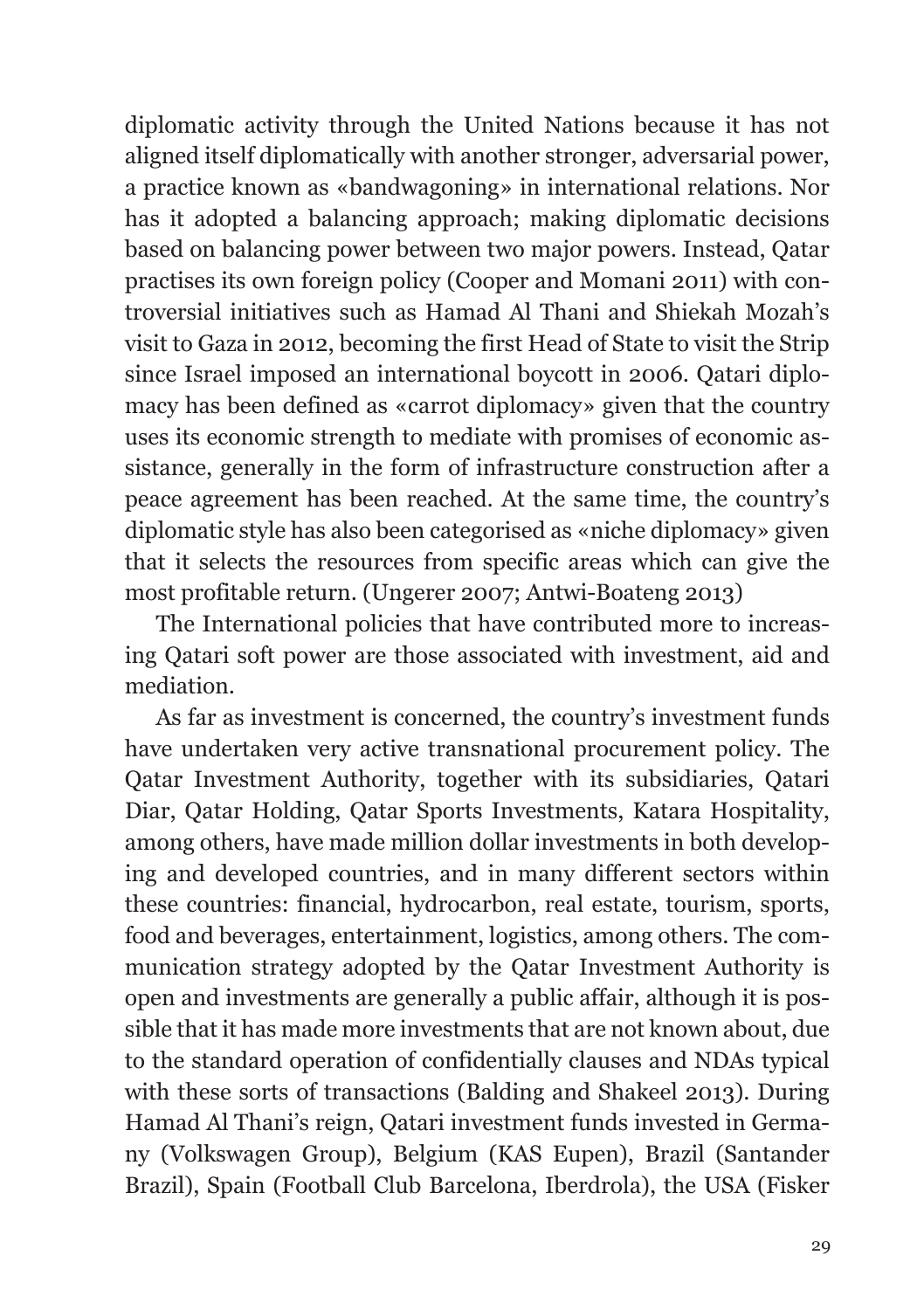Automotive, Miramax), France (Paris Saint-German, Lagardère Grup), Greece (six islands), Italy (Costa Esmeralda), Malaysia (petrochemical installations), the Netherlands (Royal Dutch Shell), the United Kingdom (Barclays, Harrods, Sainsbury's, Canary Wharf Group, the Shard building) and in Switzerland (Credit Suisse).

With regard to aid, in the 1990s, Qatar increased the level of international aid destined for conflict zones in places as diverse as Lebanon, Gaza, Sudan and Mali. In each of these places, the government established charities dedicated to construction programs and announced investment plans. Qatar also played a role in acting as an intermediary to channel aid from other countries, and in some cases, even acting a model for triangular cooperation North-South-South<sup>8</sup>. In Mali, for example, Qatar Red Crescent was very active in supporting refugees and coordinating humanitarian aid operations (Khatib 2013). As explained by the president of the Red Cross in Mali, Abdourahmane Cissé, in August 2012, northern based Islamists rejected intervention if this had been donated by the International Red Cross:

«It has been extremely difficult for us to access towns in the north, however we were able to do so better with intervention from Qatar Red Crescent.» (Doherty 2012)

Qatar also participated in humanitarian operations after natural disasters ravaged different parts of the world. For example, Qatar sent two vessels containing eighty tons of basic foodstuffs after a hurricane hit the Philippines in 2013, it sent aid to survivors of the earthquakes and tsunamis that hit Japan in 2011, victims of the earthquake in Haiti in 2010 as well as hurricane Katrina survivors in the United States in 2005, among others. (Kamrava 2013)

The following table shows Qatar's contribution to public and private international aid in millions of dollars during the latter years of

<sup>8.</sup> Triangular cooperation and North-South-South occurs when a developed country (global North) uses a developing country as an intermediary (global South) to cooperate or get help in a third developing country (global South).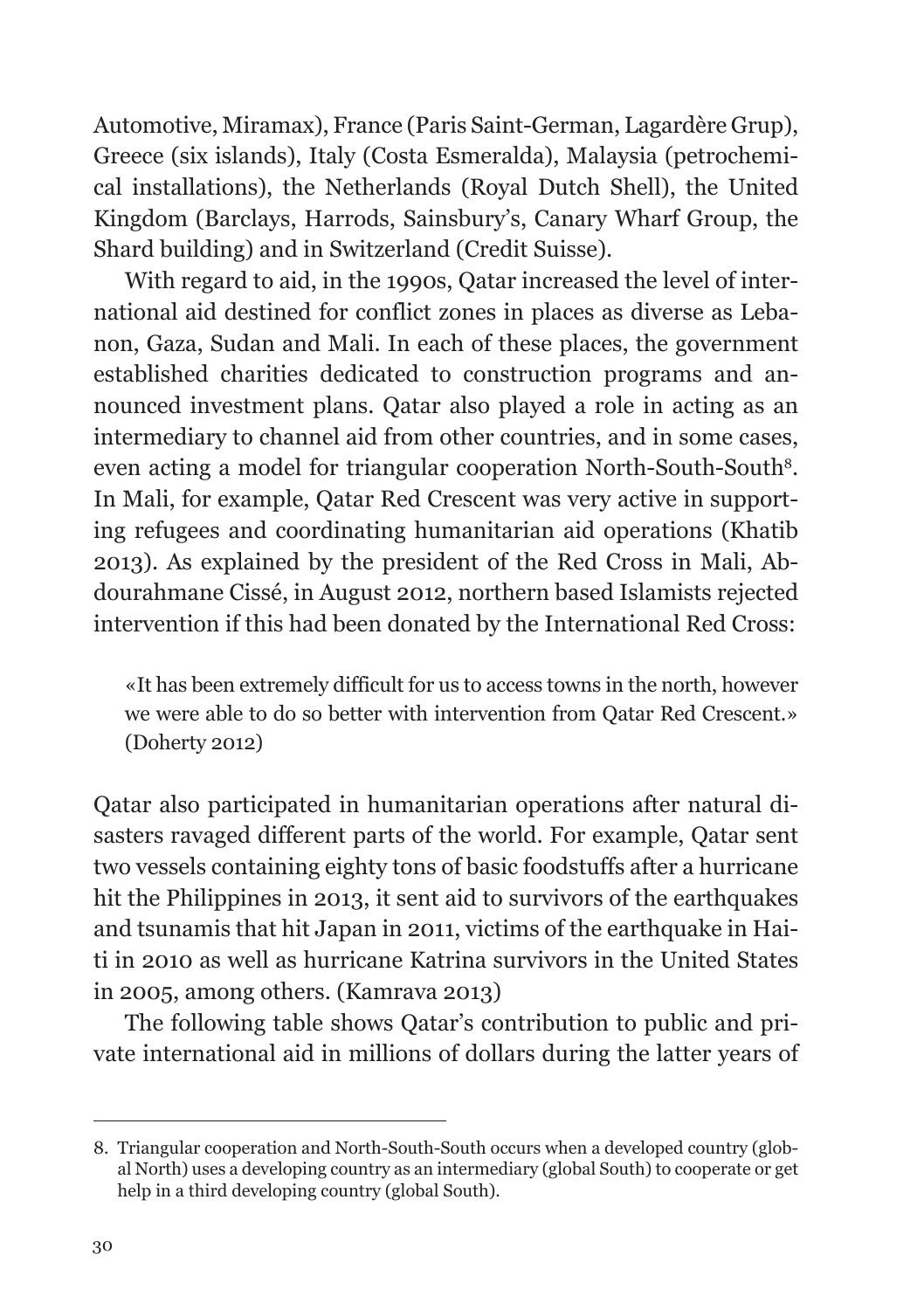the reign of Hamad Al Thani. Private aid was channelled through the following organisations: Qatar Charitable Society, Sheikh Eid Charity Association, Qatar Red Crescent, Sheikh Thani bin Abdullah Foundation for Humanitarian Services (RAF), Munazzamat Al-Da'wa Al-Islamiia, Sheikh Jassim bin Jabor Al Thani Charitable Foundation, Silatech Foundation, Reach Out To Asia (which belongs to the Qatar Foundation), Al-Faisal without Borders Foundation and the Al Asmakh Charity Foundation.



**Table 5:** Qatar public and private international aid in millions of dollars per year

*Source:* Foreign aid report 2012 (Qatar Ministry of Foreign Affairs).

As for mediation, Qatar mostly shines because of its unique diplomatic role as a mediator, as well as acting as a peace broker in various conflicts in the Middle East according to Cooper and Momani (2011). In fact, as pointed out by Gulbrandsen (2010), the Constitution of Qatar is one of the few that directly mentions peaceful resolution of conflict: «The foreign policy of the state is based on the principle of strengthening peace and international security, giving support to the peaceful resolution of international disputes...» (Constitution of Qatar,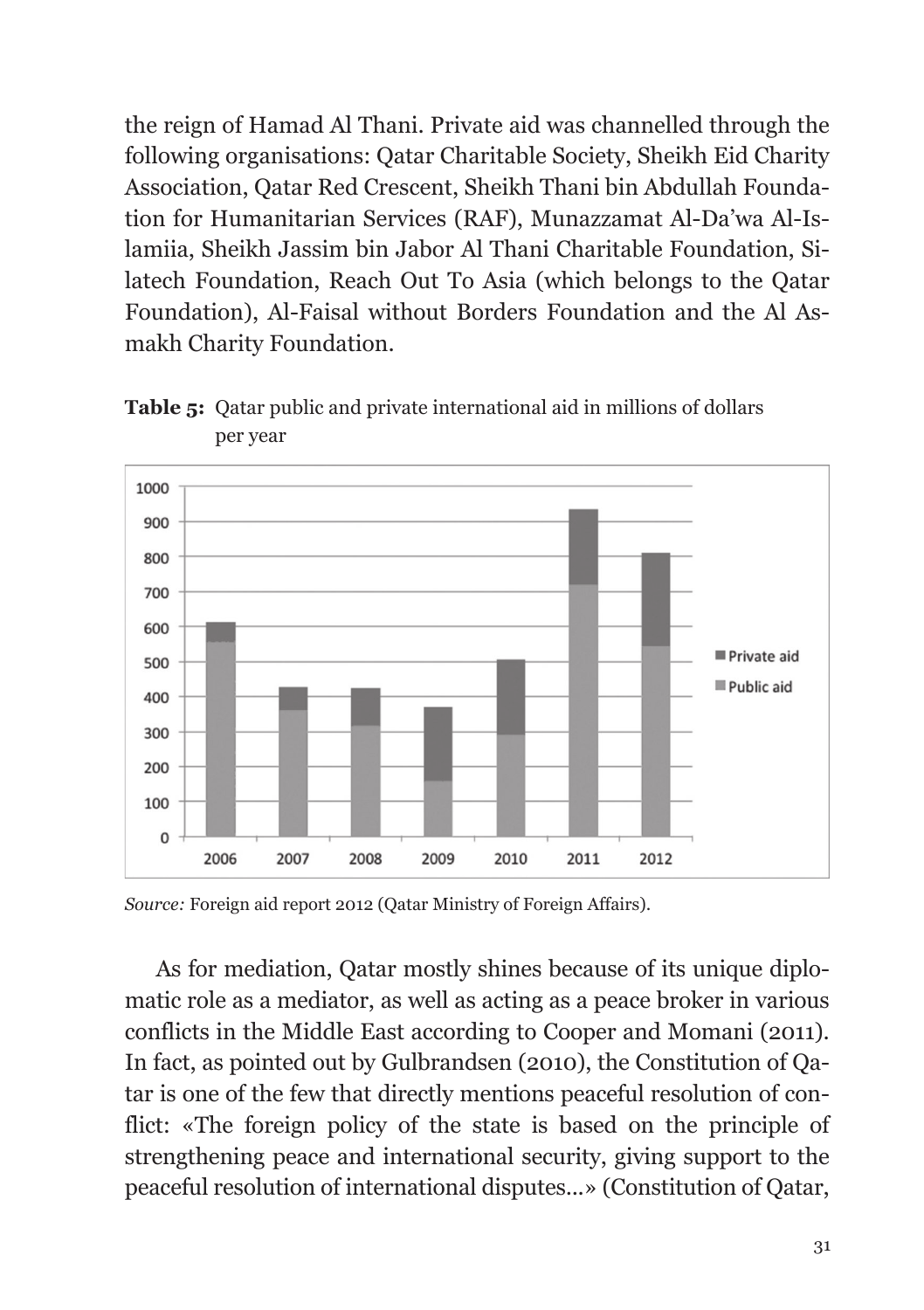article 7). Qatar has acted as an independent actor and has mediated and intervened in conflicts with no apparent national interests or clear benefits to be obtained, and with little chance of success. Its efforts have been very visible in three of these: (1) Lebanon (2) Darfur (3) Yemen:

1. Qatar has tried to mediate in Lebanon several times. After the armed conflict between Israel and Hezbollah in 2006, Qatar used its seat on the United Nations Security Council to criticize Israeli action and offered to provide 300 soldiers to the peacekeeping mission of the United Nations in the country. Hamad Al Thani said:

It is most saddening that this Council stands idly by, crippled and unable to stop the bloodbath," he said, adding later in his speech that "what is happening will sow the seeds of hatred and extremism in the area and provide a pretext for those who feel that the international community is taking sides. («Security Council Has Been Idle during Lebanese "bloodbath"» 2006)

 However, the defining moment for Qatari diplomacy took place in May 2008 when, after several clashes in Beirut, Qatar acted as a mediator between, on the one hand, the pro-western March 14, and on the other side, the March 8 movement, led by Hezbollah and supported by Syria and Iran. Finally, the Doha Agreement was signed, which formed a unity government and Qatar gave \$300 million to rebuild the country. It is interesting to note that, while not necessarily representative of what the population thinks, after the agreement was signed, advertising banners could be seen proclaiming the slogan «Thank you, Qatar» along with Qatari flags around the region. («A Bouncy Bantam» 2006; Worth 2008)

2. Darfur rebel groups and the central government of Sudan have been engaged in open conflict since 2003. Qatar's involvement in Sudan began in 2008, when the Persian Gulf country established conversations with a variety of actors, among which were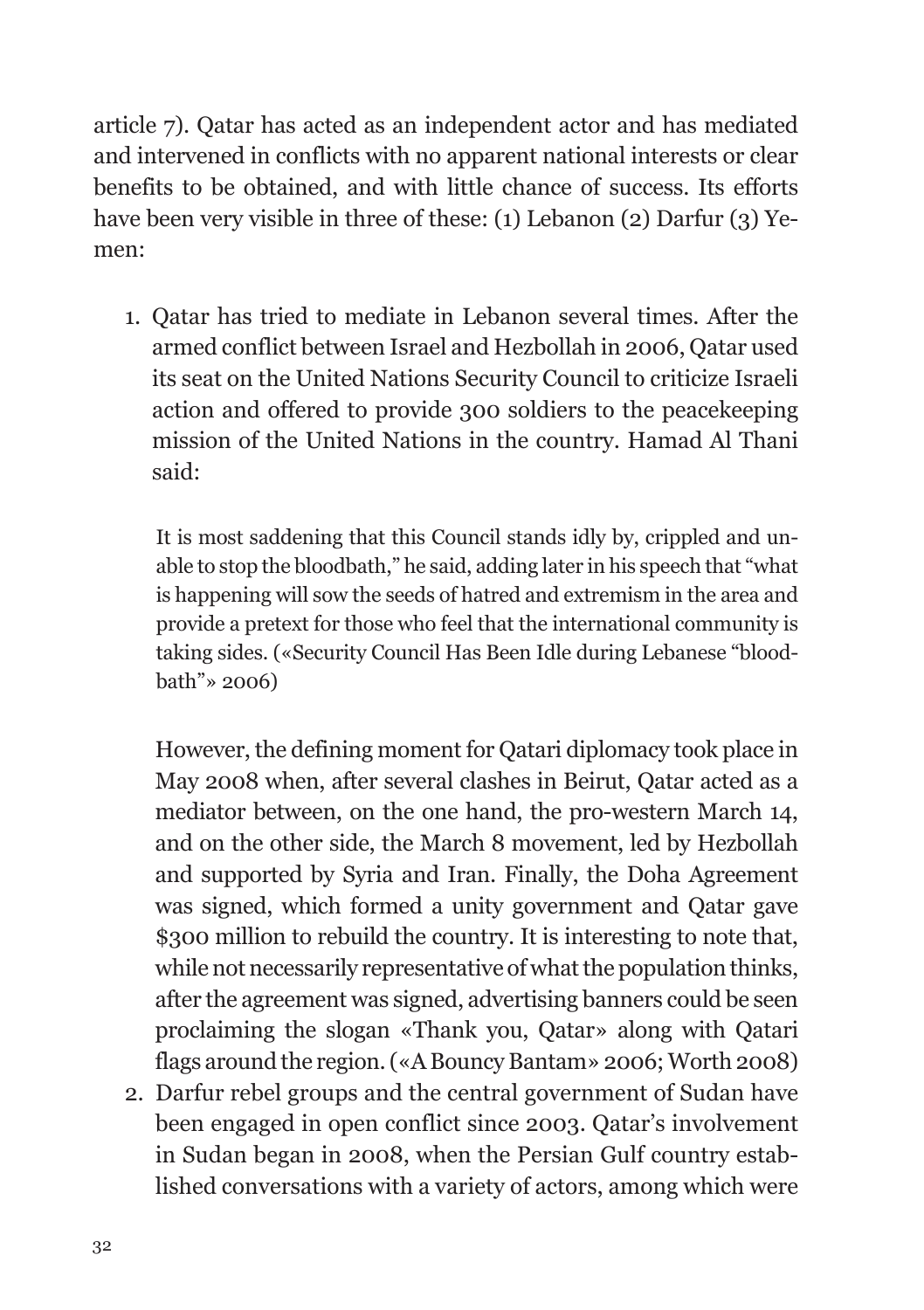the United States, France, Libya, China, the United Nations, the African Union and the Arab League. Qatari officials were on site to collect information so that they might win over the trust of the parties, getting very involved in the roots of the conflict and, throughout the process, showing great patience and determination that the talks would go ahead. In July 2011, a peace agreement was signed between the government and rebel groups —The Doha Agreement— with which Qatar pledged \$500 million to rebuild Darfur. The Prime Minister of Qatar, Hamad bin Jassim Al Thani, announced that peace time had begun in Darfur and that it was a peace that should be protected by development, not by force. («Qatar Pledges \$500m for Darfur Reconstruction» 2013; Kamrava 2011)

3. The Yemeni government and Zaydi Shia rebels have fought in intermittent wars since 2004. Qatar became involved in the conflict in Yemen in May 2007 and during the negotiations, Hamad bin Jassim Al Thani said that if the parties agreed to call a halt to the war, Qatar would donate economic aid for the reconstruction of the country. On February 2, 2008, the government and the rebels signed a peace treaty in Doha with which Qatar provided between 300 and 500 million dollars for the reconstruction of the country and offered exile to several rebel leaders. Nevertheless, fighting continued and the war did not stop. Even though further attempts at mediation were made, in the words of Kamrava (2011), «Qatar did not manage to bring peace to the region».

Qatar has mediated in other conflicts, such as in East Sahara, Indonesia, on the border dispute between Djibouti and Eritrea in 2010 or in the relations between Sudan and Chad in 2009. The country has also tried to mediate between the Palestinian Hamas and Fatah factions; between the United States and Iran; between Israel and the Arab countries; and between the Government of Afghanistan, the Taliban and the United States. Regarding this latter point, Qatar allowed the Taliban to open an office in Doha, a controversial decision clearly demonstrating Qatari will to play a central role in a wide variety of diplomatic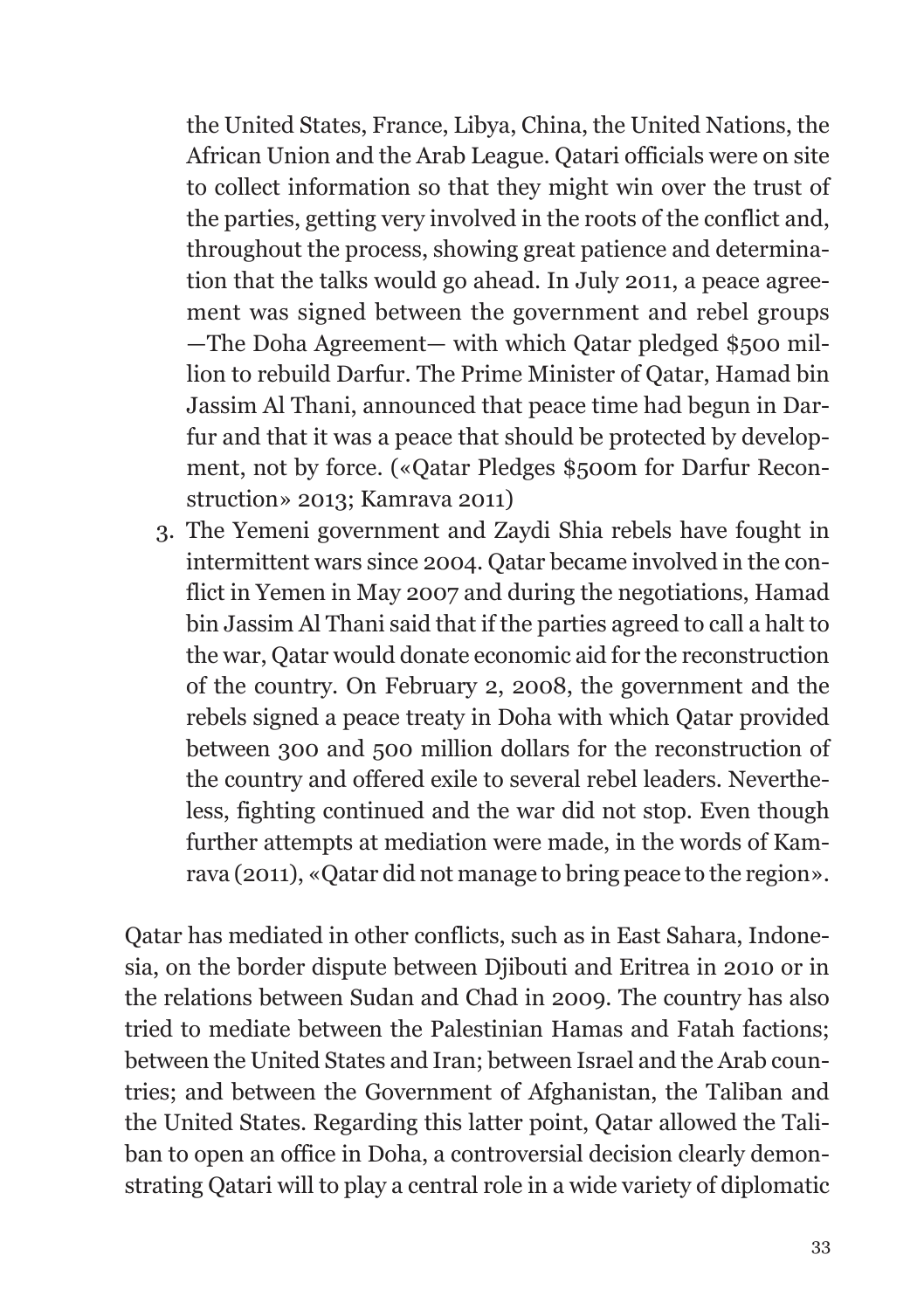affairs. As far as the Arab-Israeli conflict is concerned, Qatar's mediation strategy was different from that of other countries, like for example the United States, given that during specific periods, Hamad Al Thani enjoyed the trust of the different parties involved in the conflict and he was willing to sit down and talk with all the players, from Syria to Israel, through Iran, Hamas and Hezbollah. (Cooper and Momani 2011; Fromhertz 2012; Collins 2013; Abraham 2008; Roberts 2013)

The relative success of Qatar, however, has come in conflict mediation, and not in conflict transformation which corrects the structural causes of the conflict in question. Conflict transformation requires a profound and sustained level of commitment, especially in terms of time and resources, not to mention in-depth knowledge of and persistent influence in the region. A matter-of-course example of this lack of real conflict transformation is the case of Lebanon, where in 2010, the conflict broke out once again but the Qatari mediators, who had worked so hard during the previous two years, were no longer on the ground: Qatar had managed to reduce tensions in the region but had not been successful in transforming or resolving the conflict. (Kamrava 2011)

#### 3 .3 VALUES

Qatar has expressed its values through its policies, many of which have been identified with positive values, like for example, those related to culture, education, research and sport (on a national level) or related to development aid and humanitarian interventions (internationally), which are generally based on solidarity and have been implemented in a multilateral manner through coalitions.

In their public appearances, Qatari leaders have repeatedly mirrored the country with values that generate attraction and soft power, such as peace, freedom, human rights and democracy (Cooper and Momani 2011; Nye 2004). In a television interview with Charlie Rose broadcast on PBS on 2 February 2012, Qatar's foreign minister, Hamad bin Jassim Al Thani, spoke of the value of legitimacy in the following terms: «power has to come from the people» and «monarchies should serve their people». He said that Qatar did not get involved in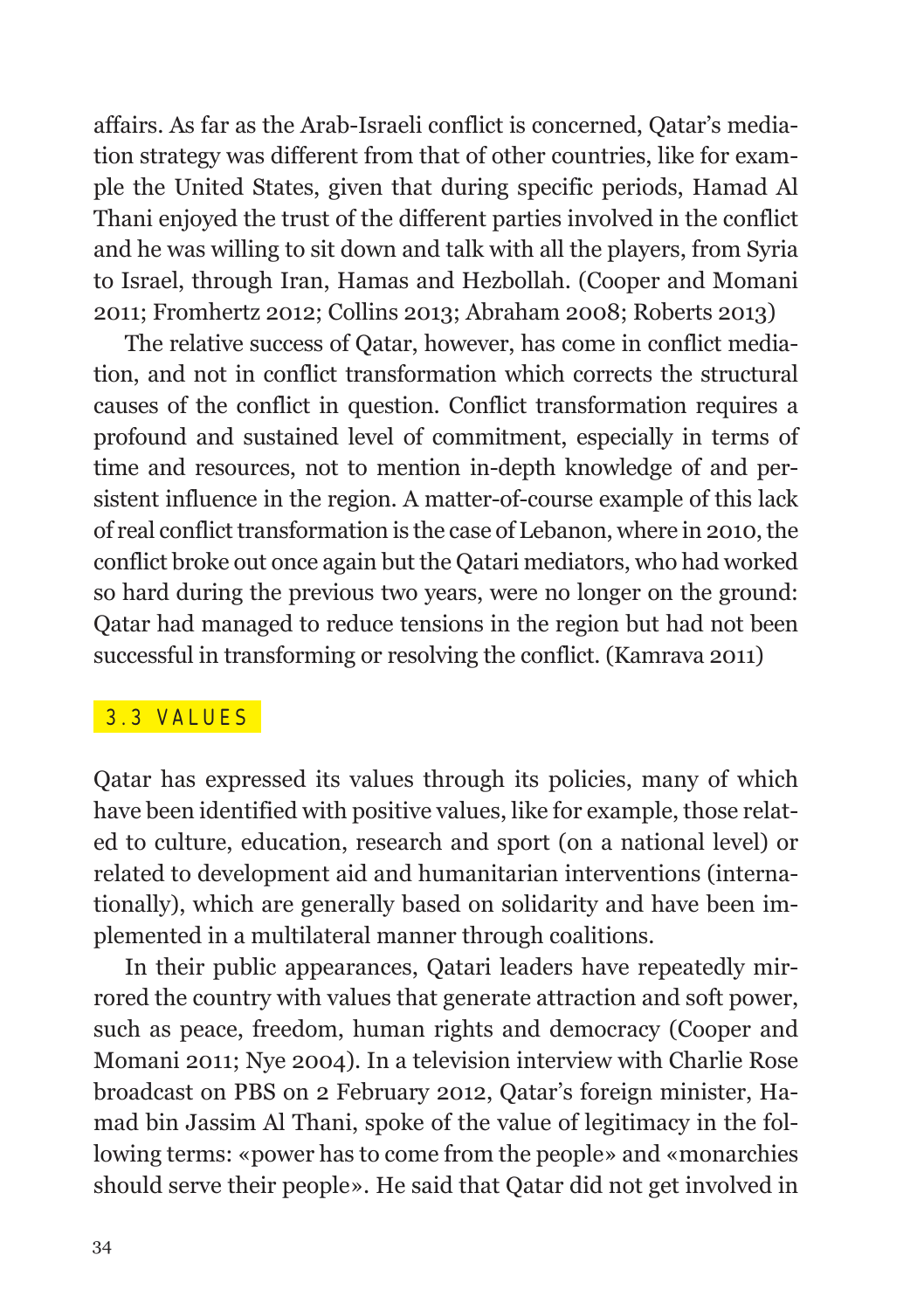military operations but in peace missions and its international policy was based on establishing dialogue with all parties to achieve «comprehensive» peace. Internally, he ensured that the Persian Gulf country enjoyed freedom of speech and that they wanted to be «a place where there was a free flow of ideas». He added that even though few people knew of Qatar before then, it was finally on the map.

However, countries express their values by what they say as well as through what they do: political values such as human rights and democracy can be powerful forces of attraction, but just proclaiming these is not enough, you also need to practise them. Nye (2004) explains that the cases of Guantanamo and Abu Ghraib, where the values practised contradict values being proclaimed, make the hypocrisy of US policy patent, and thereby greatly reduces its soft power.

In Qatar there have been some contradictions between the policies implemented and the values that have been proclaimed, which can reduce the country's soft power. The following section highlights four such examples.

In the first place, the Constitution defines Qatar's political system as being a «democracy» (Qatari Constitution, Article 1). In addition, the abdication of Hamad Al Thani, at 61 years of age, proved to be a rare example of political renewal in both Qatar and the rest of the Persian Gulf, where many cases of the transfer of power were brought about through military coups. However, this image of democracy contradicts with the fact that Freedom House classified Qatar as being a not free country (2013), giving it a 5.5 on a scale of 1 to 7 where  $1 =$ free,  $7 = not$  free; civil liberties scored a  $5(1 = Best 7 = Words)$ ; political rights were given a score of 6, only one point off the worst score of 7. In the same vein, the 2012 Democracy Index, prepared by The Economist Intelligence Unit, ranks Qatar in 138th place out of a total of 167 countries, calling it therefore, an authoritarian regime.

Secondly, the real motives behind some of Qatar's humanitarian actions have been called into question as it is suspected that there could be other interests behind them. For example, humanitarian aid to Mali gave rise to rumours allegedly spread by Algeria, that Qatari humanitarian missions were being used as an excuse to send weapons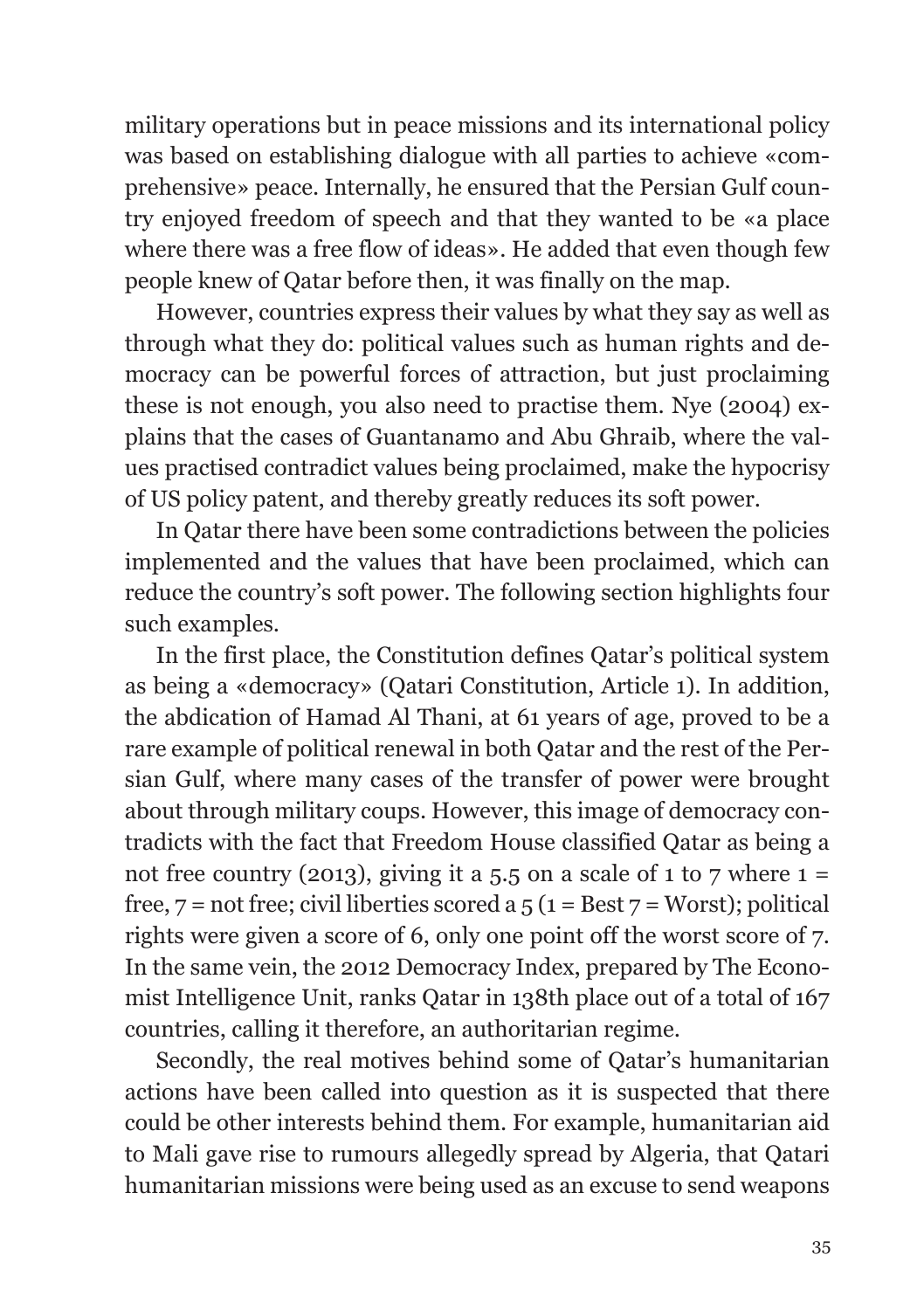to guerrilla groups in northern Mali, to the point that the Qatar Red Crescent Society was forced to make a statement denying the allegations. («Qatar Aid Workers Deny Backing Mali Rebels» 2013)

Thirdly, despite the country's apparent commitment to human rights hosting monitoring organizations such as the National Human Rights Committee, or organizing events like the International Conference on Security and Human Rights in the Arab Region, held in November 2014, the increase of soft power has placed it on the map and has resulted in the fact that international NGOs, such as Amnesty International or Human Rights Watch, trade unions, media like The Guardian and other similar actors, have criticized the violation of human rights in Qatar and especially the plight of migrant workers residing in the country, representing more than 80% of the total population. Salil Shetty, Secretary General of Amnesty International, on 18 November, 2013 said in the presentation of the report *The Dark Side of Migration: Spotlight on Qatar's construction sector ahead of the World Cup*:

«It is simply inexcusable in one of the richest countries in the world that so many migrant workers are being ruthlessly exploited, deprived of their pay and left struggling to survive (...) Construction companies and the Qatari authorities alike are failing migrant workers. Employers in Qatar have displayed an appalling disregard for the basic human rights of migrant workers. Many are taking advantage of a permissive environment and lax enforcement of labour protections to exploit construction workers (...) The world's focus will continue to be placed on Qatar in the build up to the FIFA 2022 World Cup, which will provide the government with a unique opportunity to demonstrate the country's commitment to human rights to the entire world and they can act as a model for the rest of the region.»

And fourthly, Qatar's commitment with freedom and religious tolerance expressed by their leaders in many public statements has been called into question due to the connections between the ruling class and Sheikh Yusuf Al Qaradawi, who lives in Qatar and who has played a major role during the reign of Hamad Al Thani. The influential religious Sheik, who generally explains his views through Al Jazeera, has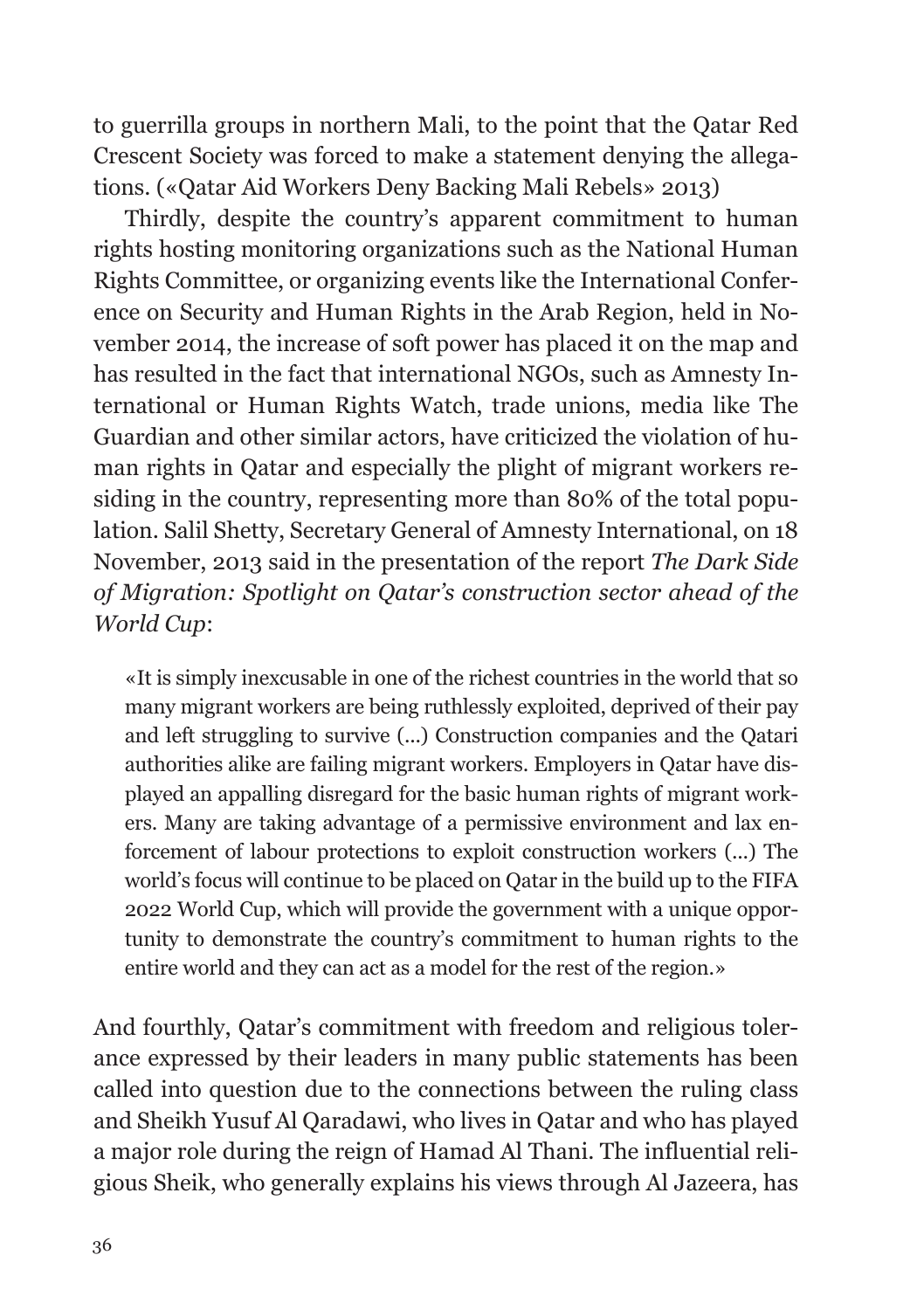been accused by some sectors of the Western press of exporting a conservative vision of Islam and one which is incompatible with certain human rights. Indeed, Qatar has been characterized for its readiness to accommodate a wide range of actors, some of whom are far from popular with the West, as is the case of Hamas, classified as a terrorist group by many countries, or the Afghan Taliban.

Precisely because Qatar's domestic situation contradicts some of the values the country preaches internationally, Qatari media efforts (as well as the attempt to attract global attention to bringing the best universities in the world and organizing the World Cup) have a specific reason associated with the creation of a brand. The country's leaders have shown that they care about the image of Qatar at different points in time. One such case is when Qatar was engaging in international mediation efforts in broad daylight, granting interviews to the media to publicize the positive image of Qatar, against the opinion of certain diplomats who demanded discretion (Kamrava 2011). Another example could be when, in November 2011, the Emir announced democratic elections to choose members of the Advisory Council for 2013 and the announcement was made by the media worldwide. However, the news of the very same elections *sine die* postponement, signed by Hamad Al Thani before abdicating, was not broadcast in the same way, and for much of the media went unnoticed.

The image of a nation is reflected in the process of national and international activities, and represents, to a greater or lesser degree, the status of the country in the world, helping to make citizens and the international community recognize state power, culture and the sense of value. Soft power is a useful element for modulating it because, if the level of soft power is high, this increases the country's attraction and implementing domestic policy, while maintaining national interests, will be easier. (Lin and Xiaonan 2012)

To create this image, Hamad Al Thani has tried to merge Arab and Islamic values with Western elements and thereby create an original and cosmopolitan society with influence and playing a key role in the international community. Qatar has created a brand through adaptability and has sought a diplomatic space between the discourses of the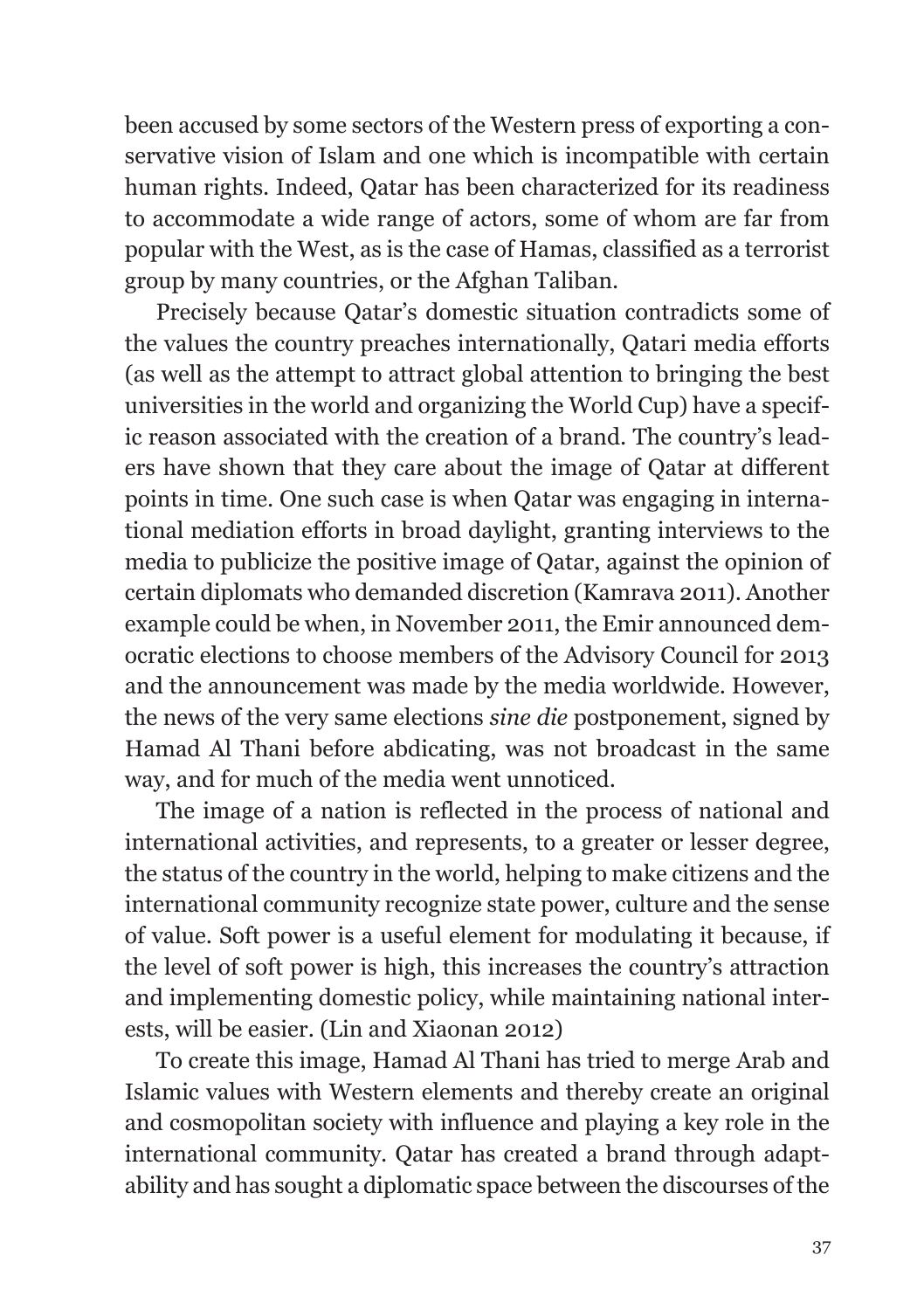East and West. To do this, Qatari leaders have sought to define the country as an ally of the West in different ways: hosting US military bases, allowing Israel to establish what until 2009 was its only trade office in the Persian Gulf, transforming Al Jazeera (especially the English channel) into a symbol of freedom and liberalism, etc. At this point we should mention that Qatar's strategy of soft power to instil confidence in it with the West, may have been influenced by Taiwan that, in an increasingly globalized economy, emphasizes its importance as a valuable partner and in whom the West can trust (Abraham 2008; Khatib 2013; Bloomfield 2011; deLisle 2010). Meanwhile, the high media profile of Sheikha Mozah, unusual among the first ladies of the Persian Gulf, who can be seen accompanying her husband to official acts, managing the Qatar Foundation, appearing in glossy magazines or enjoying her very own international diplomatic profile, has also contributed to the creation of the country's image. (Khatib 2013)

As mentioned in chapter 5, Qatar played a decisive role in many of the Arab revolts. In most of these cases, the country positioned itself in favour of the protesters demanding regime change and at times even acted contrary to some of the values the country had proclaimed, such as multilateralism, which affected both the country's brand and international perception of its values, and as such, its soft power. But the revolts directed their efforts against dictatorships granting renewed social recognition for democratic movements and the aspirations of millions of citizens seeking political freedom (*hurriyha*), social justice (*adala ijtima'iyya*) and dignity (*karama*). Therefore, according to Roberts (2012), very often Qatar did what had to be «morally» done, a fact that represented an excellent public relations campaign, situating it as a key player with influence and making it an attractive option. (Hashemi 2012)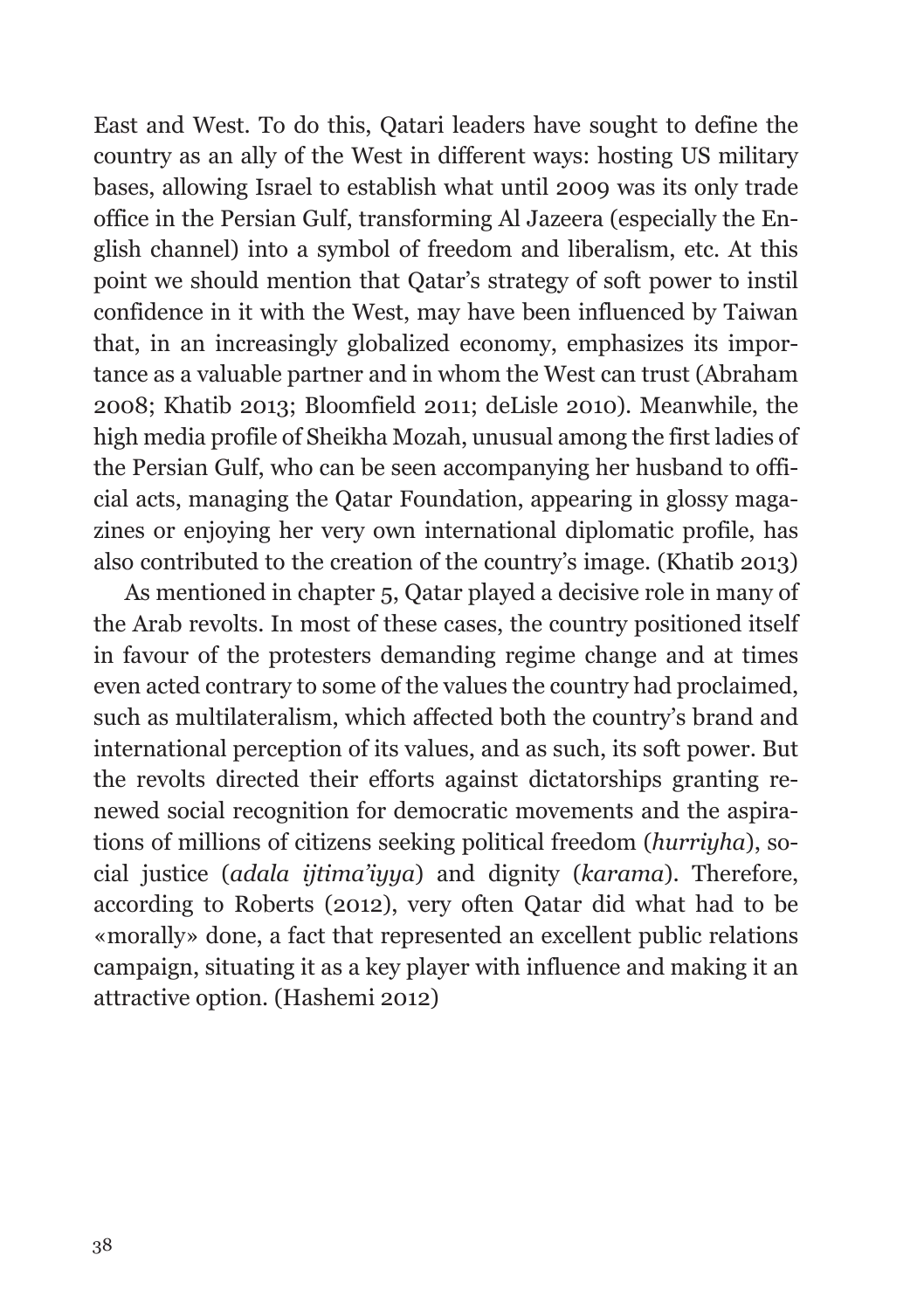## 4 . QATARI HARD POWER

The concept of hard power has been widely debated in academic circles and used by researchers, politicians and journalists. Some authors or different schools of thought situate tangible resources, such as population, land or natural resources in this area, but as is the case with soft power, there is much disagreement about what resources can be considered part of hard power and which cannot. Therefore, this chapter will limit its analysis to two resources which, according to the book *Soft Power: The Means to Success in World Politics*, usually constitute hard power: military resources and financial resources.

It is worth remembering that these same resources, depending on the context, may also be within the range of soft power. Qatar's financial resources have enabled it to avoid the global economic crisis thanks to a sovereign investment fund that has protected the country's finances, an economic success that has generated soft power and attraction. But we must add that the characteristics of Qatar's development are not exportable to many countries around the world, and in the other Persian Gulf conservative Arab monarchies where Qatar could serve as a model, in the words of Khalaf (2013): «the country is perceived more as an annoying sibling rather than as a model».

Qatar's financial resources are closely related to oil and gas, while other sectors such as finance, logistics and tourism are also important. Hydrocarbons are Qatar's main source of income, representing 62% of Gross Domestic Product (Ministry of Business and Trade) and, in 2012, this sector produced revenues of 55 billion dollars. Qatar is one of the leading extractors and exporters of oil in the world, but what really boosts the country's revenues is gas, given that the country is sitting on approximately 13.3% of the world's total gas reserves. Only Iran (with which it shares much of its gas) and Russia have greater reserves: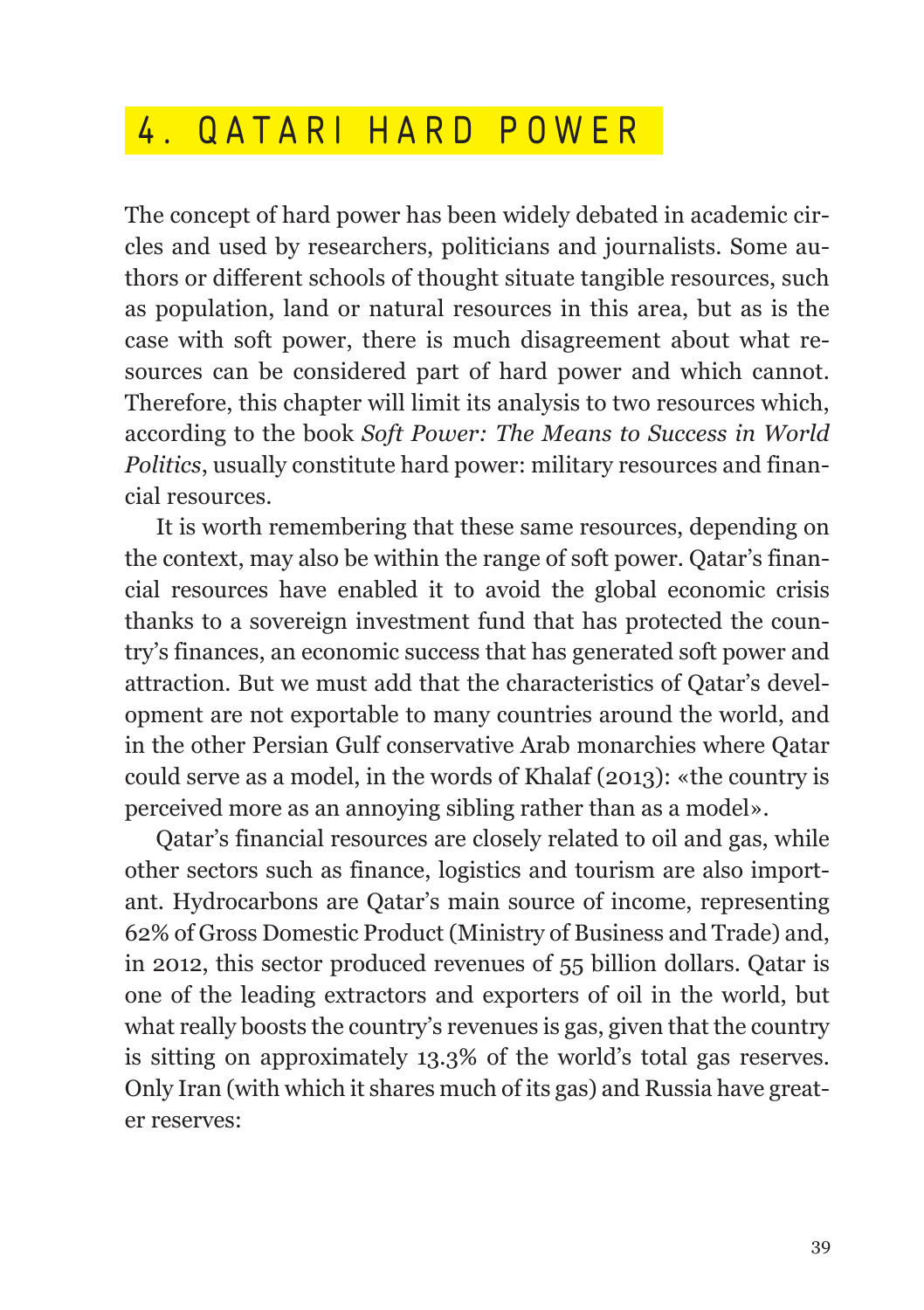|        | <b>Country</b> Trillion cubic feet |
|--------|------------------------------------|
| Russia | 1,688                              |
| Iran   | 1,193                              |
| Qatar  | 885                                |

**Table 6:** Three leading countries in natural gas reserves in 2014

*Source:* U.S. Energy Information Administration, International Energy Statistics, Oil & Gas Journal.

If they continue with the current high rates of extraction, Qatar has 57 years of oil and gas for 160 years.

During the reign of Hamad Al Thani figures gas exports, especially of liquefied natural gas soared to situate the country as the world's second largest exporter, behind Russia. Qatar exports to many countries, especially in Asia and Europe, and has become almost essential for certain markets such as the UK, where for example, in 2012, approximately half of the natural gas consumed came from Qatar. (US Energy Information Administration)

**Table 7:** Gas exports by Russia, Qatar and Norway in billion cubic feet per year



*Source:* Energy Information Administration, International Energy Statistics.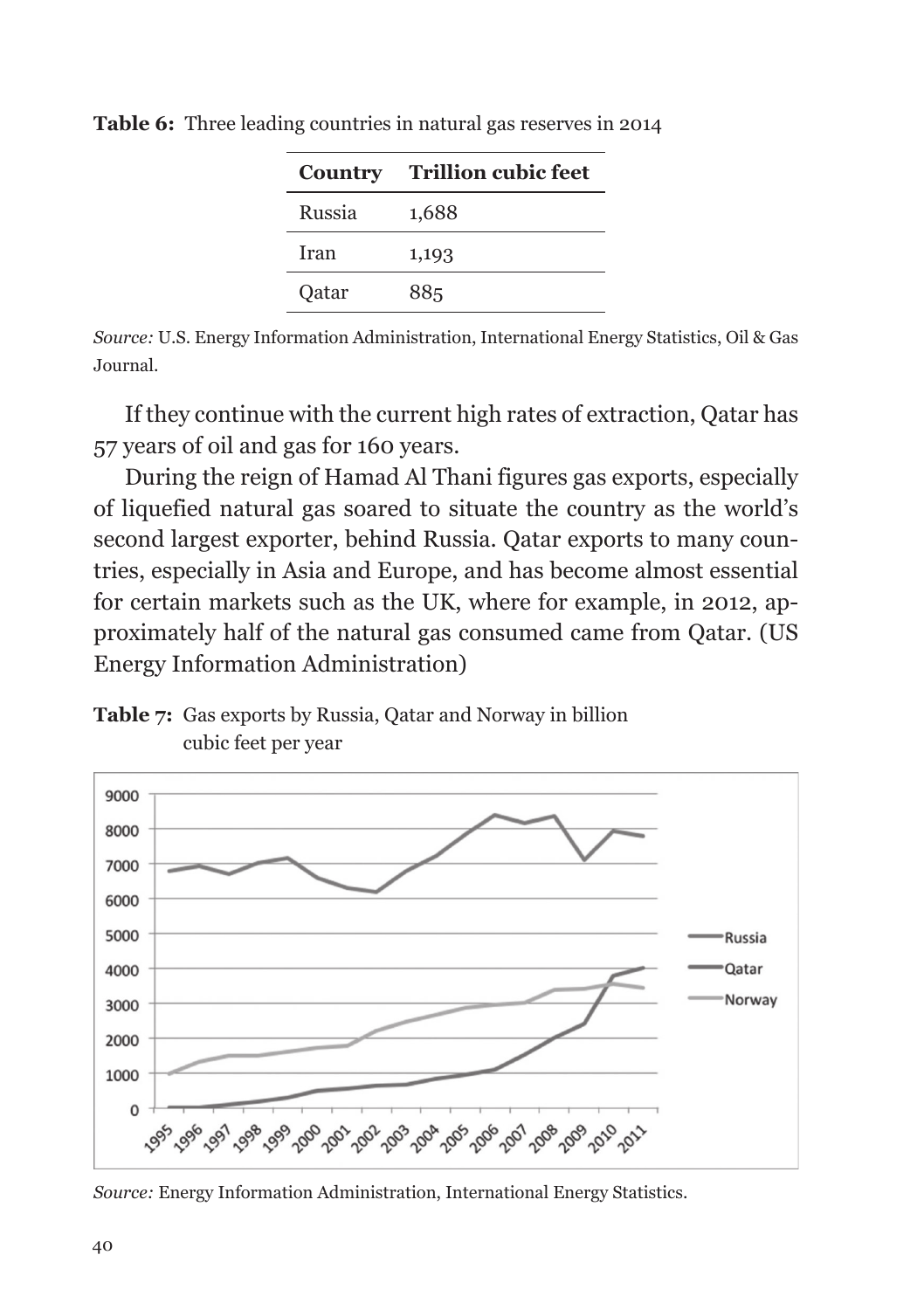Income from oil exports has increased the wealth of the country in a very short space of time. Thus, Qatar's GDP, according to the World Bank, is 171.5 billion (2011), while the gross domestic product per capita, due to the small population of Qatar, was the highest in the world in 2012.





*Source:* World Economic Outlook Database-October 2013, International Monetary Fund.

Qatar does not lead the ranking in military resources (Armed Forces are made up of 11,800 soldiers) but its capabilities have increased steadily during the reign of Hamad Al Thani. Qatar made two major arms purchases during his tenure, on the one hand in 1997, shortly after coming to power, the government acquired weapons coming mainly from France and, to a lesser extent, from the UK. On the other hand, in 2009, just before the Arab uprisings, Qatar once again acquired weapons coming mainly from the United States. The following table shows the trends in arms purchases by Qatar during the reign of Hamad Al Thani: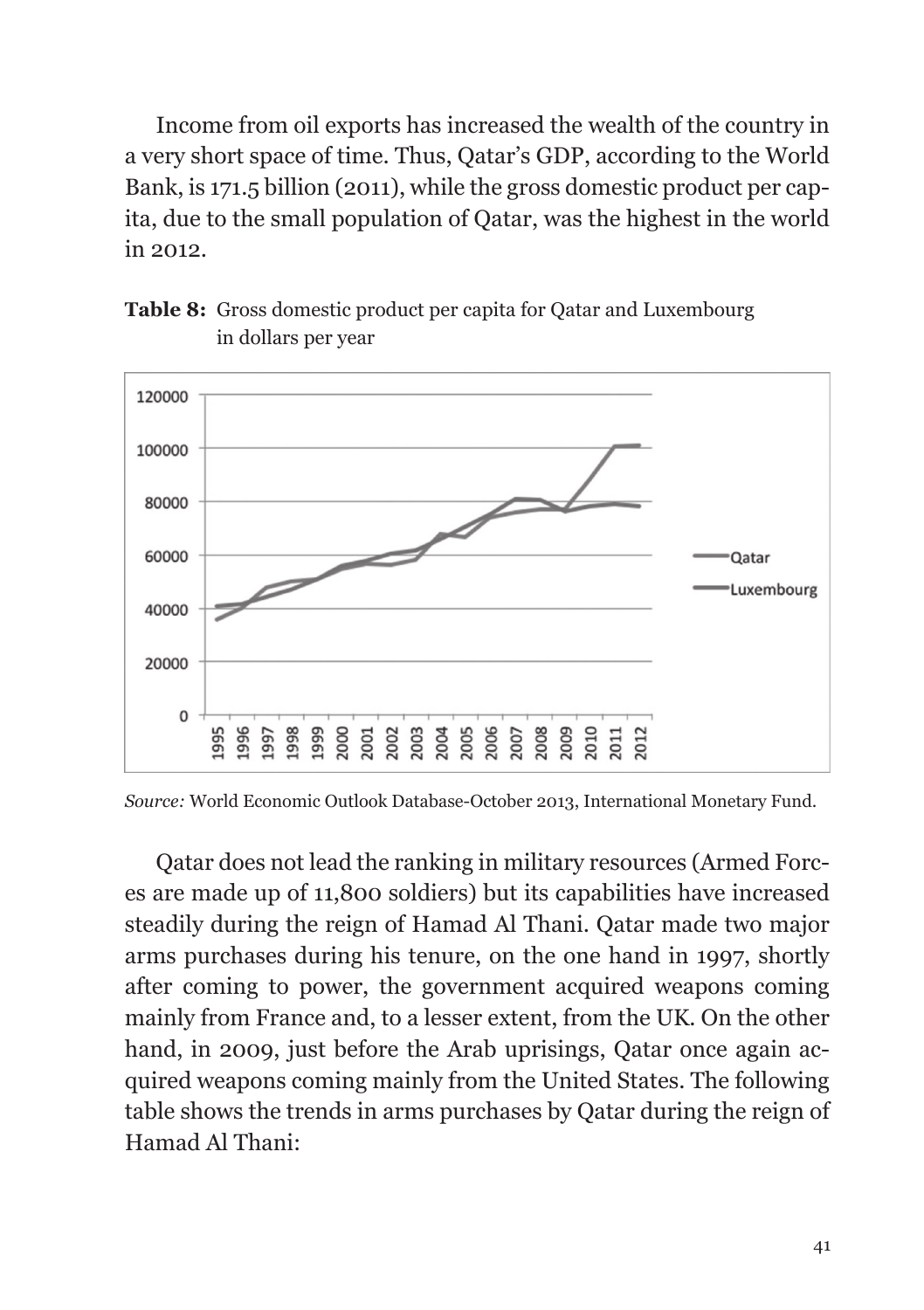#### **Table 9:** Transfer of arms to Qatar from France, the United Kingdom and the United States per annum



*Source:* Stockholm International Peace Research Institute (SIPRI).

Despite not having accurate data after 2011, the Stockholm International Peace Research Institute (SIPRI) highlights that Qatar is investing heavily in arms (Pieter D. Wezeman, telephone interview 11/02/2014). These investments are in line with Qatari Law 5 of 2014 requiring all Qatari males between the ages of 18 and 35 years of age to do three months military service, if they are studying, or four months if they are not.

Other significant military resources include the two major US military bases the Persian Gulf state hosts in its territory. At this point we should once again point out that hosting military bases of the world's most powerful country could be considered a resource of soft power or hard power, depending on the context and time.

On the one hand, Qatar hosts the Al Udeid Air Base. Located south of Doha, the base was built during the 1990s, after the bilateral defence agreement signed between the United States and Qatar in 1991. During the war in Afghanistan (after 2001) the base accommodated up to 4,000 US troops. In March 2002, a large part of the IT and com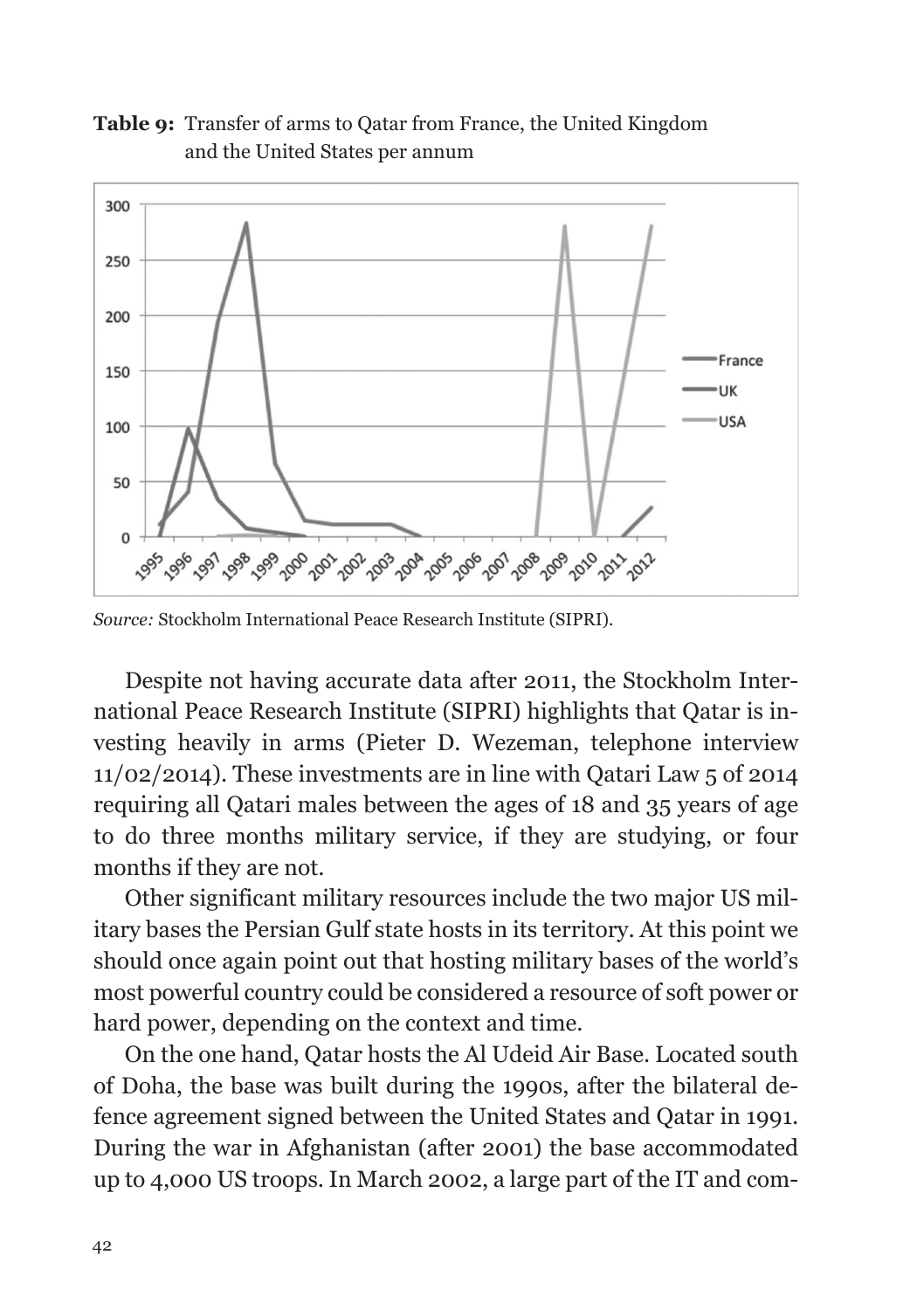munications equipment from the Saudi Prince Sultan base was relocated to the Qatari base to establish a command centre for the wars in the region, including that of Iraq (after 2003). Between 2002 and 2003, the installations were expanded to accommodate up to 120 aircraft and 10,000 troops and the longest runway in the Persian Gulf was built here. (Bases 2014)

On the other hand, Qatar is also the headquarters of the As Sayliyah military camp, in use since August 2000 and which can accommodate up to 11,000 soldiers. The camp was also used during the Iraq war and is considered the world's largest military distribution hub of the US armed forces. (Security 2013)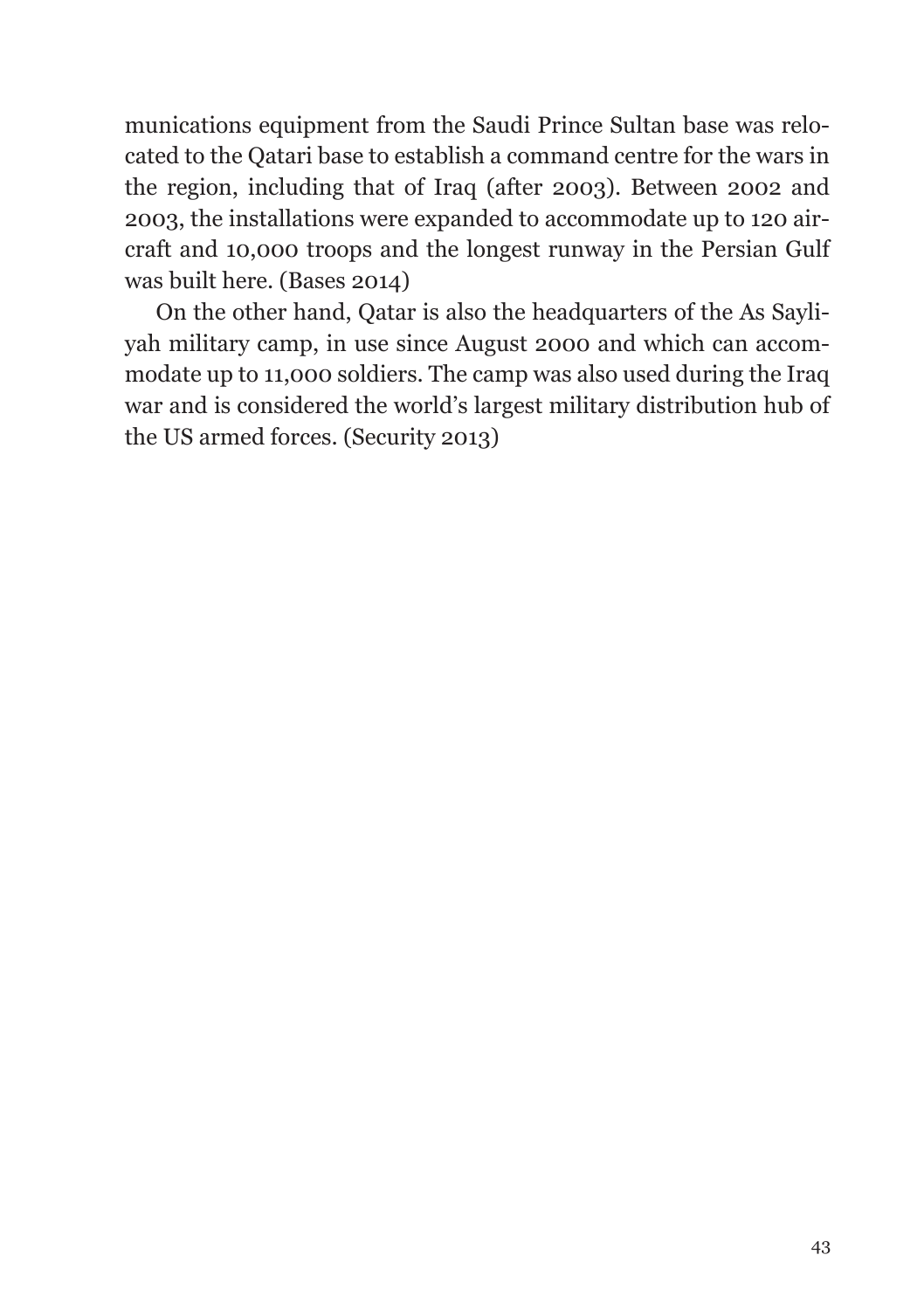## 5 . USE OF HARD AND SOFT POWER BY QATAR IN THE ARAB REVOLTS

Several Qatari actors played a prominent role during the Arab uprisings. This chapter examines the actions carried out by Qatari actors during the uprisings in Tunisia, Egypt, Libya and Syria, to examine the operationalization of hard power and soft power implemented during the reign of Qatar's Hamad Al Thani. These four conflicts have been specifically chosen because Qatar demonstrated —a priori or a posteriori, and by way of words or deeds—, their position in favour of regime change and because their intervention is relatively well-documented. In two of these revolts, Tunisia and Egypt, the Persian Gulf nation intervened with soft power and hard power in the form of financial resources. In contrast, in the remaining two, Libya and Syria, Qatar intervened with soft power and hard power in the form of military and economic resources. Due to the socioeconomic differences between Qatar and the four countries studied, as well as the context of the conflict, it is understood that most of the aid and economic investment Qatar offered was provided in the context that Leiteritz would call conditioned economic assistance. In addition, Qatar directed its aid to certain actors in the region and not others; the aim therefore of this financial support was hardly to generate attraction but rather to probably be used as a source of coercive power, which would place it closer to the realm of hard power rather than soft power.

The use of soft power follows the same patterns in all four revolts dealt with. Although Qatar has several soft power resources (as discussed in Chapter 3) and probably all of them have been influential, to a greater or lesser degree, the fact is that during the revolts, two actors have played a special role because they acted in a complementary manner and contributed to the modulation of Arab public opinion in favour of certain positions.

On the one hand, there was Al Jazeera, an instrument of propagation of soft power that was consolidated as an influential actor in the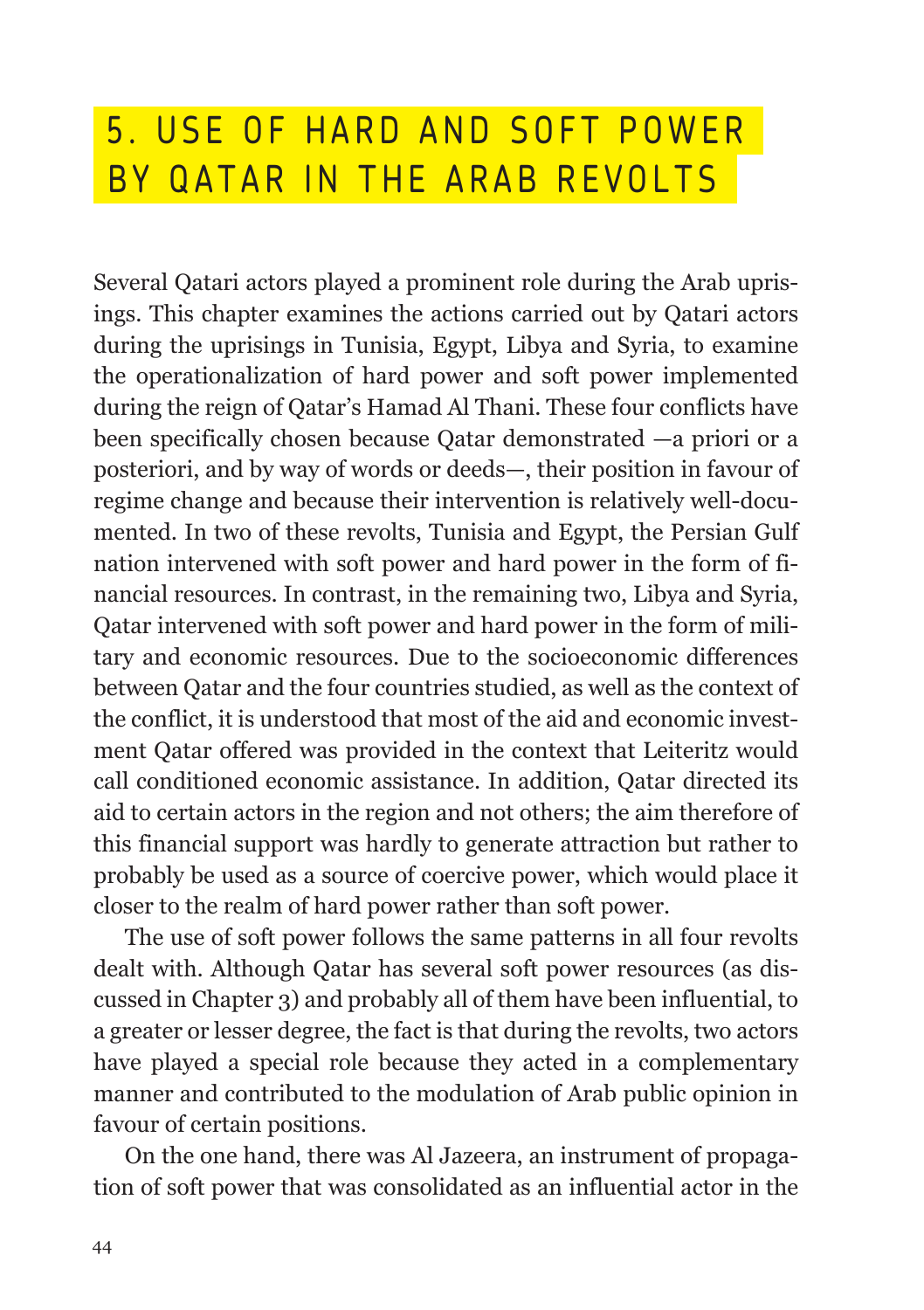conflicts. In fact, without this pan-Arab television network, the revolts would not have spread from country to country so easily. In the words of Marc Lynch, professor of Middle Eastern studies at George Washington University:

«The notion that there is a common struggle across the Arab world is something Al Jazeera helped create (...) They did not cause these events, but it's almost impossible to imagine all this happening without Al Jazeera.» (Worth and Kirkpatrick 2011)

On the other hand, Islamic scholar Yusuf al Qaradawi, a member of the Egyptian Muslim Brotherhood and in 2008 considered the third most influential intellectual in the world by Prospect Magazine. Al Qaradawi established his base in Qatar in 1961, and enjoys excellent relations with the Emir's family. Via Al Jazeera, he gave encouragement to the resistance of these four countries in the name of religion. While his statements were always in the same direction as Qatar's actions, the editorial line of Al Jazeera, in January 2014 the country's authorities denied that Al Qaradawi's statements reflected the country's foreign policy. («Qaradawi's Views Don't Reflect Qatar's Policy: FM» 2014)

The use of hard power by the Government of Qatar or by actors which are very close to it (such as the National Bank of Qatar), as mentioned above, does not follow the same pattern in all four revolts. However, the hard power implemented, could have been counterproductive to Hamad Al Thani's initial soft power strategy because it contradicts some values that had previously been preached. For example, sometimes Qatar acted unilaterally despite having proclaimed the value of multilateralism; the image of the country deteriorated after reports emerged of atrocities carried out by some Islamist actors, allegedly funded by Qatar; its position in some conflicts is no longer perceived as that of neutral mediator; or the fact that Al Jazeera has taken sides has damaged its credibility. (Al Qassemi 2012; Roberts 2012; Antwi-Boateng 2013)

Therefore, the following analysis examines the actions of soft power of (1) Al Jazeera and (2) Al Qaradawi and soft power and hard pow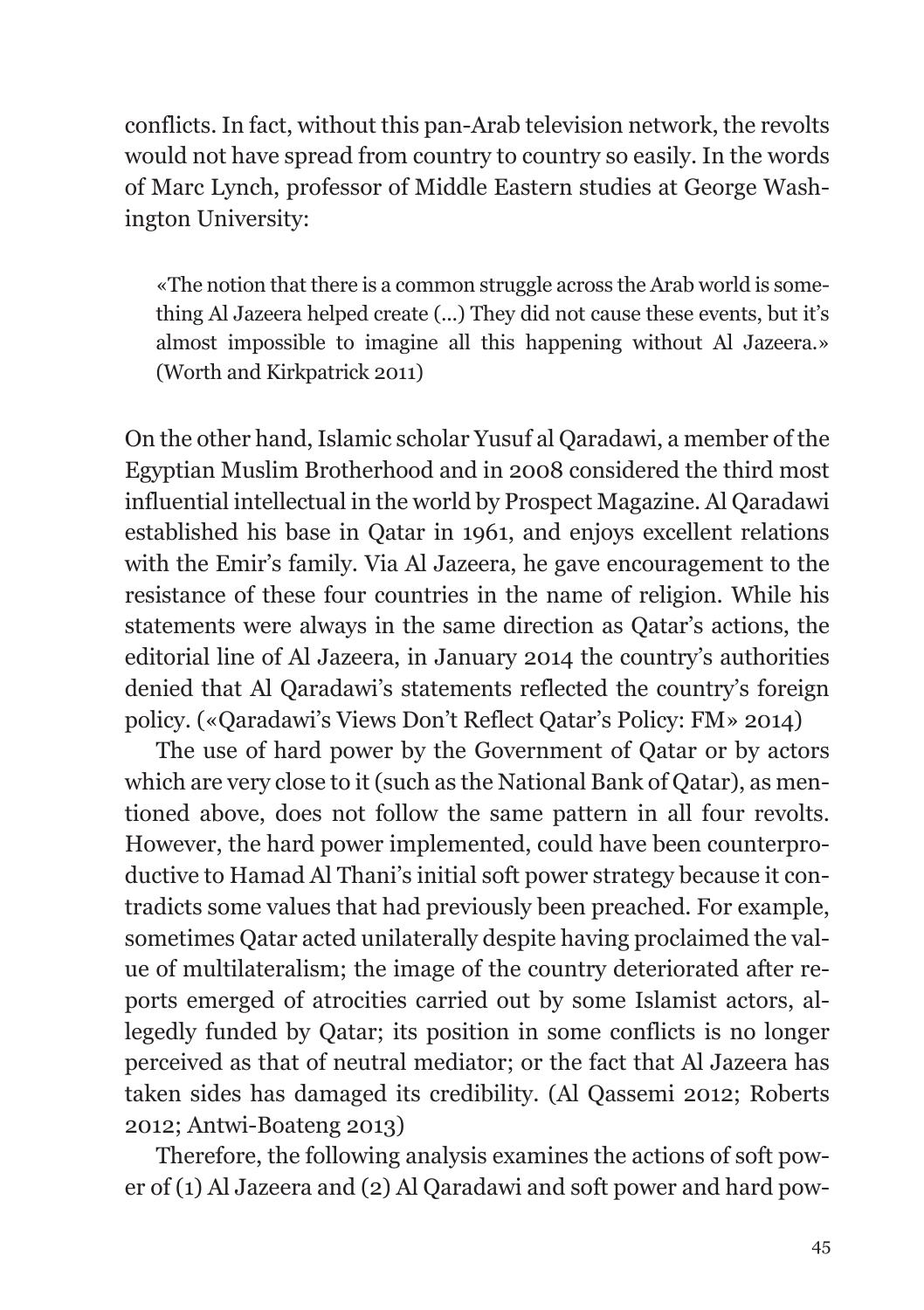er actions of (3) the state and other actors close to the state in four Arab revolts.

#### 5 .1 TUNISIA

(1) Al Jazeera played a role in the Tunisian revolt through their reports to the point that the Tunisian government banned the network's journalists from entering the country. Nevertheless, the channel was able to bypass this obstacle and covered the conflict using staff working secretly (such as Lotfi Hajji, who acted at the request of journalist Mohammed Krichen). During the democratic transition, after Ben Ali left power, Al Jazeera journalists returned to work in the country and opened an office there. At least on one occasion, one of its journalists was assaulted. (Worth and Kirkpatrick 2011)

(2) Islamic scholar Yusuf Al Qaradawi said the Tunisian revolt was against «injustice» and that it had been an «example» for other Arab peoples. Al Qaradawi also stated that he could name three or four other Arab countries where people starved and leaders stole public wealth. After the revolt, he visited Tunisia.

(3) The Qatar National Bank, which in part is composed of Qatari sovereign investment funds, extended a loan to Tunisia of \$500 million once Ennahda formed the Government of Tunisia, in other words, after the revolution and elections. It was a loan to be paid back in five years with an interest rate of between 2.5% and 3% in contrast with the fact that the African Development Bank had turned down a similar and earlier request due to the political instability. In addition, the Tunisian government was subject to pressure from other agencies, such as the World Bank and the International Monetary Fund, to implement reform in order to reduce debt and end the political crisis. («Qatar Bank Grants Tunisia \$500 Mln to Support Currency Reserve» 2013)

Also in the economic sphere, Qatar bought 75% (some reports say 90%) of the Tunisian telephone operator for 1.2 billion dollars during the transition. It also acquired 49.96% of the Tunisian Qatari Bank, thus obtaining 99.96% of the company, and financed development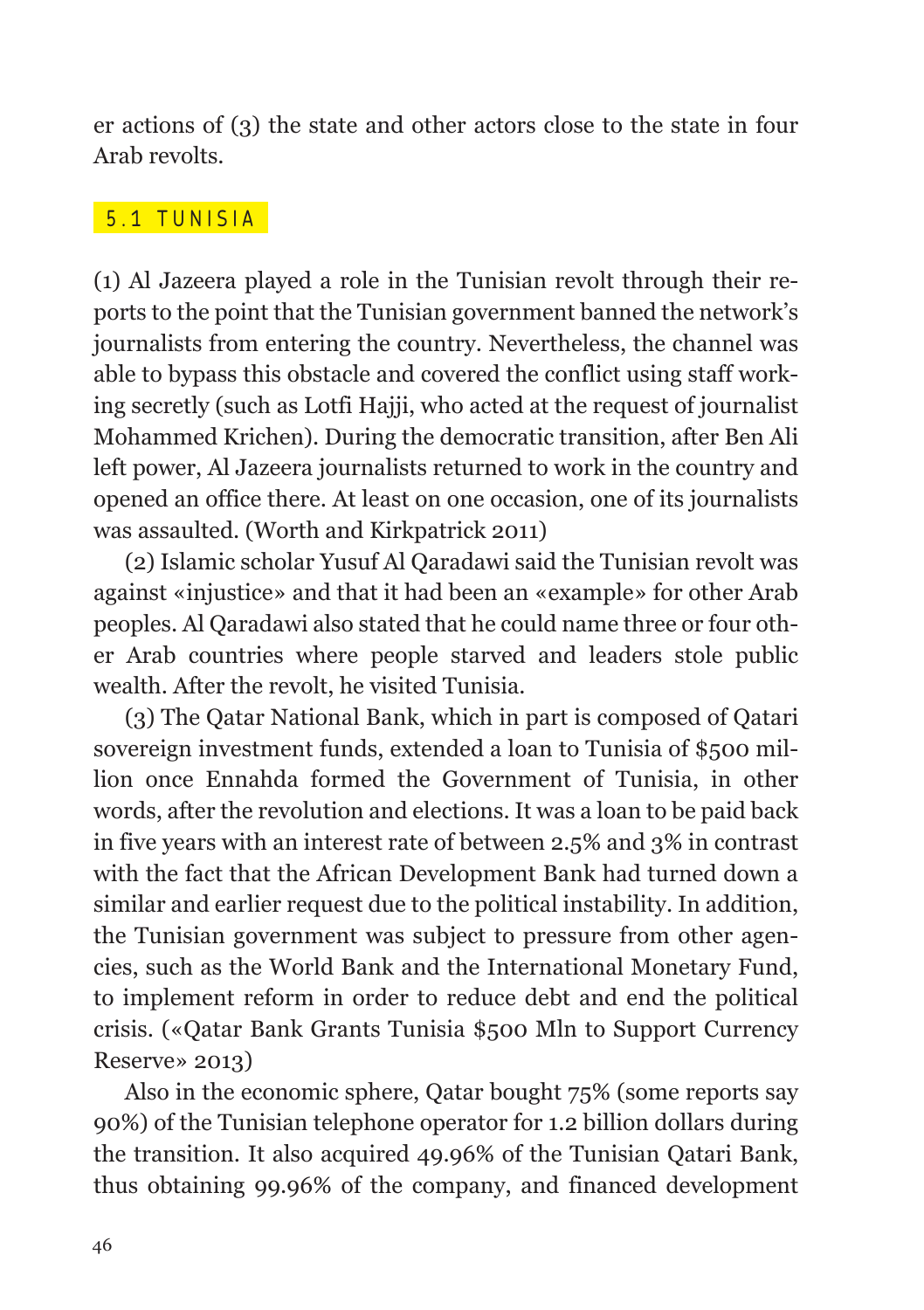and infrastructure projects including a refinery in Skhirat, a phosphate extraction mine and a tourist village in Tozeur.

On the diplomatic level there were two public movements to support the new Tunisian government. On the one hand, the Emir of Qatar was the highest authority present at the celebrations of the first anniversary of the revolution. On the other hand, Qatari lawyer Ali Ben Fetais Al Marri played a very important role in the efforts of the United Nations to recover 28.8 million of former President Ben Ali hidden in various funds.

However, Qatar alleged interference in Tunisia generated criticism from some Tunisian citizens and political parties. In addition, some secular parties voiced concern about the Wahhabi Islam current propagated by Qatar. The criticism reached such a point that the interim president of Tunisia, Moncef Marzouki, publicly called for an end to insults against Qatar. This request only increased criticism appearing on social networks and a Facebook page titled 'Campaign to insult Qatar' appeared and reached 23,000 followers in two days. (Kilkelly 2013)

#### 5 .2 EGYPT

(1) In Egypt Al Jazeera had what some have described as a «love affair» with the Muslim Brotherhood. A few days after Hosni Mubarak left power, the network set up the Al Jazeera Mubasher Misr channel created especially for Egypt, with guests who hardly ever criticized the organization and journalists that avoided asking delicate questions. The channel showed a clear preference for the Muslim Brotherhood, thus damaging the television's image of neutrality. In fact, according to Al Qassemi (2012), the editorial line of the channel described President Mohamed Morsi as an «Egyptian warrior». After the military coup in the summer of 2013, broadcasts of the channel were banned and its journalists persecuted.

(2) Yusuf Al Qaradwi during the early days of the Egyptian revolt, referred to Hosni Mubarak as being blind, deaf and dumb and in the name of Egyptian Islamic intellectuals and the rest of the world asked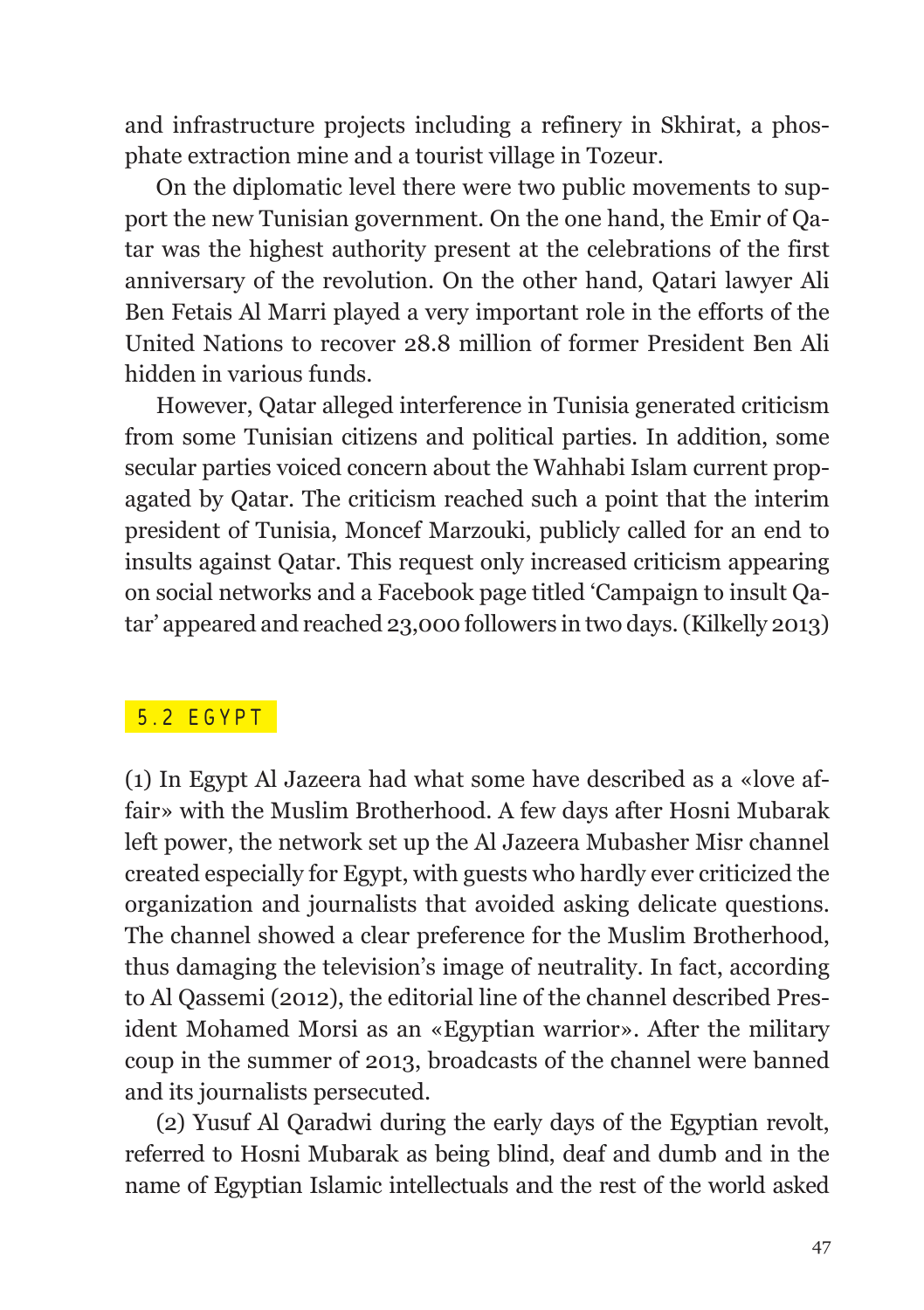him to abandon power. When he eventually did leave power, Al Qaradawi returned to Egypt and led Friday prayers from Tahrir Square, broadcast live on state television with an audience estimated at around two million Egyptians. After the coup against Mohamed Morsi and the Muslim Brotherhood, the cleric did not support the new military government but said that Islam had ordered them to obey former president Morsi. («Qaradawi Says Islam 'Orders Us To Obey' President Morsi» 2013)

(3) Qatar gave significant financial support to Egypt after the uprising and during the reign of the Muslim Brotherhood. Firstly in 2011, when Mubarak left power, Qatar gave Egypt a loan of \$500 million and promised a further 10 billion to support the economy after the revolution. Later, in August 2012, when the Muslim Brotherhood were already in power and Egypt was trying to close a loan with the International Monetary Fund, Qatar promised a further two billion dollars to the Central Bank of Egypt. A month later, Qatar announced that it would inject eighteen million dollars in investments in Egypt during the following five years, eight of which would be allocated to electricity and natural gas projects and another ten million for tourism projects. («Qatar to Invest \$ 18bn in Egypt over next 5 Years» 2012). Qatar's financial support of Egypt continued and, according to the BBC, 10 April 2013, Qatar offered three billion dollars in low-interest loans and the foreign minister, Hamad bin Jassim Al Thani, stated that Qatar would supply Egypt with all the natural gas it required.

Qatar investment in the country did not please certain sectors of Egyptian society. There were rumours which President Mohamed Morsi had to publicly deny ensuring that Egypt would sell the Suez Canal to the Persian Gulf country. In the words of Hamdeen Sabahi, a leader of the secular opposition National Salvation Front, a political party that finished third in the 2012 elections:

«Egyptians aren't stupid—they know this isn't money given because Qatar is grateful of our historical contributions to the region, but because [Qatar] is mysterious and wants something. Egyptians feel that Qatar is not supporting them as a whole but [rather] the Muslim Brotherhood.» (Abi-Habib and Abdellatif 2013)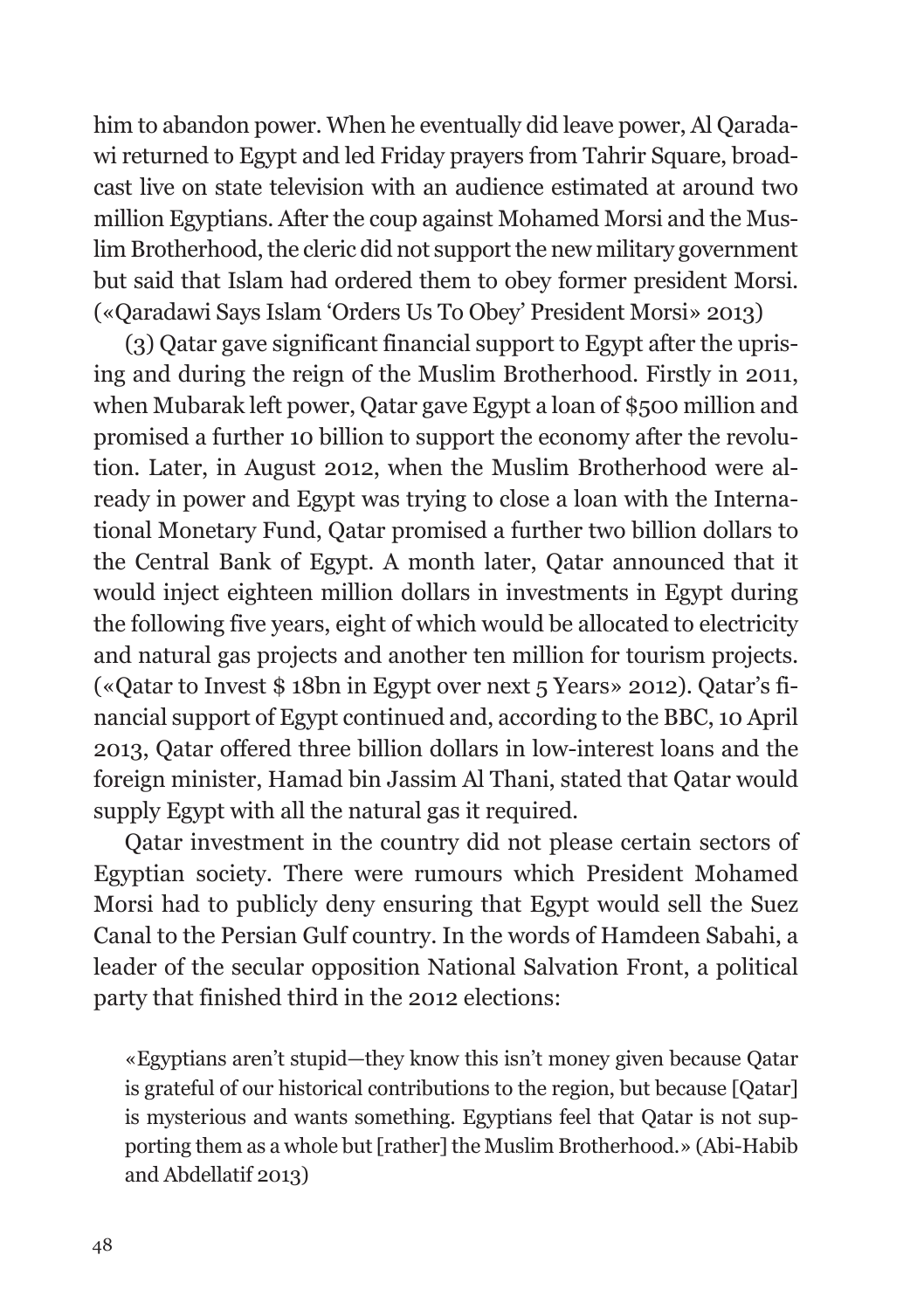Also Simon Henderson, program director of the Persian Gulf and Energy Policy Program at the Washington Institute, doubts Qatari intentions in Egypt:

«It's not the way the U.S. system operates, and it's a disadvantage,» Henderson says. «The U.S. appears slow-witted on this, and the Qataris appear quick and nimble. The Qataris are buying influence,» he adds. «The big question is, what do they want in return?» (Giglio 2013)

Financial support by Qatar to Egypt came to an abrupt halt when, after the military coup, the Muslim Brotherhood were driven from power and the new government received a promise of loans of up to twelve billion dollars from Saudi Arabia, the UAE and Kuwait. Changing alliances became even more obvious at the time, according to several Reuters reports, Egypt returned two billion dollars that Qatar had provided to the Central Bank of Egypt and the \$500 million that had been facilitated just after the revolution. In addition, the Egyptian government declined Qatar Airways' proposal to increase the number of flights between the two states.

|                          | Behaviour                                     | <b>Instruments</b>                                                        | Government policy                                                              |
|--------------------------|-----------------------------------------------|---------------------------------------------------------------------------|--------------------------------------------------------------------------------|
| <b>Military Power</b>    | Coercion<br>Deterrence<br>Protection          | Threats<br>Force                                                          | Corrective diplomacy<br>War<br>Alliances                                       |
| Economic<br><b>Power</b> | <b>Inducement</b><br>Coercion                 | <b>Payments</b><br><b>Sanctions</b>                                       | Aid<br><b>Bribes</b><br><b>Sanctions</b>                                       |
| <b>Soft Power</b>        | <b>Attraction</b><br><b>Agenda</b><br>setting | <b>Values</b><br><b>Culture</b><br><b>Policies</b><br><b>Institutions</b> | <b>Public diplomacy</b><br><b>Bilateral &amp;</b><br>multilateral<br>diplomacy |

**Table 10:** Elements of soft power and hard power used by Qatar in Tunisian and Egyptian revolts.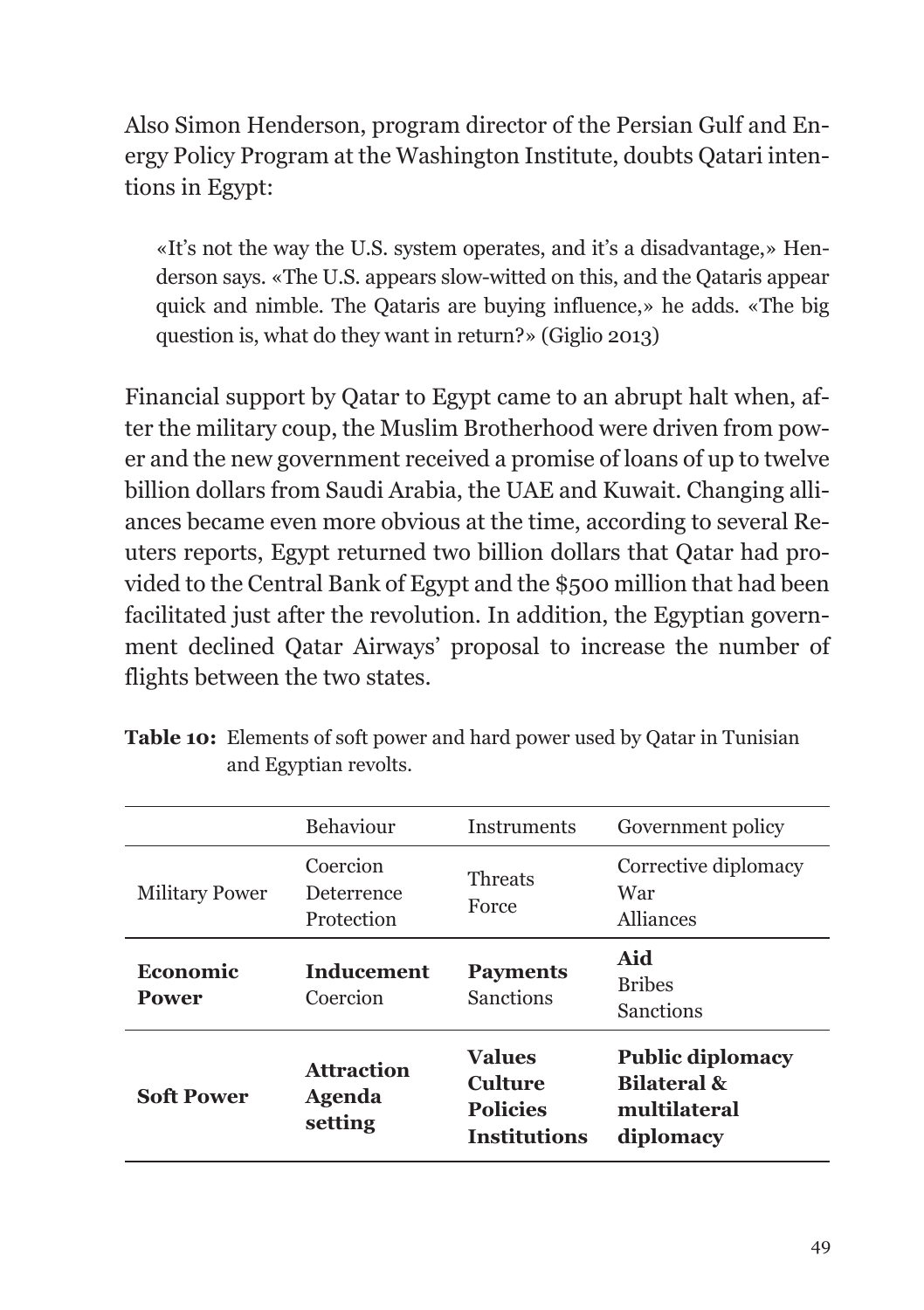#### 5 .3 LIBYA

(1) Al Jazeera also positioned for change in Libya, and only a week after the revolt started, the network was using the tricolour flag of the rebels, instead of the official Libyan green flag to report on the conflict. Even during the war, when Muammar Gaddafi's forces pursued its journalists, Qatar decided to increase media pressure and created a new television channel to counteract information coming from the official television network. This new channel, with its headquarters in Doha, called Libya TV, adopted the slogan, «The new channel for all Free Libyans» and rapidly, using Facebook, set about hiring twenty journalists. (Burke 2011)

(2) Al Qaradawi strongly opposed to Gaddafi during the war, said the following fatwa against him:

«To the officers and the soldiers who are able to kill Muammar Gaddafi, to whoever among them is able to shoot him with a bullet and to free the country and [God's] servants from him, I issue this fatwa: Do it! That man wants to exterminate the people. As for me, I protect the people and I issue this fatwa: Whoever among them is able to shoot him with a bullet and to free us from his evil, to free Libya and its great people from the evil of this man and from the danger of him, let him do so! It is not permissible to any officer, be he an officer pilot, or a ground forces officer, or an air forces officer, or any other, it is not permissible to obey this man [Gaddafi] within disobedience [to God], in evil, in injustice, in oppression of [His] servants.» (MEMRI 2011)

Another important role was played by Libyan religious leader, Ali Al Salabat, also in exile in Qatar and with connections to Al Qaradawi, who it is believed during the war tried to force a ceasefire and, after the death of Gaddafi, set up a moderate Islamist political party inspired by the Tunisian Ennahda party and the Turkish Justice and Development. On the other hand, his brother, Ismail Al Salabat, led a faction of Libyan rebels that received military support from Qatar. (Roberts 2011)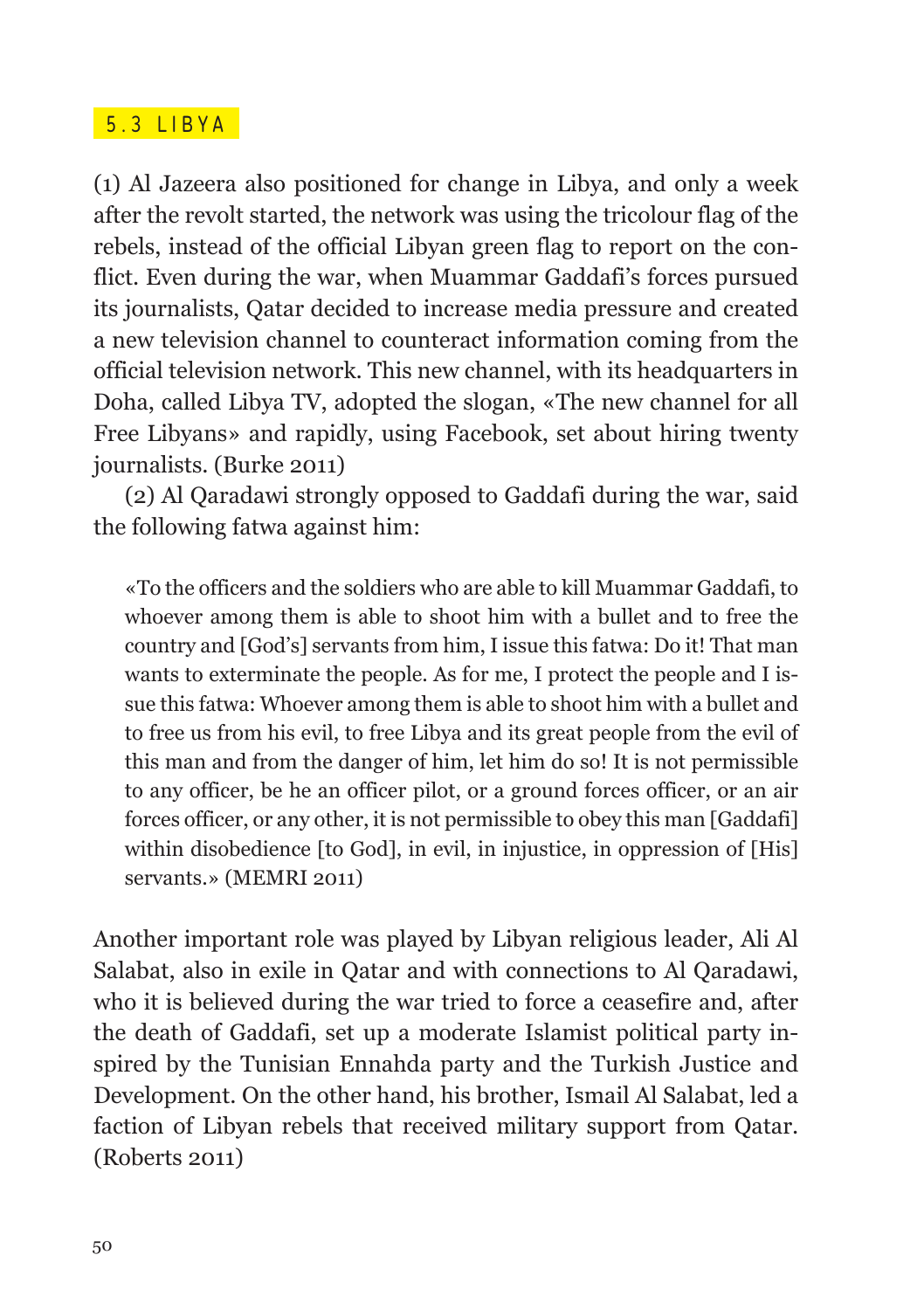(3) On a diplomatic level, Qatar became the first Arab country to recognize the rebel government: the Transitional National Council. It offered exile to regime figures, like for example Moussa Koussa, who was Libyan foreign minister from 2009 to well into the war and who had played a leading role in the government of Gaddafi.

In economic terms, the Persian Gulf country sold Libyan oil for the rebels, exchanging it for gasoline, diesel, food, medicines, and a donation of \$400 million to avoid international sanctions. According to Al Monitor («Qatar Sends Billions, Hoping For an Islamic Regime in Libya» 2012) the head of the National Transitional Council, Mustafa Abdul Jalil, said the Qatari government had spent more than two billion dollars on the Libya revolution.

In military terms, Qatar also made a significant contribution by sending six Mirage attack fighters for the joint NATO operation to create a no-fly zone over Libya. This was the first time that the Persian Gulf country openly supported a party in any conflict with such an active intervention. Qatar also sent cargo planes filled with weapons, including Milan anti-tank missiles made in France and Belgian-made FN assault rifles for the rebels. In addition, Qatari Special Forces provided military training for rebel troops in the Nafusa Mountains in eastern Libya. The involvement came to the point that Qatari special forces on the front lines of the fight and some Libyan rebels even travelled to the Persian Gulf country to receive military training exercises. After Gaddafi's death, Qatar publicly admitted having sent hundreds of troops to Libya. (Roberts 2011; Black 2011)

During the war itself, Gaddafi threatened to kill the Emir of Qatar and his family, who were forced to heighten their personal security measures. However, Qatari flags and photos of Hamad Al Thani were seen in different locations around Libya and the name of the central Plaza was changed from Algeria to Plaza Qatar, in gratitude for the intervention and military support. Nevertheless, once the war ended, Qatar's assistance was once again called into question by many Libyans who accused the Persian Gulf country of choosing a small faction of Islamists to implement their particular agenda. (Sotloff 2012; Black 2011)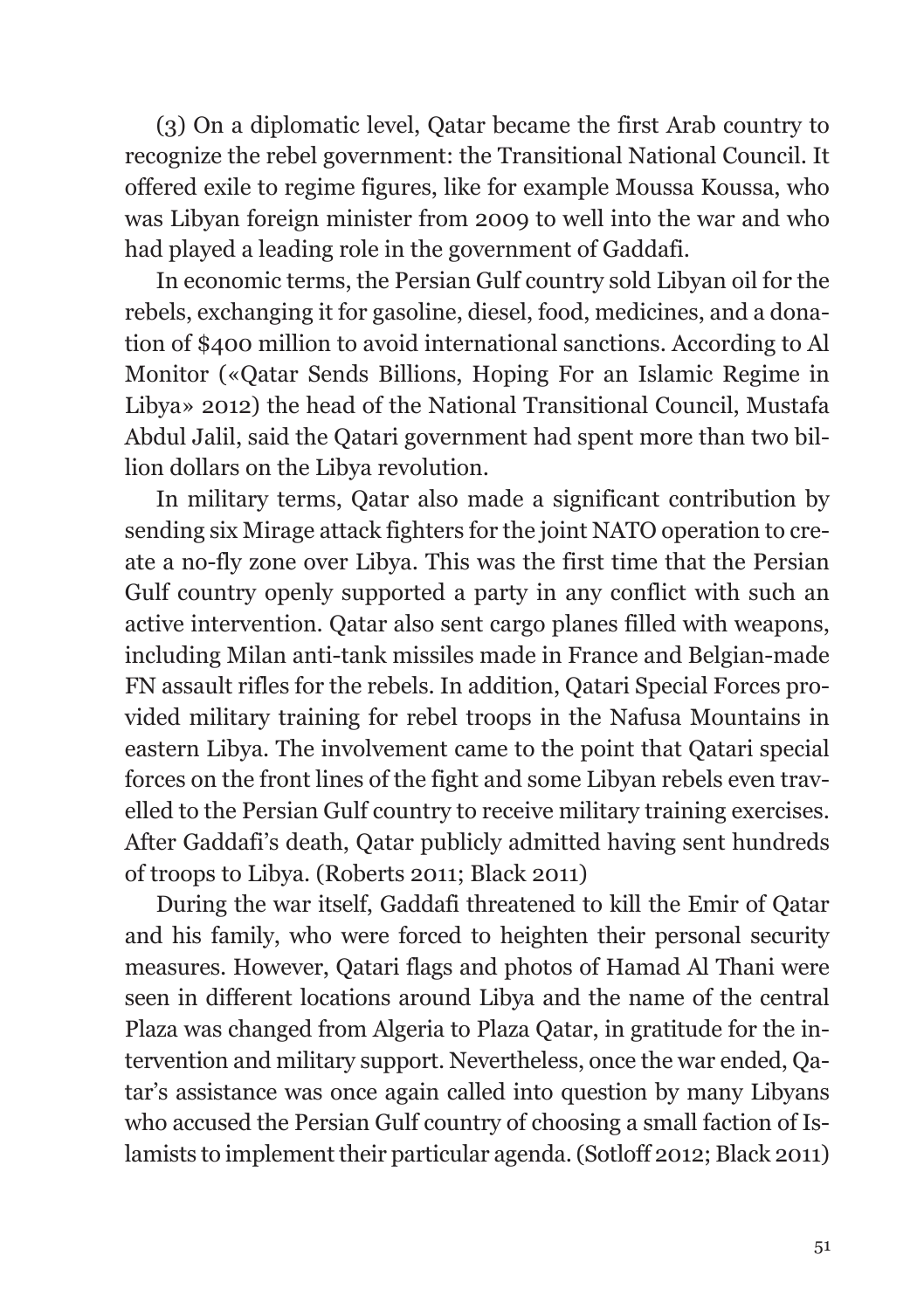#### 5 .4 SYRIA

(1) Al Jazeera dragged its feet on Syria and waited for the Qatari government to definitively withdraw its support for Bashar Al Assad before focusing on the conflict. Once they did, the network began to cover the war in-depth and positioned itself in favour of the Syrian National Council, dominated mainly by the Muslim Brotherhood. Thus, the network avoided any criticism of the Muslim Brotherhood or pointing out their failures and asked journalists to adopt a line specifically highlighting the regime defectors, a fact which was to damage the network's credibility. Meanwhile, Assad continued to persecute the network's journalists. (Al Qassemi 2012)

(2) Al Qaradawi took a stance in favour of regime change and said, «Today the train of revolution has reached a station that it had to reach: The Syria station.» He labelled the country an «oppressive regime that committed atrocities», complained that someone had sabotaged his aspirations to mediate negotiations between the Muslim Brotherhood and the Syrian regime and urged the United Nations to intervene in the conflict. Later, he called for a holy war (*jihad*) to be fought against Al Assad and Hezbollah: «Every Muslim who knows how to, and can fight, must volunteer.» («Top cleric Qaradawi calls for Jihad against Hezbollah, Assad in Syria» 2013)

(3) From the outset Qatar tried several different avenues to find a diplomatic exit for Al Assad, who maintained good relations with Hamad Al Thani. One of the most unique ways, uncovered by The Guardian on 15 March 2012, was through emails in which Sheika Al Mayassa Al Thani, Hamad Al Thani's daughter, asked Asma Al Assad, Bashar Assad's wife, to convince her husband to abdicate. But finally, Qatar withdrew its support and became a very active diplomatic actor against Al Assad. Firstly, by bringing its influence to bear to bestow legitimacy on Syrian rebels, organizing meetings between regime opponents in Doha, and pushing for Syria's seat in the Arab League to be occupied by the rebels instead of Al Assad's government. Secondly, Qatar opened an embassy for the Syrian opposition in Doha, while keeping the former Syrian embassy closed, as Al Jazeera reported on 28 March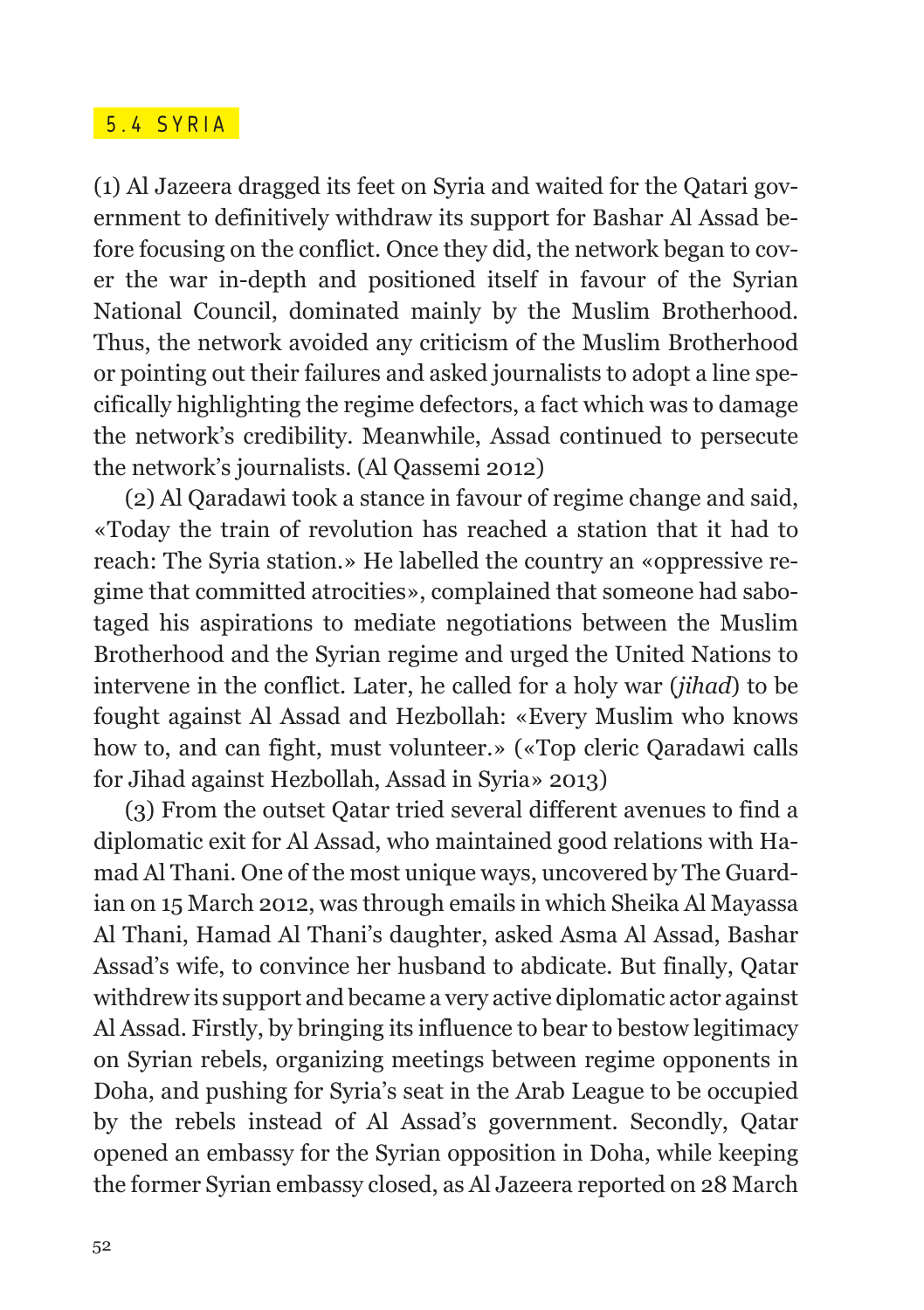2013. And, thirdly, Qatar offered shelter to diplomatic and economic defectors from Al Assad's government; it is believed that the country offered a \$50,000 per year stipend for deserters and their families.

In economic terms, it is calculated that between 2011 and 2013, Qatar spent as much as three billion dollars aiding the Syrian opposition, an amount that included both humanitarian aid as well as weapons for the rebels. (Khalaf and Smith 2013)

As far as military aid is concerned, the 2013 SIPRI report, *Arms Transfers to Syria* documented in detail the transfer of weapons in the Syrian civil war and explains that, in early 2012, government representatives from Libya, Qatar and Saudi Arabia formulated a proposal to supply the rebels with weapons. This information coincides with Hamad Al Thani's public statements made in January 2012, in which he suggested sending Arab troops to Syria. Later, in mid-April, the Qatari foreign minister said the country was not arming the rebels (no other government admitted it was), but the SIPRI document said reports had surfaced claiming that some states were supplying the rebels with weapons directly or had given them money to buy them on the black market. In fact, the head of the Syrian National Council acknowledged in March 2012 that they had received money from Arab and foreign countries to buy weapons. Besides this, according to a report from RT television on 27 July 2012, Qatar and Saudi Arabia had funded a military base in Turkey to help the Syrian rebels.

Although the pieces of the information regarding arms shipments to Syria from Qatar were never confirmed, there were reports and suspicions that arms transfers were taking place. As Pieter D. Wezeman, SIPRI researcher, explained (11/02/2014 telephone interview), a study monitoring aircraft movements detected an unusual aerial activity at military airports in Turkey, where allegedly as many as seventy Qatari aircraft with military equipment destined for Syrian rebels had landed. In addition, weapons were found in Syria that could be almost certainly demonstrated had come from Qatar, for example a Chinese made FN-6 anti-aircraft missile, which Qatar had bought from Sudan and had sent to Syrian rebels via Turkey.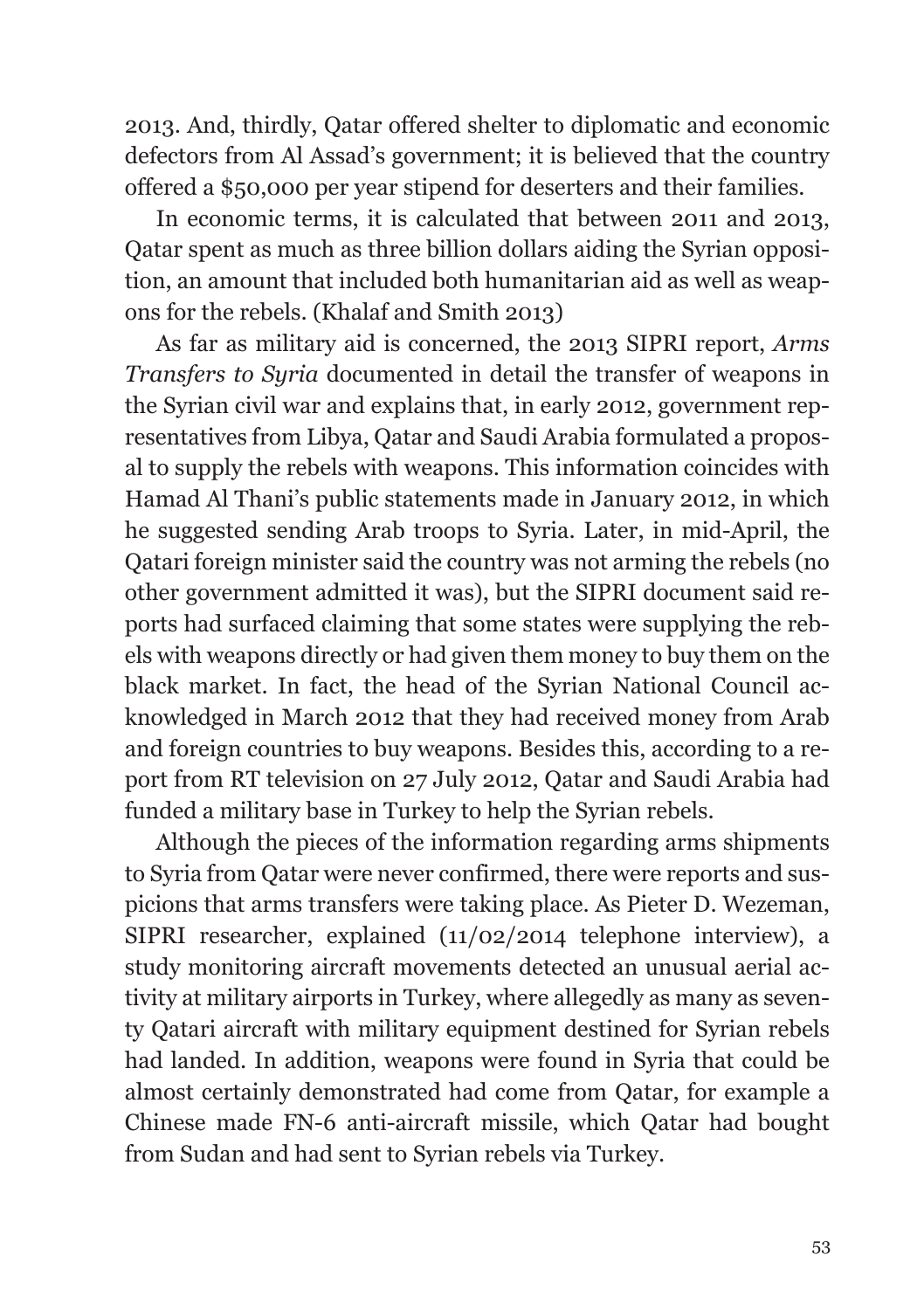|                                 | Behaviour                                          | <b>Instruments</b>                                          | Government policy                                                              |
|---------------------------------|----------------------------------------------------|-------------------------------------------------------------|--------------------------------------------------------------------------------|
| <b>Military</b><br><b>Power</b> | Coercion<br><b>Deterrence</b><br><b>Protection</b> | <b>Threats</b><br>Force                                     | Corrective<br>diplomacy<br>War<br><b>Alliances</b>                             |
| Economic<br>Power               | Inducement<br>Coercion                             | <b>Payments</b><br><b>Sanctions</b>                         | Aid<br><b>Bribes</b><br><b>Sanctions</b>                                       |
| <b>Soft Power</b>               | <b>Attraction</b><br><b>Agenda</b><br>setting      | Values<br>Culture<br><b>Policies</b><br><b>Institutions</b> | <b>Public diplomacy</b><br><b>Bilateral &amp;</b><br>multilateral<br>diplomacy |

**Table 11:** Elements of soft power and hard power used by Qatar in Libyan and Syrian revolts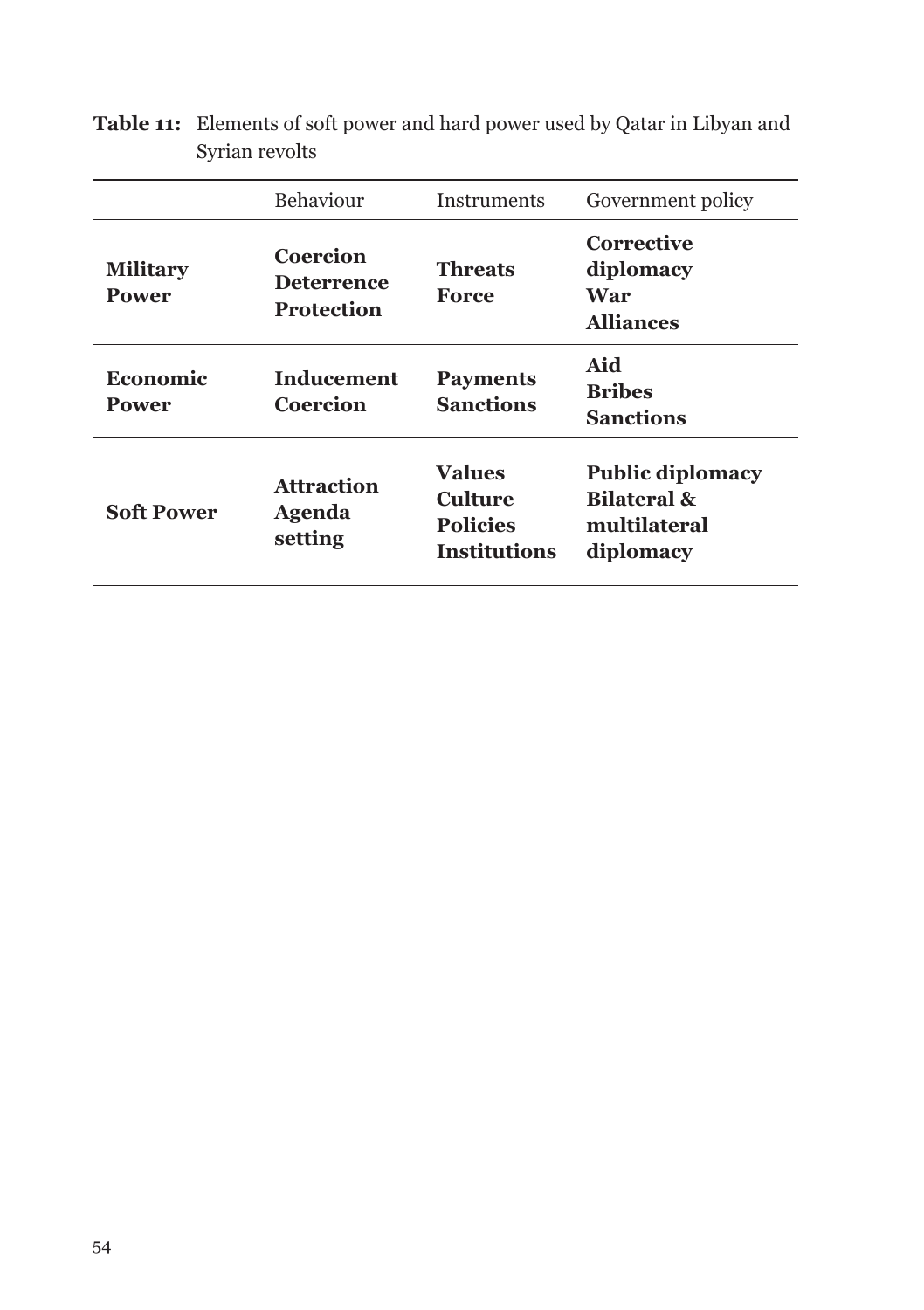## 6 . CONCLUSIONS

The concepts of soft power and hard power are useful to operationalize the use that Qatar has made of power. If these concepts are applied to Hamad Al Thani's actions, it can be observed that the country has increased both the use of hard power and soft power during his tenure.

Qatar's strategy of soft power has its own special characteristics, and is still an attractive option and has placed the country on the map. However, in light of the increasing international criticism levelled against Qatar in the wake of it being awarded the 2022 World Cup, largely concerning the precarious situation of foreign nationals working in the country, it might be said that Qatar being the centre of attention is not as beneficial as it might appear. Just like Chinese soft power is focused simultaneously on developed and developing nations (Suzuki 2009), Qatari efforts target the Arab and Muslim world (its main focus of international mediation, influence of Al Jazeera Arabic, Doha as a regional hub in cultural or educational terms, etc.), but also take into account the rest of the world (economic investment in developed countries, influence of Al Jazeera English, Doha as a hub for global energy, sports, logistics, etc.).

International relations theories reduce the role of soft power to supplement or replace that of hard power, in a context in which countries are situated according to either the balance of powers or are driven by larger powers (deLisle 2010). However, the case of Qatar is different. On the one hand, soft power is not limited to supplement or replace hard power but has grown and has been used at the same time. On the other hand, Qatari foreign policy under the reign of Hamad Al Thani, did not follow the precepts of balance of powers, nor was it guided by a greater power, but acted freely and independently.

Analysis of Qatar's actions in the revolts in Tunisia, Egypt, Libya and Syria shows us that Hamad Al Thani went from a strategy of soft power to one of hard power and soft power. The study also shows that the use of hard power has damaged the country's image and harmed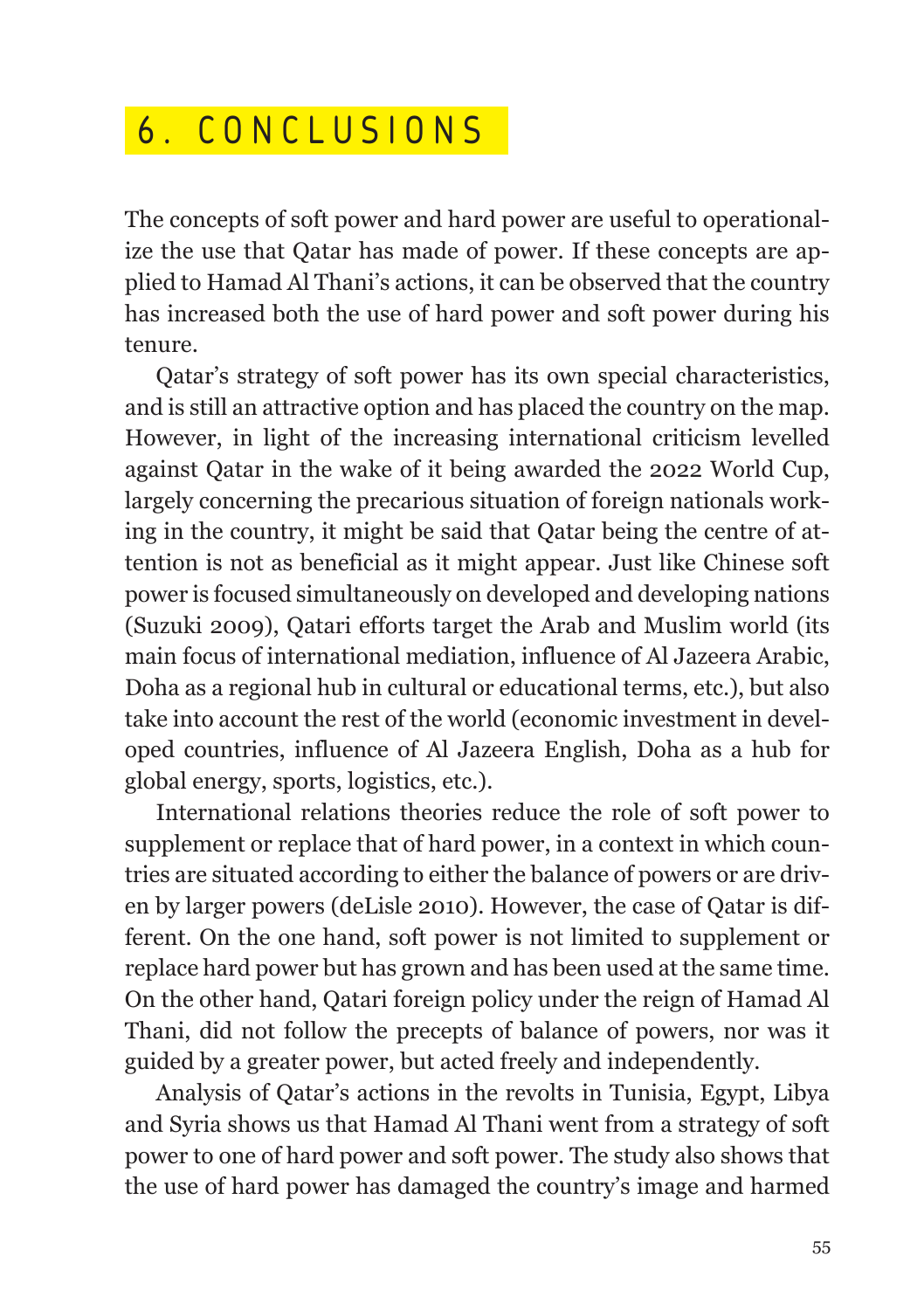the initial soft power strategy because, among other reasons, some of the country's policies were seen as contradictory and hypocritical and the fact that the country took sides, makes it difficult for Qatar to continue implementing a similar type of foreign policy as it had done prior to the revolts.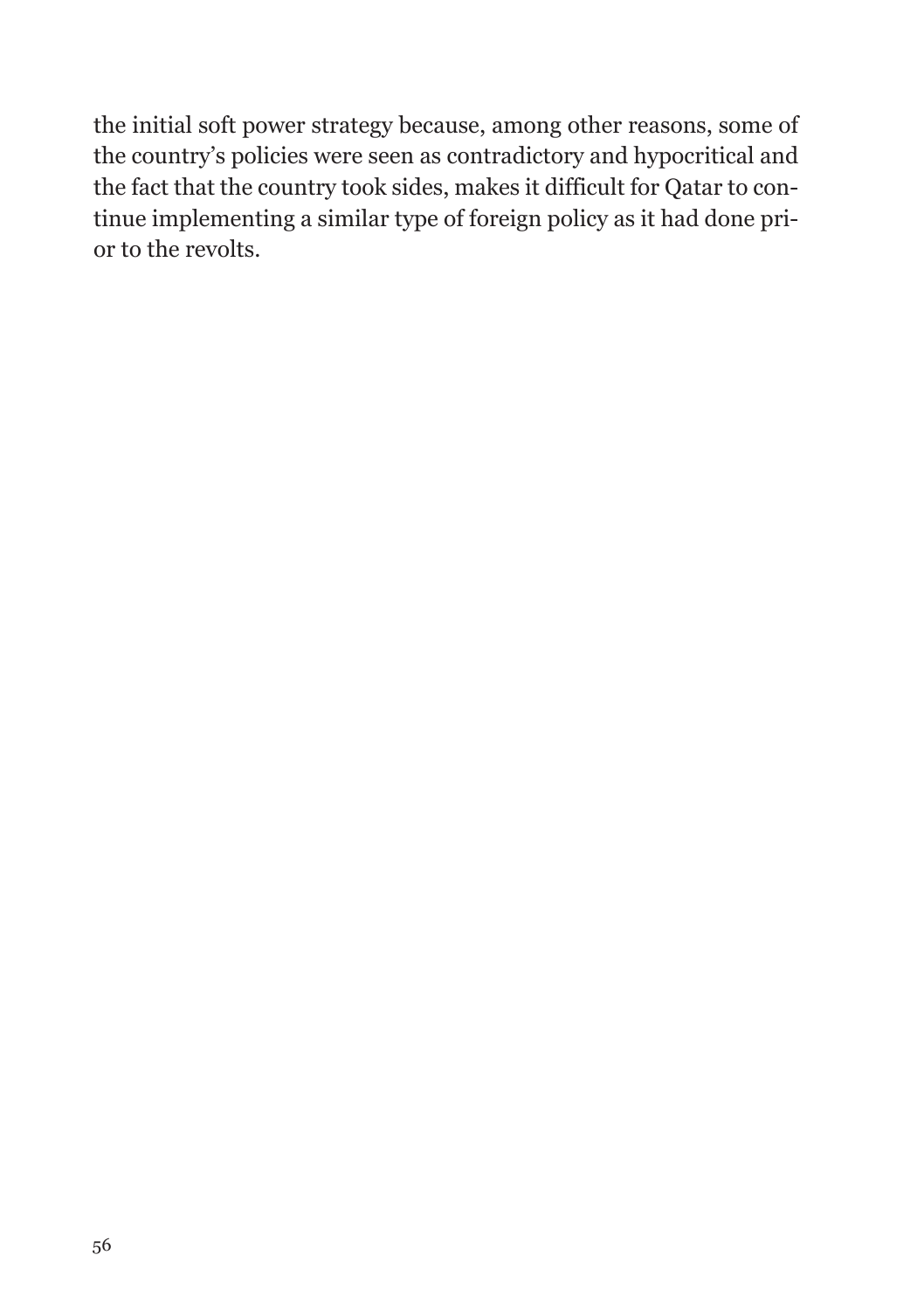## B IBLIOGRAPHY

- «A Bouncy Bantam.» *The Economist*, 07/09/2006, accessed 11/12/2013. http://www.economist.com/node/7887812.
- Abi-Habib, Maria, and Reem Abdellatif. «Qatar's Aid to Egypt Raises Fears on Motives.» *The Wall Street Journal*, 17/05/2013, accessed 12/10/2013. http://online.wsj.com/news/articles/SB10001 424127887324031404578480771040838046.
- Abraham, George. «Qatar Is a Diplomatic Heavy-Hitter.» *Al Jazeera*, 21/07/2008, accessed 12/11/2013. http://www.aljazeera. com/focus/2008/07/200872164735567644.html.
- Akaha, Tsuneo. 2011. «Japon: Trouver L'équilibre Entre Soft Power et Hard Power.» *Politique Étrangère* 1: 115-127.
- Al Qassemi, Sultan Sooud. «Morsi's Win Is Al Jazeera's Loss.» *Al Monitor*, 01/07/2012, accessed 15/12/2013. http://www.al-moni tor.com/pulse/originals/2012/al-monitor/morsys-win-is-al-ja zeeras-loss.html#.
- Antwi-Boateng, Osman. 2013. «The Rise of Qatar as a Soft Power and the Challenges.» *European Scientific Journal* 9 (31): 350- 368.
- Balding, Christopher, and Komal Shakeel. 2013. «The Gulf Funds after the Financial Crisis.» A *Sovereign Wealth Funds 2013*, 50-57. Barcelona: ESADE.
- Bases, Military. «Al Udeid Air Base.» Accessed 01/01/2014. http:// militarybases.com/overseas/qatar/al-udeid/.
- Berger, Thomas U. 2010. «Japan in Asia: A Hard Case for Soft Power.» *Orbis* 54 (4): 565-582.
- Black, Ian. «Qatar Admits Sending Hundreds of Troops to Support Libya Rebels.» *The Guardian*, 26/10/2011, accessed 01/12/2013. http://www.theguardian.com/world/2011/oct/26/qatar-troopslibya-rebels-support.
- Bloomfield, Steve. «Doha.» *Monocle*, April 2011, accessed 12/12/ 2013. http://monocle.com/film/affairs/doha/.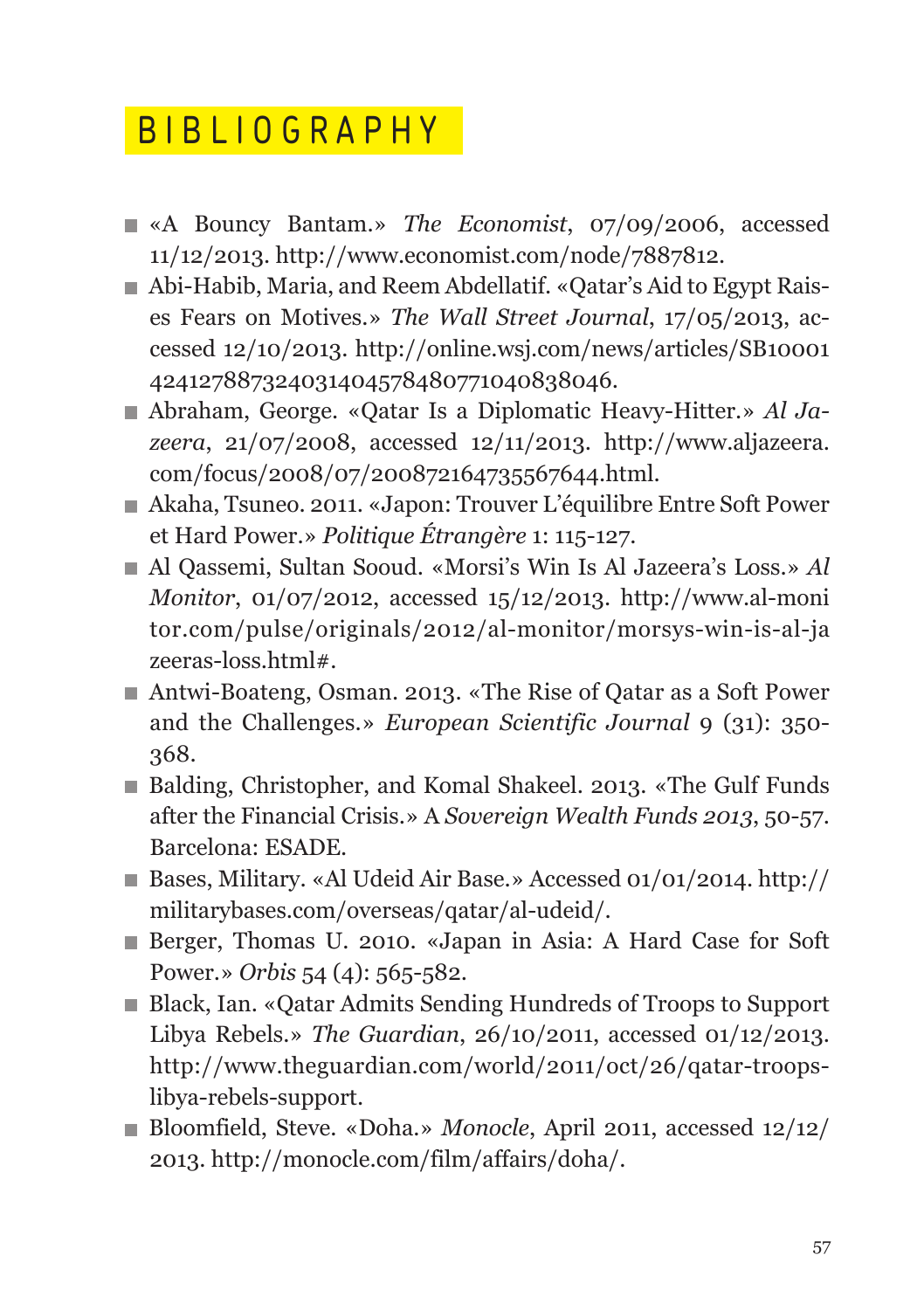- Brito, Brígida Rocha. 2010. «Hard, Soft or Smart Power: Conceptual Discussion or Strategic Definition?» *Janus.net* 1 (1): 112-114.
- Brown, Chris. 2001. *Understanding International Relations*. New York: Palgrave.
- Burke, Jason. «Libyan Opposition Set to Launch TV Channel from Qatar.» *The Guardian*, 30/03/2011, accessed 15/12/2013. http:// www.theguardian.com/world/2011/mar/30/libya-opposi tion-television-channel-qatar.
- Business and Trade, Ministry of. «Rise with Qatar.»
- Chili's. «Locations.» Consulta 02/01/2014. http://www.chilis-qatar.com/en/branch/?id=10.
- Collins, Tantum. 2013. «Oatar's Grand Experiment.»
- Cooper, Andrew F., and Bessma Momani. 2011. «Oatar and Expanded Contours of Small State Diplomacy.» *The International Spectator* 46 (3): 113-128.
- Dahl, Robert. 1970. *Modern Political Analysis*. Nova York: Prentice-Hall.
- deLisle, Jacques. 2010. «Soft Power in a Hard Place: China, Taiwan, Cross-Strait Relations and U.S. Policy.» *Orbis* 54 (4): 493-524.
- Doha Debates, The. «About the Debates.» Accessed 20/12/2013. http://www.thedohadebates.com/pages/?p=3259.
- Doherty, Regan. «Qatar Red Crescent to Send Relief Aid to Mali's Rebel-Held North.» *Reuters*, 02/08/2012, accessed 01/01/2014. http://www.reuters.com/article/2012/08/02/us-mali-qa tar-idUSBRE87112T20120802.
- EIA, US Energy Information Administration. 2014. «Qatar». Vol. 2014.
- El Oifi, Mohammed. 2013. «Al-Jazeera: Les Ressorts Incertains de L'influence Médiatique.» *CERISCOPE Puissance*. Accessed 02/01/ 2014. http://ceriscope.sciences-po.fr/puissance/content/part2/aljazeera-les-ressorts-incertains-de-l-influence-mediatique.
- Foreign Affairs, Ministry of. 2012. «Foreing Aid Report.»
- Fromhertz, Allen J. 2012. *Qatar: A Modern History*. Washington DC: Georgetown University Press.
- Giglio, Mike. «Qatar Sends Aid Money to Help Egypt.» *The Daily*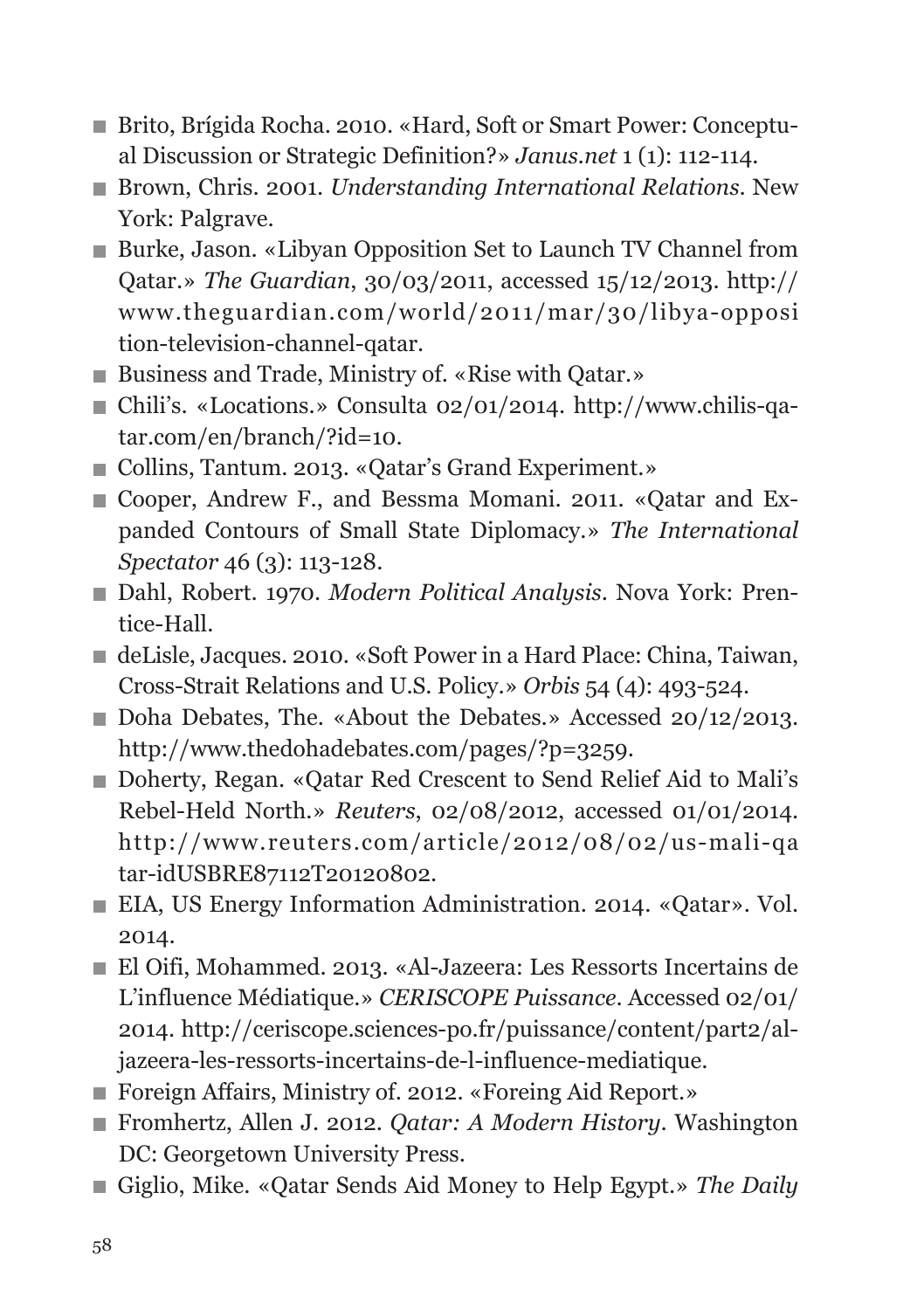*Beast*, 04/11/2013, accessed 02/01/2014. http://www.thedaily beast.com/articles/2013/04/11/qatar-sends-aid-money-to-helpegypt.html.

- Gulbrandsen, Anders. 2010. «Bridging the Gulf: Qatari Business Diplomacy and Conflict Mediation». Georgetown University.
- Hashemi, Nader. 2012. «The Arab Spring, U.S. Foreign Policy, and the Question of Democracy in the Middle East.» *Denver Journal of International Law and Policy* 41 (1): 32-46.
- Kamrava, Mehran. 2009. «Royal Factionalism and Political Liberalization in Qatar.» *The Middle East Journal* 63 (3): 401-420. —, 2011. «Mediation and Qatari Foreign Policy.» *The Middle East Journal* 65 (4): 539-556.

 —, 2013. «Continuity amid Change in Qatar.» *Chicago Tribune*, 05/07/2013, accessed 15/12/2013. http://articles.chicagotribune. com/2013-07-05/opinion/ct-perspec-0705-qatar-20130705\_1\_ emir-sheik-hamad-khalifa-al-thani-qatari.

- Katara. 2014. «About Us.» Accessed 01/01/2014. http://www. katara.net/english/about-katara/about-us/.
- Keohane, Robert Owen, and Joseph S. Nye. 1977. *Power and Interdependence*. Boston: Little Brown.
- Khalaf, Roula. «Abdication of Qatar's Ruler Avoids Risky Elections.» *Financial Times*, 25/06/2013, accessed 15/12/2013. http://www. ft.com/intl/cms/s/0/595fa8a8-dd9d-11e2-892b-00144feab7de.ht ml#axzz2uM5FRIsM.
- Khalaf, Roula, and Abigail Fielding Smith. «Qatar Bankrolls Syrian Revolt with Cash and Arms.» *Financial Times*, 16/05/2013, accessed 17/12/2013. http://www.ft.com/intl/cms/s/0/86e3f28e-be 3a-11e2-bb35-00144feab7de.html#axzz2uM5FRIsM.
- Khatib, Lina. 2013. «Qatar's Foreign Policy: The Limits of Pragmatism.» *International Affairs* 89 (2): 417-431.
- Kilkelly, Colin. «Qatar's Influence in Tunisia.» *Tunis Times*, 15/10/2013, accessed 15/12/2013. http://www.thetunistimes. com/2013/10/qatars-influence-in-tunisia-91527/.
- Leiteritz, Ralf J. 2012. «China and Latin America: A Marriage Made in Heaven?» *Colmbia Internacional* 75: 49–81.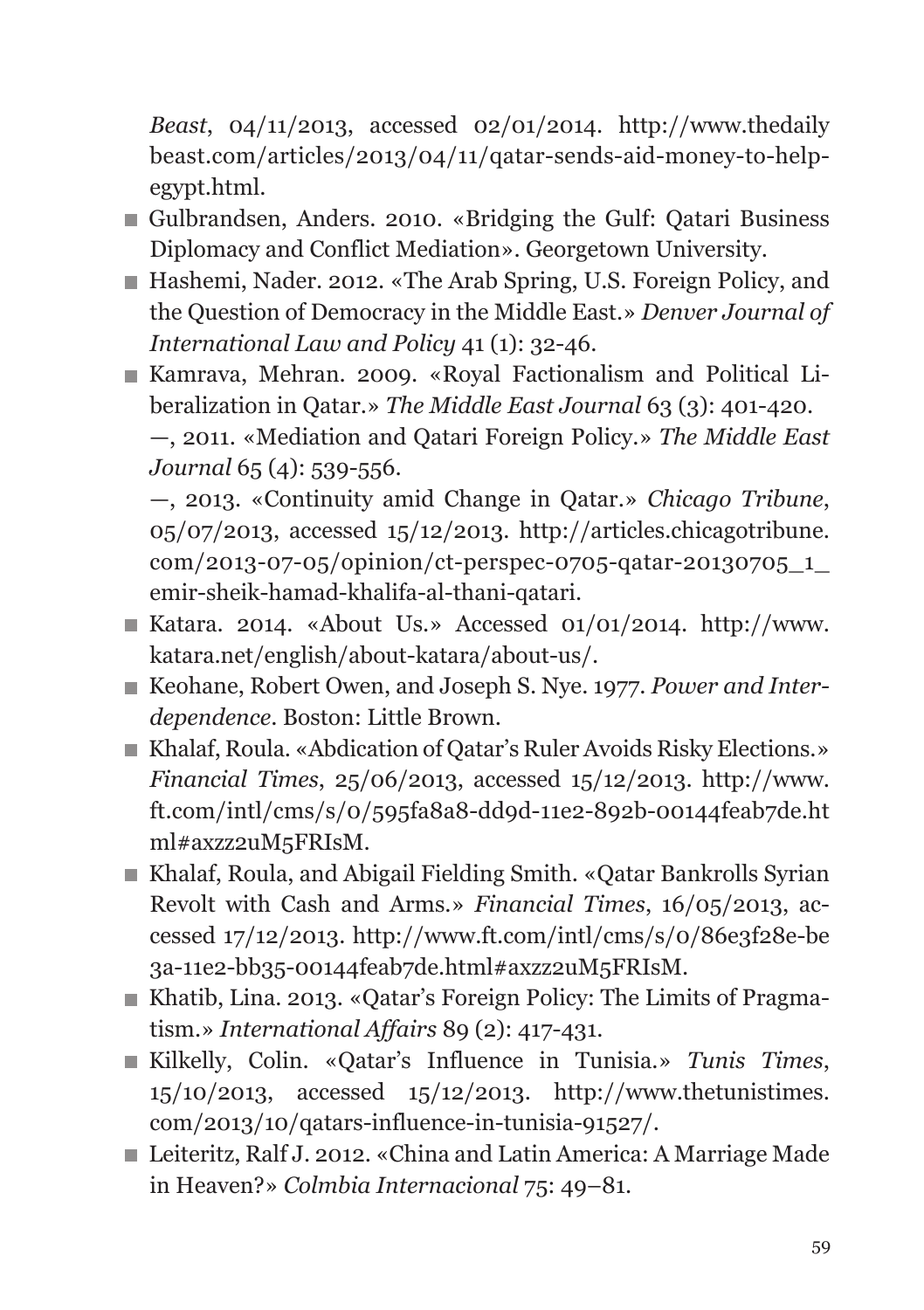- Lin, L I, and Hong Xiaonan. 2012. «The Application and Revelation of Joseph Nye's Soft Power Theory.» *Studies in Sociology of Science* 3 (2): 48-52.
- Mann, Michael. 1993. *The Sources of Social Power*. Cambridge: Cambridge University Press.
- Mattern, Janice Bially. 2007. «Why 'Soft Power' Isn't so Soft: Representational Force and Attraction in World Politics.» A *Power in World Politics*, 98-119. Abindgon Oxon: Routledge.
- McClory, Jonathan. 2010. «The New Persuaders: An International Ranking of Soft Power.» Institute for Government. —, 2011. «The New Persuaders II: A 2011 Global Ranking of Soft Power.» Institute for Government.

 —, 2012. «The New Persuaders III: A 2012 Global Ranking of Soft Power.» Institute for Government.

- MEMRI, The Middle East Media Research Institute. 2011. «Clip Nº. 2819.»
- Mirgani, Suzi. «Mehran Kamrava on International Power Realignment in the Gulf.» *Center for International and Regional Studies Georgetown University*, 10/03/2009, accessed 8/12/2013 http:// cirs.georgetown.edu/105442.html.
- Nye, Joseph S. 1990. *Bound to Lead: The Changing Nature of American Power*. New York: Basic Books.

 —, 2004. *Soft Power: The Means to Success in World Politics*. New York: Public Affairs.

 —, 2007a. «Notes for a Soft-Power Research Agenda.» A *Power in World Politics*. Abindgon Oxon: Routledge.

 —, 2007b. «The Place of Soft Power in State-Based Conflict Management.» A *Leashing the Dogs of War*, 389-400. Washington DC: United States Institute of Peace Press.

 —, 2007c. «Smart Power.» *The Huffington Post*, 29/11/2007, accessed 13/12/2013. http://www.huffingtonpost.com/joseph-nye/ smart-power\_b\_74725.html.

 Powers, S., and M. el-Nawawy. 2009. «Al-Jazeera English and Global News Networks: Clash of Civilizations or Cross-Culturel Dialogue?» *Media, War & Conflict* 2 (3): 263-284.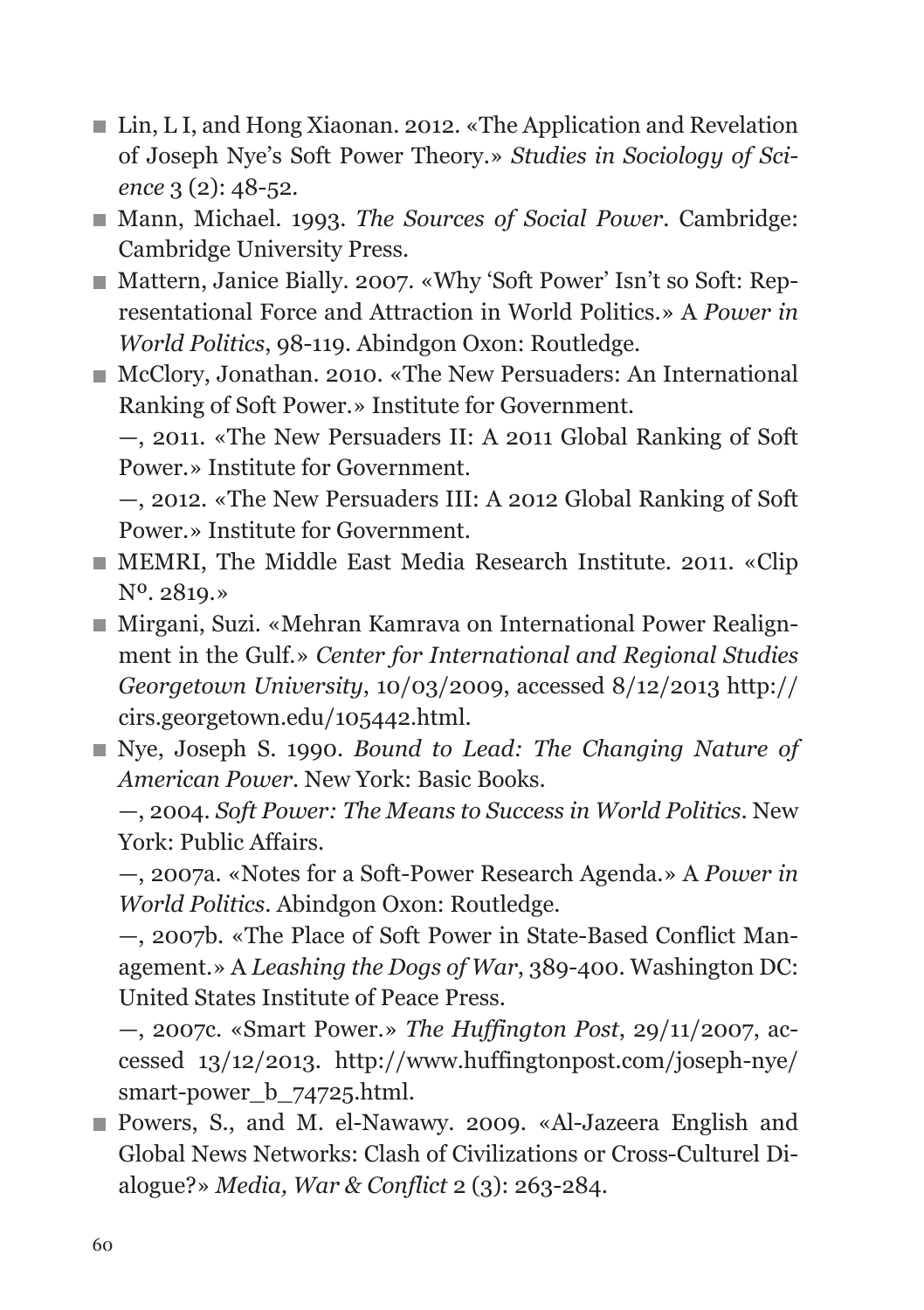- Price, M. E. 2009. «End of Television and Foreign Policy.» *The AN NALS of the American Academy of Political and Social Science* 625 (1): 196-204.
- Prospect. «Intellectuals.» Accessed 15/12/2013. http://www. prospectmagazine.co.uk/prospect-100-intellectuals/#.Uw2-UI-UR6no.
- «Qaradawi Says Islam "Orders Us To Obey" President Morsi.» *GMB Watch*, 02/07/2013, accessed 03/01/2014. http://www.globalmbwatch.com/2013/07/02/qaradawi-islam-orders-obey-presidentmorsi/.
- «Qaradawi's Views Don't Reflect Qatar's Policy: FM.» *The Peninsula*, 02/02/2014, accessed 05/02/2014. http://thepeninsulaqatar. com/news/qatar/270820/qaradawi-s-views-don-t-reflect-qatar-spolicy-fm.
- «Qatar Aid Workers Deny Backing Mali Rebels.» *The Peninsula*, 30/06/2013, accessed 05/02/2014. http://thepeninsulaqatar.com /news/qatar/199443/qatar-aid-workers-deny-backing-mali-rebels-.
- «Qatar Bank Grants Tunisia \$500 Mln to Support Currency Reserve.» *Reuters*, 23/11/2013, accessed 12/12/2013. http://www.reuters.com/article/2013/11/23/tunisia-economy-idUSL5N0J808 320131123.
- «Qatar Pledges \$500m for Darfur Reconstruction.» *Al Jazeera*, 08/04/2013, accessed 03/01/2014. http://www.aljazeera.com/ video/africa/2013/04/20134732514850321.html.
- «Qatar Sends Billions, Hoping For an Islamic Regime in Libya.» *Al Monitor*, 01/08/2012, accessed 30/12/2013. http://www.al-moni tor.com/pulse/security/01/08/report-warns-about-a-serious-thr. html.
- «Qatar to Invest \$18bn in Egypt over next 5 Years.» *Ahram*, 06/09/2012, accessed 13/12/2013. http://english.ahram.org.eg/ NewsContent/3/12/52169/Business/Economy/Qatar-to-investbn-in-Egypt-over-next--years.aspx.
- «Qatar: End Corporate Exploitation of Migrant Construction Workers.» *Amnesty International*, 18/11/2013, accessed 02/02/2014.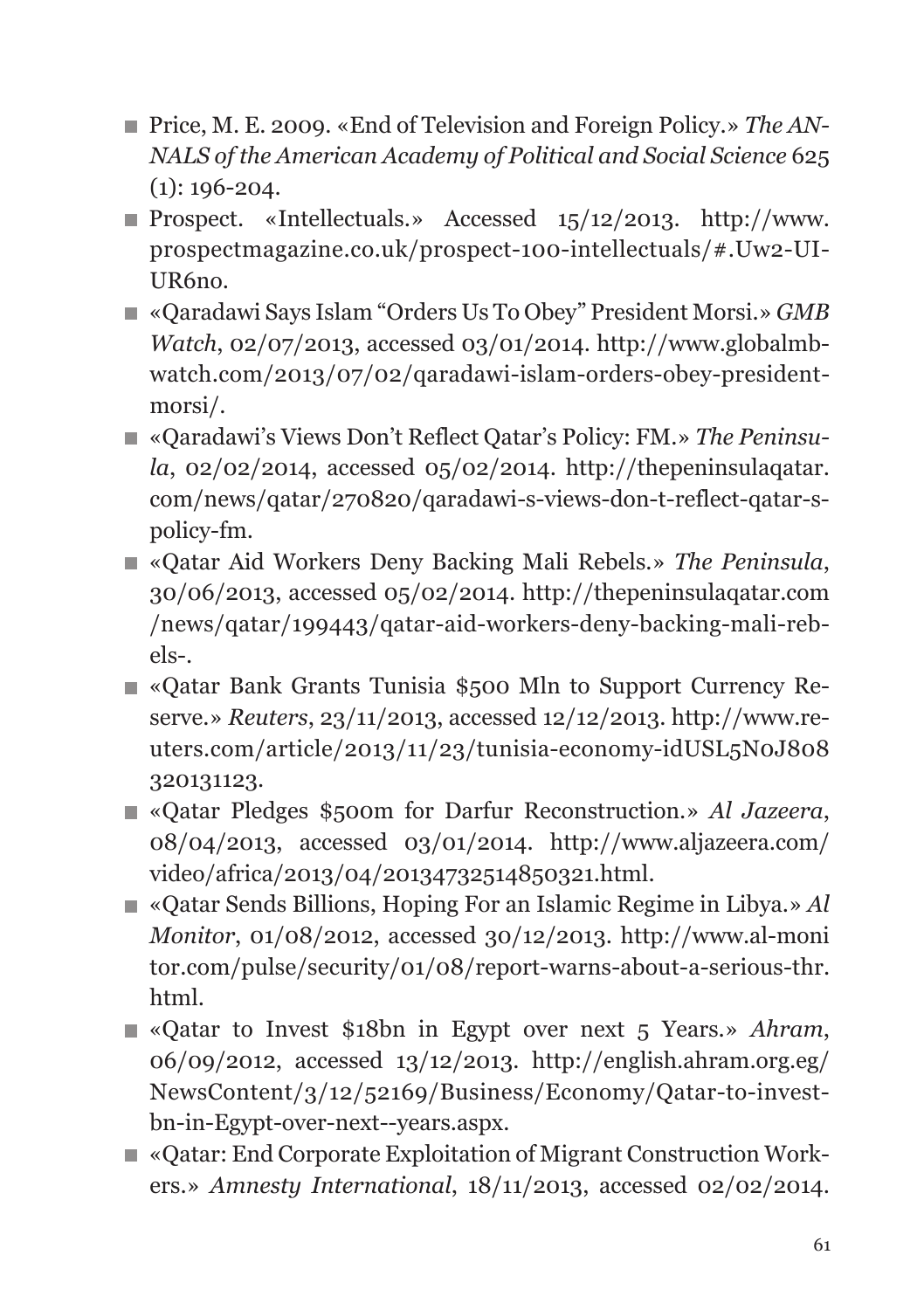http://www.amnesty.org/en/for-media/press-releases/qatarend-corporate-exploitation-migrant-construction-workers-2013-11-08.

- «Qatar's Culture Queen.» 2012. *The Economist*, 31/01/2012, accessed 30/12/2013. http://www.economist.com/node/21551443.
- «Qatar's Economy Grows 6.9%; Research Spending up.» *Saudi Gazette*, 02/17/2012, accessed 04/02/2014. http://www.saudigazette. com.sa/index.cfm?method=home.regcon&contentid=2012070 2128719.
- QMA. «Museum of Islamic Art.» Accessed 02/01/2014. http:// www.qma.com.qa/en/collections/mia.
- $\blacksquare$  OMDI. 2014. «About Us.» Accessed 02/01/2014. http://www. qmdi.com.qa/QMDI/about-us.
- Radia, Kirit. «Sec. of State Hillary Clinton: Al Jazeera Is "Real News", U.S. Losing "Information War."» *ABC News*, 02/03/2011, accessed 17/12/2013. http://abcnews.go.com/blogs/politics/2011/03/secof-state-hillary-clinton-al-jazeera-is-real-news-us-losing-information-war/.
- Roberts, David. «Behind Qatar's Intervention In Libya.» *Foreign Affairs*, 28/09/2011, accessed 12/12/2013. http://www.foreignaffairs.com/articles/68302/david-roberts/behind-qatars-interven tion-in-libya.

 —, 2012. «Understanding Qatar's Foreign Policy Objectives.» *Mediterranean Politics* 17 (2): 233-239.

 —, 2013. «Qatar's Foreign Policy Adventurism.» *Foreign Affairs*, 25 /06/2013, accessed 12/12/2013. http://www.foreignaffairs.com/ar ticles/139533/david-roberts/qatars-foreign-policy-adventurism.

- Sanromà, Món. 2013. *Qatar: El Pais Més Ric Del Món*. Barcelona: Edicions de 1984.
- «Security Council Has Been Idle during Lebanese "bloodbath."» *UN News Centre*, 08/08/2006, accessed 15/12/2013. http://www. un. org/apps/news/story.asp?NewsID=19443&Cr=leban&Cr1=#. UwyDo4UR6no.
- Security, Global. «Camp As Sayliyah.» Accessed 15/12/2013. http:// www.globalsecurity.org/military/facility/camp-as-sayliyah.htm.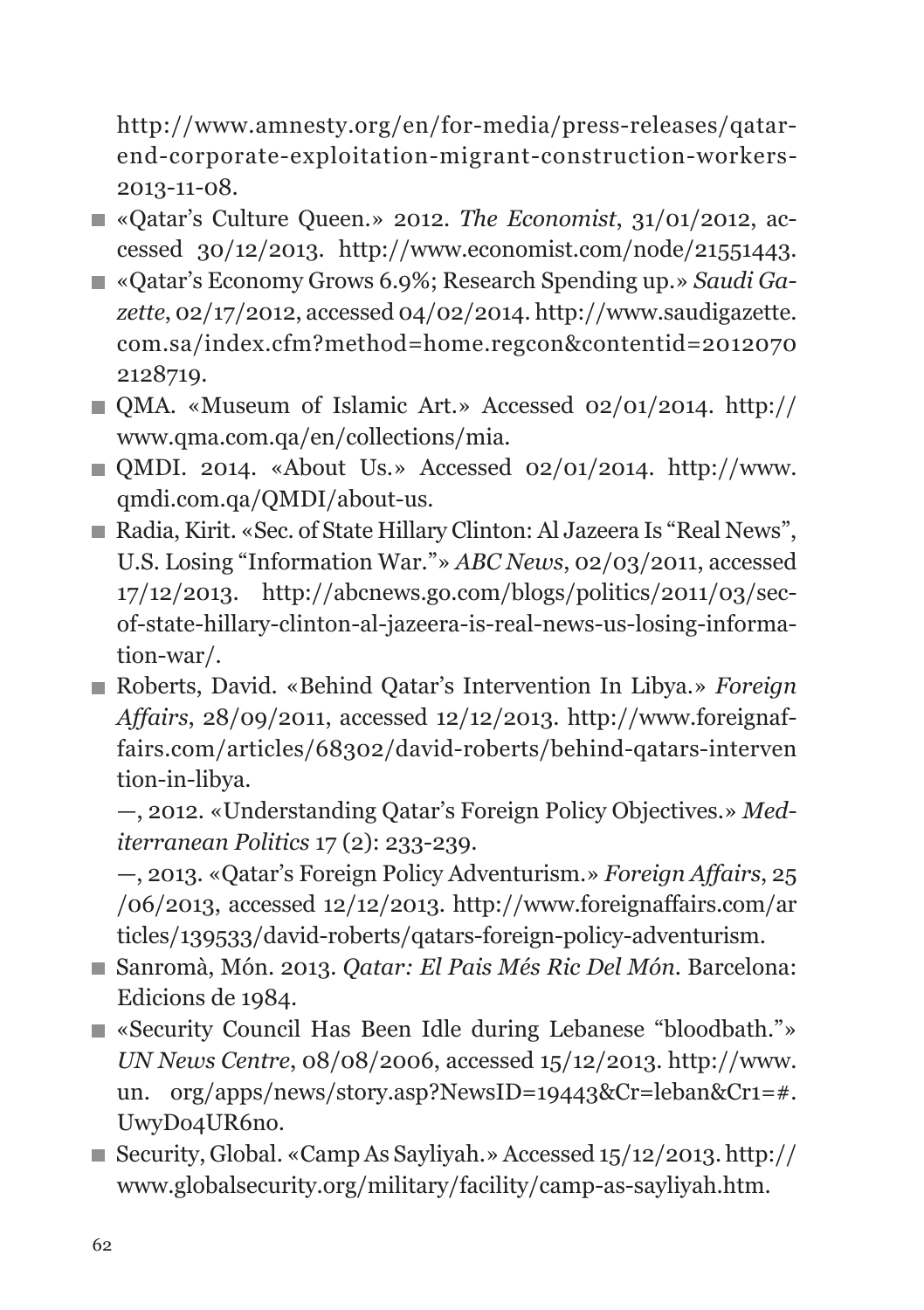- Segura, Antoni. 2013. *Estados Unidos, El Islam Y El Nuevo Orden Mundial*. Madrid: Alianza Editorial.
- Sotloff, Steven. «Why the Libyans Have Fallen Out of Love with Qatar.» *Time*, 02/01/2012, accessed 03/01/2014. http://content. time.com/time/world/article/0,8599,2103409,00.html.
- Strange, Susan. 1988. *States and Markets*. London: Printer Publishers.
- Suzuki, Shogo. 2009. «Chinese Soft Power, Insecurity Studies, Myopia and Fantasy.» *Third World Quarterly* 30 (4): 779-793.
- «Top cleric Qaradawi calls for Jihad against Hezbollah, Assad in Syria.» *Al Arabiya*, 02/06/2013, constulta 16/03/2014. http://en glish.alarabiya.net/en/News/middle-east/2013/06/02/Top-cler ic-Qaradawi-calls-for-Jihad-against-Hezbollah-Assad-in-Syria. html.
- «Turkey Sets up Secret Anti-Assad Rebel Base with Saudi Arabia and Qatar.» *RT*, 27/07/2012, accessed 03/01/2014. http://rt.com/ news/syria-rebel-base-turkey-qatar-230/.
- Ungerer, Carl. 2007. «The 'Middle Power' Concept in Australian Foreign Policy.» *The Journal of Politics and History* 53.
- Wezeman, Pieter D. 2013. «Arms Transfers to Syria.» A *SIPRI YEARBOOK 2013: Armaments, Disarmament and International Security*, 269-273. Oxford University Press.
- Whitney, Christopher B., and David Shambaugh. 2009. «Soft Power in Asia: Results of a 2008 Multinational Survey of Public Opinion.»
- Wilson, E. J. 2008. «Hard Power, Soft Power, Smart Power.» *The ANNALS of the American Academy of Political and Social Science* 616 (1): 110-124.
- Worth, Robert F. «Qatar, Playing All Sides, Is a Nonstop Mediator.» *International New York Times*, 09/07/2008, accessed 06/01/2014. http://www.nytimes.com/2008/07/09/world/middleeast/09qa tar.html?pagewanted=all&\_r=0.
- Worth, Robert F., and David D Kirkpatrick. «Seizing a Moment, Al Jazeera Galvanizes Arab Frustration.» *International New York Times*, 27/01/2011, accessed 18/12/2013. http://www.nytimes. com/2011/01/28/world/middleeast/28jazeera.html?\_r=0.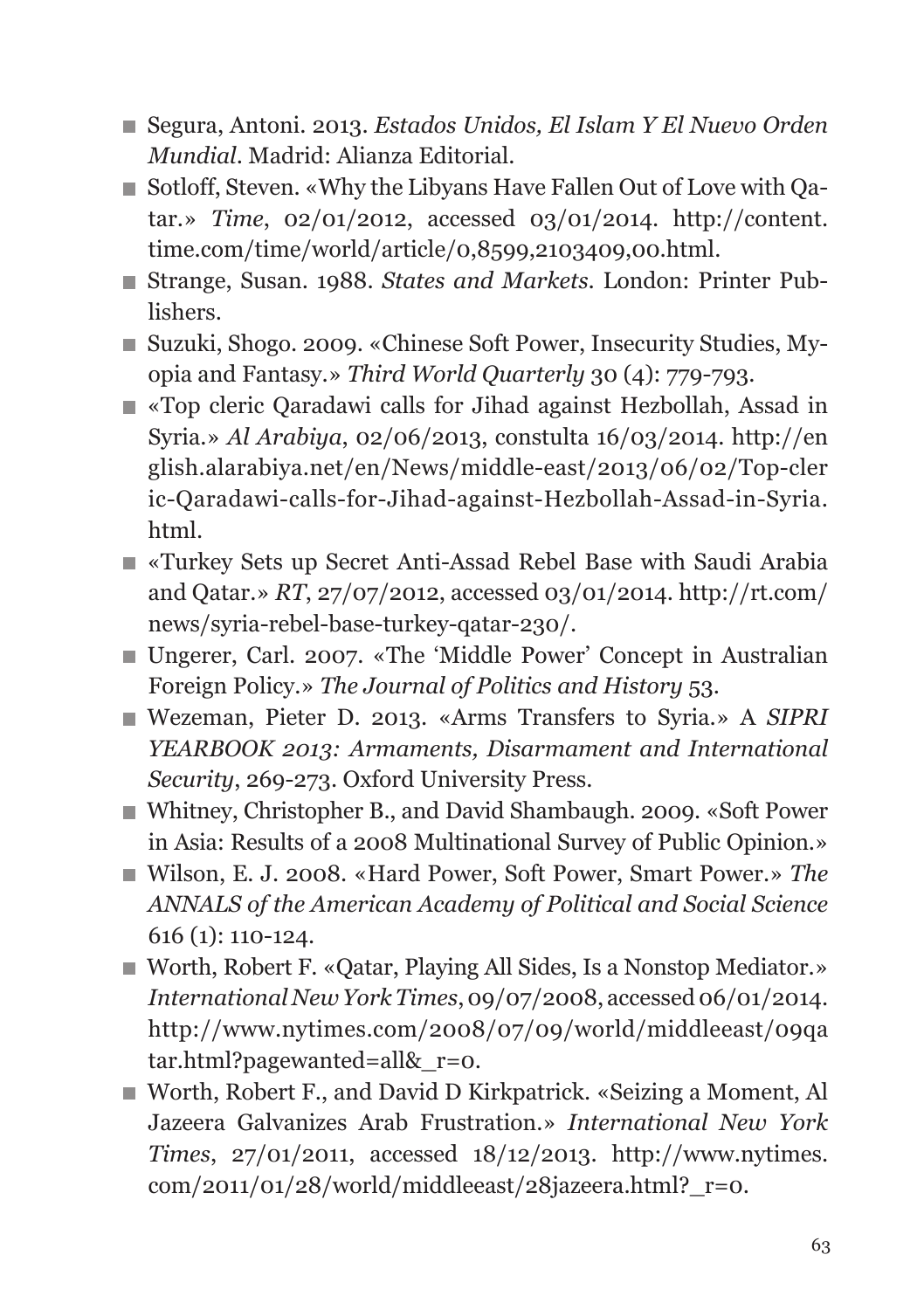Yang, Rui. 2010. «Soft Power and Higher Education: An Examination of China's Confucius Institutes.» *Globalisation, Societies and Education* 8 (2): 235-245.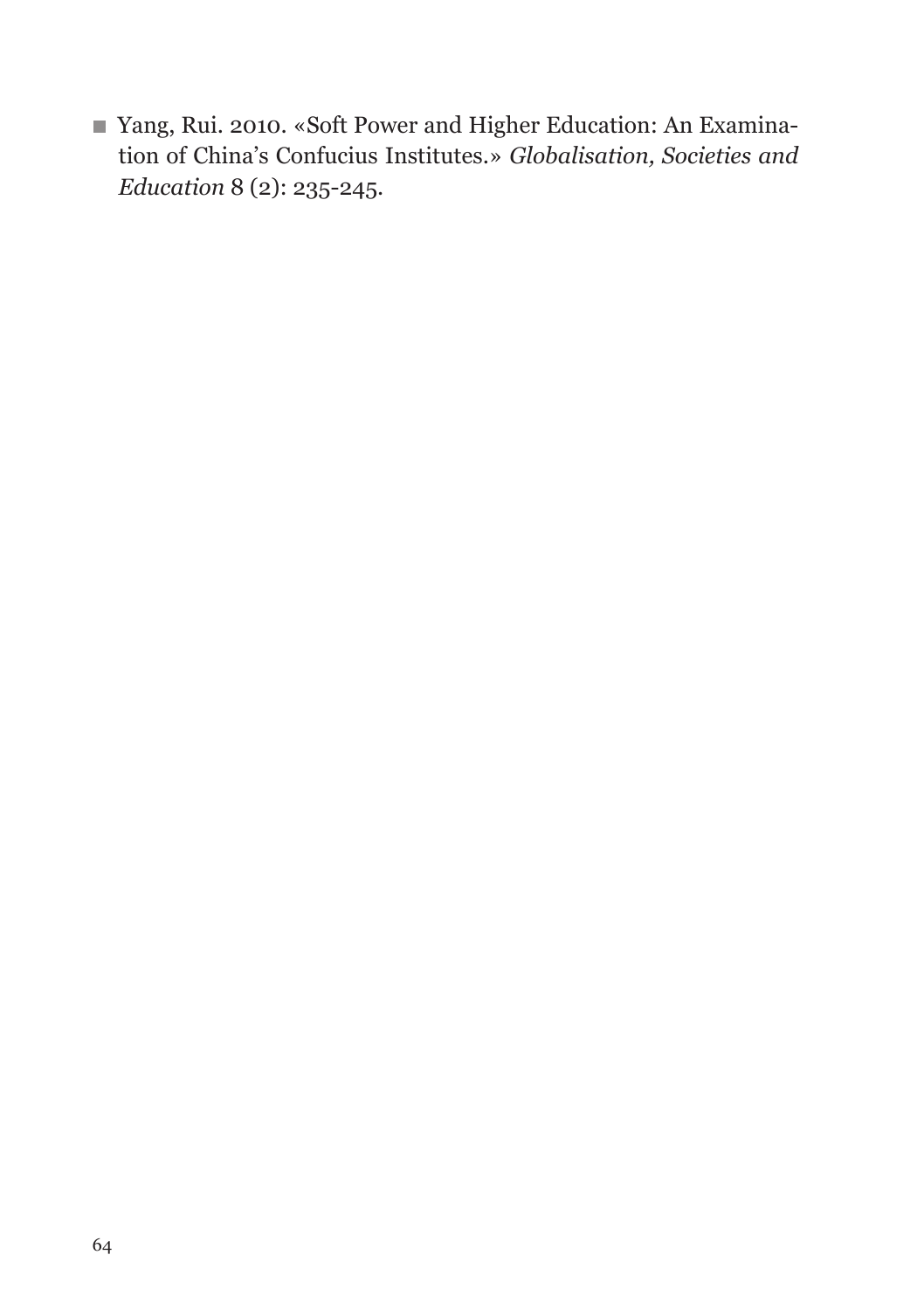#### IcIp workINg papers subMIssIoN guIdelINes:

#### **International Catalan Institute for Peace (ICIP)**

■ The principle purpose of the ICIP is to promote a culture of peace in Catalonia as well as throughout the world, to endorse peaceful solutions and conflict resolutions and to endow Catalonia with an active role as an agent of peace and peace research. The ICIP, seeking consistency between ends and means, is governed by the principles of promoting peace, democracy, justice, equality and equity in relationships between individuals, peoples, cultures, nations and states. It holds the aim of working for human security, disarmament, the prevention and peaceful resolution of conflicts and social tensions, and strengthening the roots of peace and coexistence, peace building and advocacy of human rights.

#### **Objectives of the Publication**

■ The ICIP wants to create an open forum on topics related to peace, conflict and security. It aims to open up debate and discussion on both theoretical and contemporary issues associated with the pursuit and maintenance of peace in our world. It strives to connect an eclectic group of voices including career academics, PhD students, NGO representatives, institutional representatives, and field workers and field writers to celebrate ground-breaking and constructive approaches to peace and conflict resolution.

#### **Scope of the Publication (List of Themes)**

■ The ICIP is interested in works related to peace, conflict and security research. It aims to provide an innovative and pluralist insight on topics of methodology of peace research, the history and development of peace research, peace education,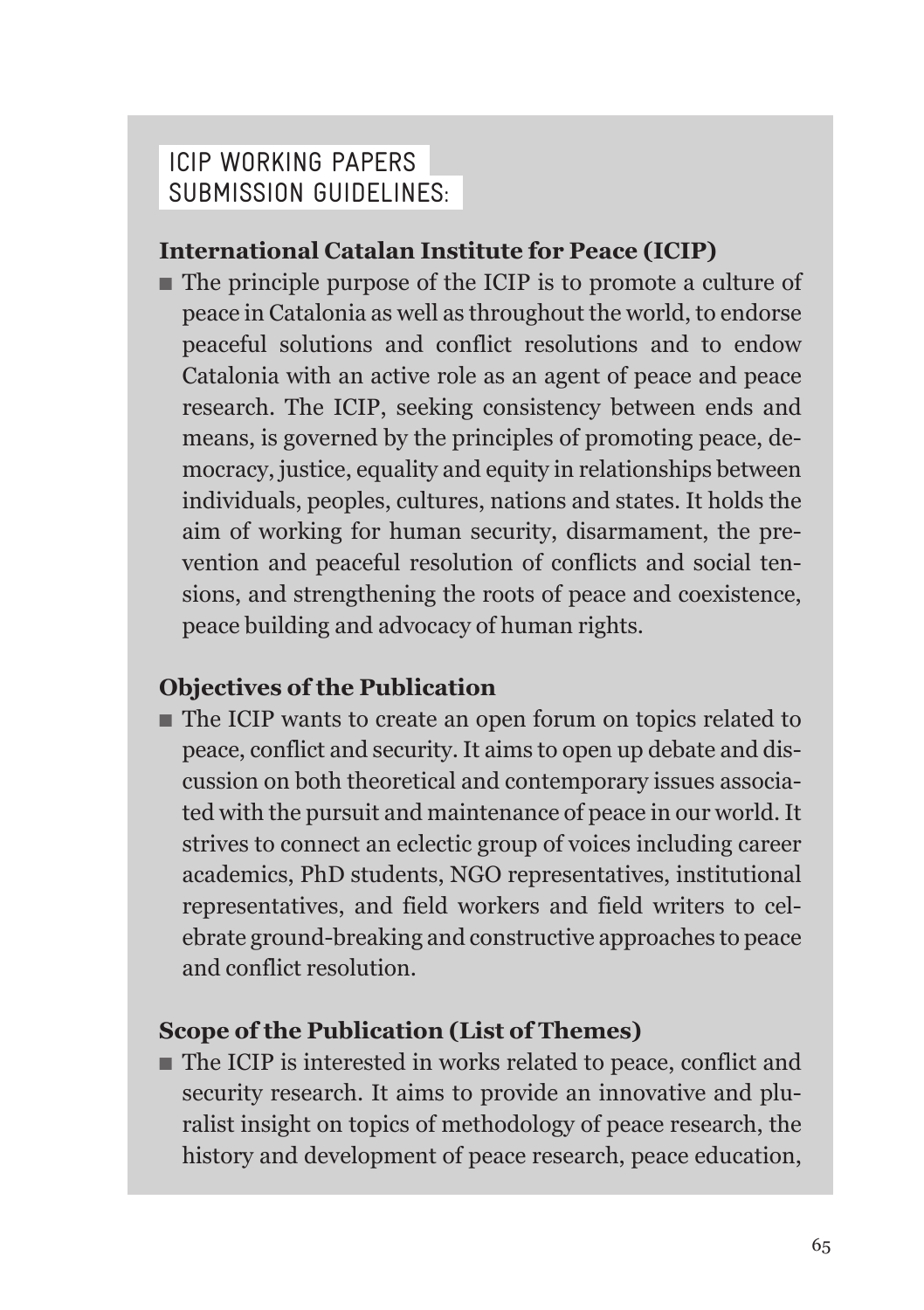peace-keeping and peace-creating, conflict resolution, human security, human rights, global security, environmental security, development studies related to peace and security, international law related to peace, democracy, justice and equality, disarmament, gender, identity and ethics related to peace, science and technology associated with peace and security.

#### **Audience:**

■ The ICP aims to provide accessible, valuable and well-researched material for all those interested in the promotion of peace. Our audience includes fellow academics and researchers, student of peace ands security, field workers, institutional and governmental representatives as well as the general public.

#### **The review process**

- Peer reviewed. Submissions should be sent directly to the series editor (recerca.icip@gencat.cat), who will check whether the paper meets the formal and general criteria for a working paper and will commission a review.
- The review procedure is double-blind. The series editor will choose two anonymous reviewers, generally from the Editorial Board, but may also commission an external review from outside the ICIP.
- Reviewers are asked to write a review within a month after having received the paper. Reviews should clearly indicate one of four options:(1) accept without changes;(2) accept with minor changes; (3) allow for resubmission after major changes (4) reject. Options 2 to 4 require some detailed comments.If a paper is accepted (option 1 or 2), reviewers are kindly asked to help authors correct minor linguistic or other errors by making notes in the manuscript. If they use the track changes function for this purpose they should make sure that their comments are anonymized.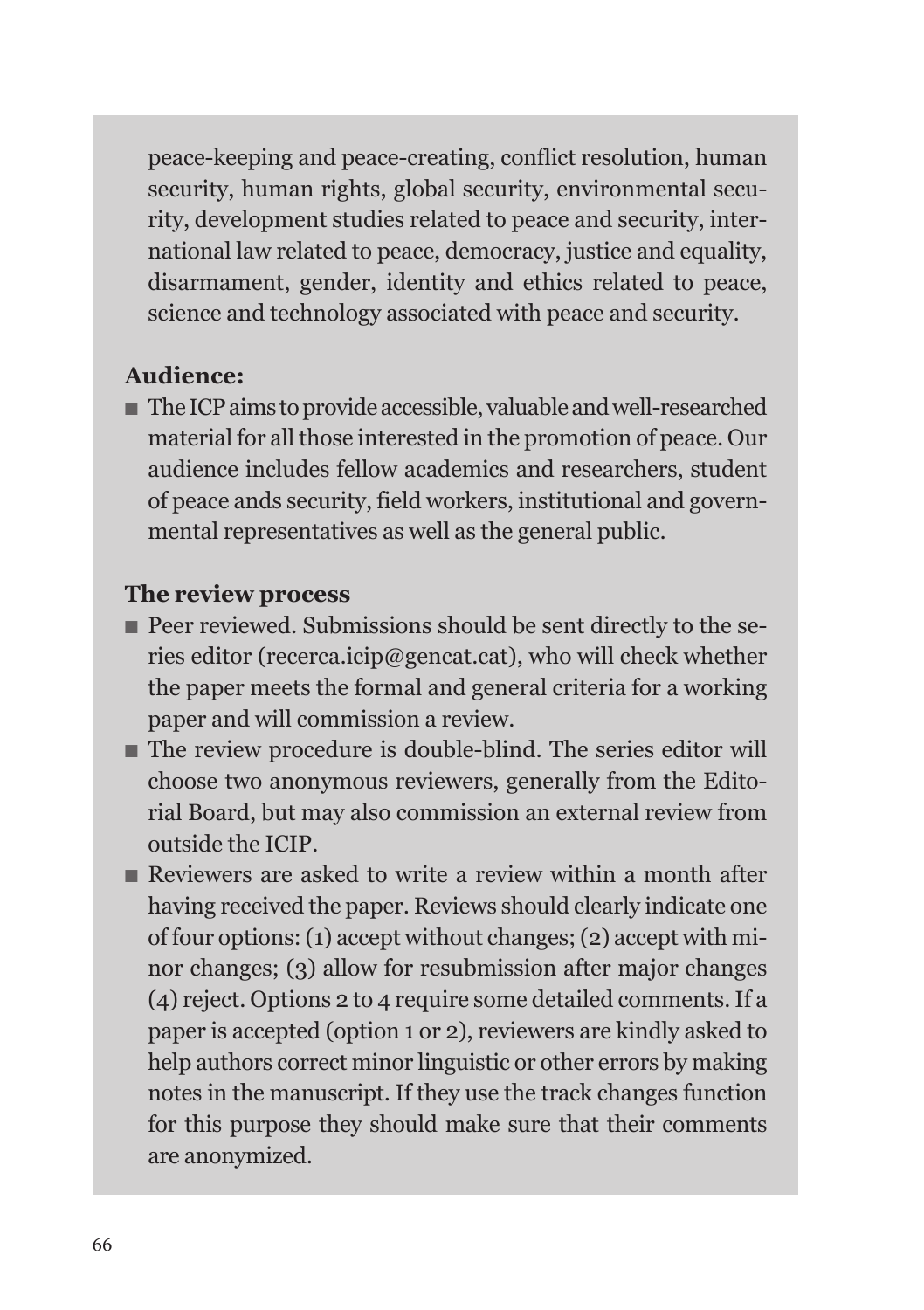#### **Who may submit working papers?**

- The main criterion for the submission of Working Papers is whether this text could be submitted to a good academic journal.
- ICIP staff and other fellows and visitors affiliated with the ICIP are expected to submit a working paper related to their research while at the ICIP.

#### **Submission System**

■ All submissions can be made to the ICIP e-mail address: recerca.icip@gencat.cat with *Working Papers – submission* in the subject line.

#### **Author Biographical Statement**

■ Authors must all provide a short biographical note including full name, affiliation, e-mail address, other contact information if necessary and a brief professional history. This information should be provided on a separate sheet with the title. All other personal references should be removed from the submission to ensure anonymity.

#### **Abstract**

■ All papers must include English language abstracts (150 words) max.)

#### **Keywords**

■ A list of four to six keywords is also required.

#### **Language and Style**

■ Authors may submit in Catalan, Spanish or English. The submission must be clearly written and easy to follow with headings demarcating the beginning of each section. Submission must in be Arial 11, double spaced and pages must be numbered.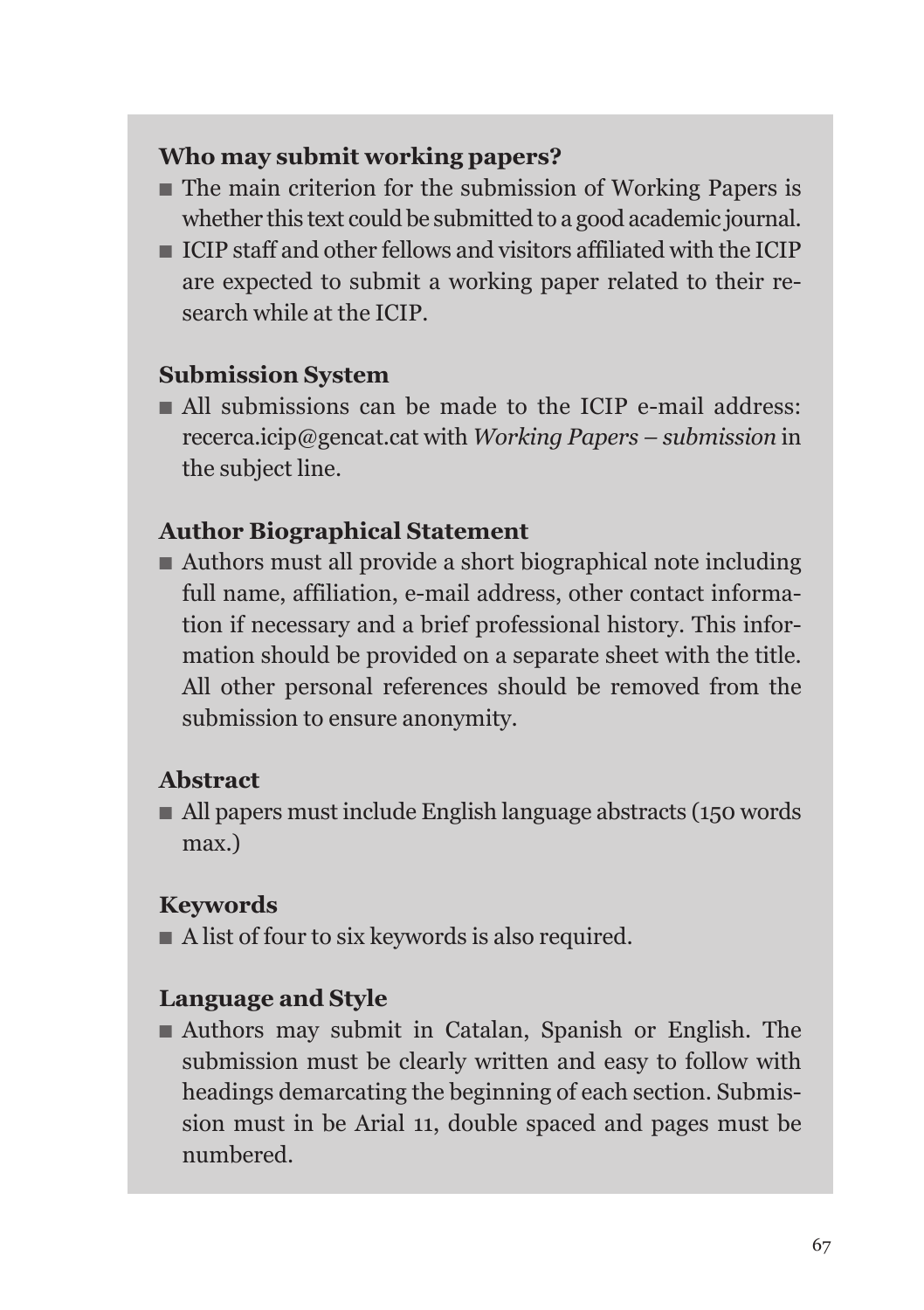- Papers should not be longer than 15,000 words (incl. footnotes and references). Longer papers may be returned with a request to shorten them. Papers that require more extensive presentation of data may add these in an appendix that will count separately. Appendices should, however, present data in a reader-friendly and condensed format.
- Papers that will require extensive linguistic editing will not be accepted for review. Minor linguistic corrections (as well as required revisions) suggested by the reviewer must be implemented by the author before the final editing of the paper.

#### **Footnotes**

■ Footnotes may be used to provide the reader with substantive information related to the topic of the paper. Footnotes will be part of the word count.

#### **References**

■ The Harvard author-date system. In this system, sources are briefly cited in the text, usually in parentheses, by author's last name and date of publication. The short citations are amplified in a list of references in alphabetical list, where full bibliographic information is provided. Bibliographic references must follow *The Chicago Manual of Style* (15th edition). See a *Chicago-Style citation quick guide* at:

http://www.chicagomanualofstyle.org/tools\_citationguide.html Citation generators:

http://www.workscited4u.com/ http://citationmachine.net/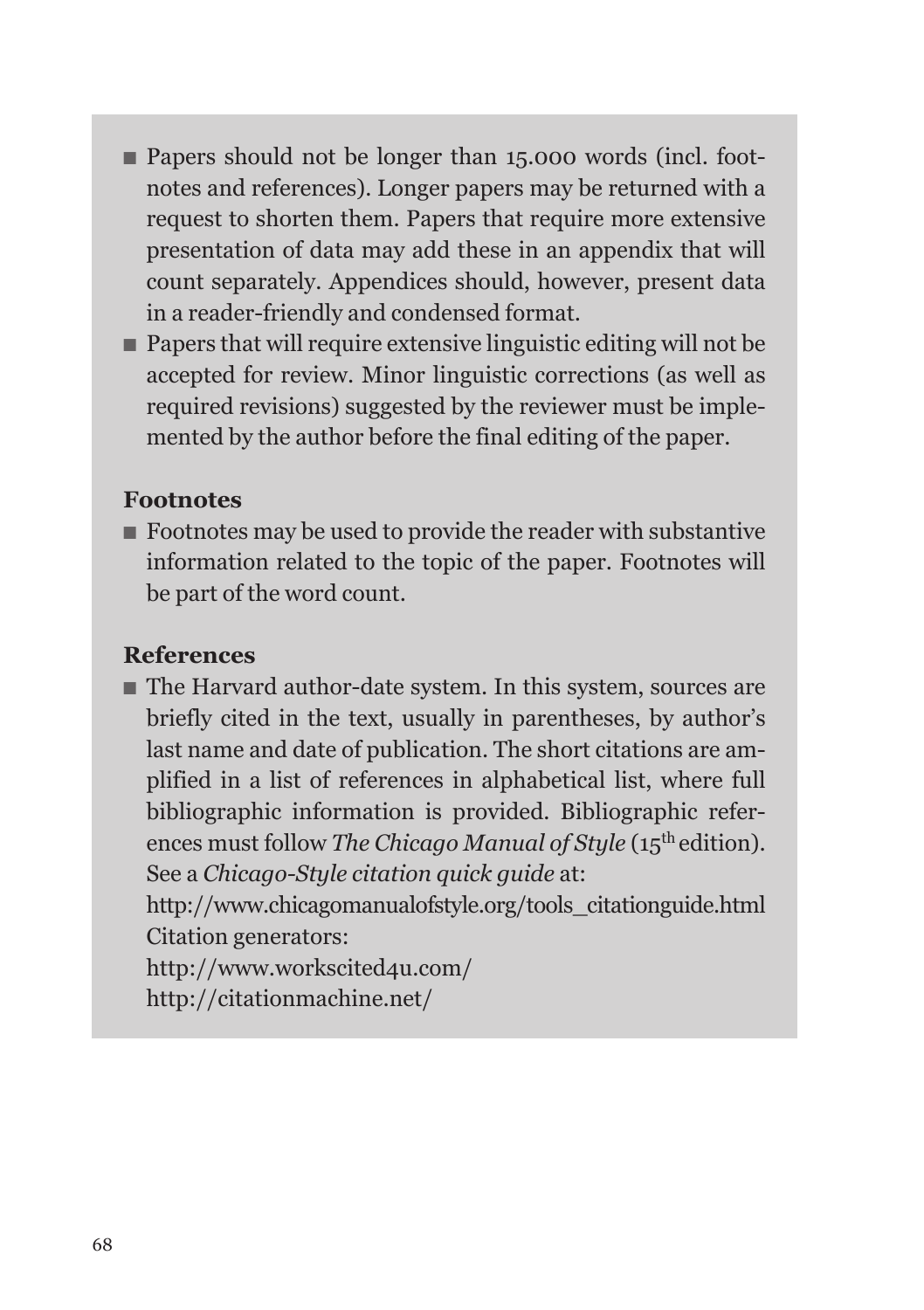#### ICIP WORKING PAPERS

#### 2014/4

Disembedding Terrorists: Identifying New Factors and Models for Disengagement Research by Diego Muro, Sandra Levi (available in english)

#### 2014/3

El Alien Tort Claims Act de 1789; Su contribución en la protección de los derechos humanos y reparación para las víctimas by Maria Chiara Marullo (available in spanish)

#### 2014/2

Los programas de reparaciones y los colectivos más vulnerables: Asháninkas de Selva Central de Perú by Luis García Villameriel (available in spanish)

#### 2014/1

Do democracies spend less on the military? Spain as a long-term case study (1876-2009) by Oriol Sabaté Domingo (available in english)

#### 2013/8

L'est del Congo: arribarà mai el final de la guerra? by Gérard Prunier (available in catalan)

#### 2013/7

La transición geográfica de Asia Central en el nuevo contexto geopolítico by Elvira Sánchez Mateos, Aurèlia Mañé Estrada, Carmen de la Cámara, Laura Huici Sancho (available in spanish)

#### 2013/6

New quantitative estimates on long-term military spending in Spain (1850-2009) by Oriol Sabaté Domingo (available in catalan and english)

#### 2013/5

La memoria histórica, ¿activo transformador de la desigualdad de género? Análisis crítico del discurso del Centro de Memoria Histórica en Colombia a partir de una mirada de género e interseccionalidad by Marta Grau (available in spanish)

#### 2012/8

Political Humor as a confrontational tool against the Syrian regime. A study case: Syria, 15th March 2011-15th May 2012 by Blanca Camps-Febrer (available in english)

*All numbers available at / Tots els números disponibles a:* http://www.gencat.cat/icip/eng/icip\_wp.html